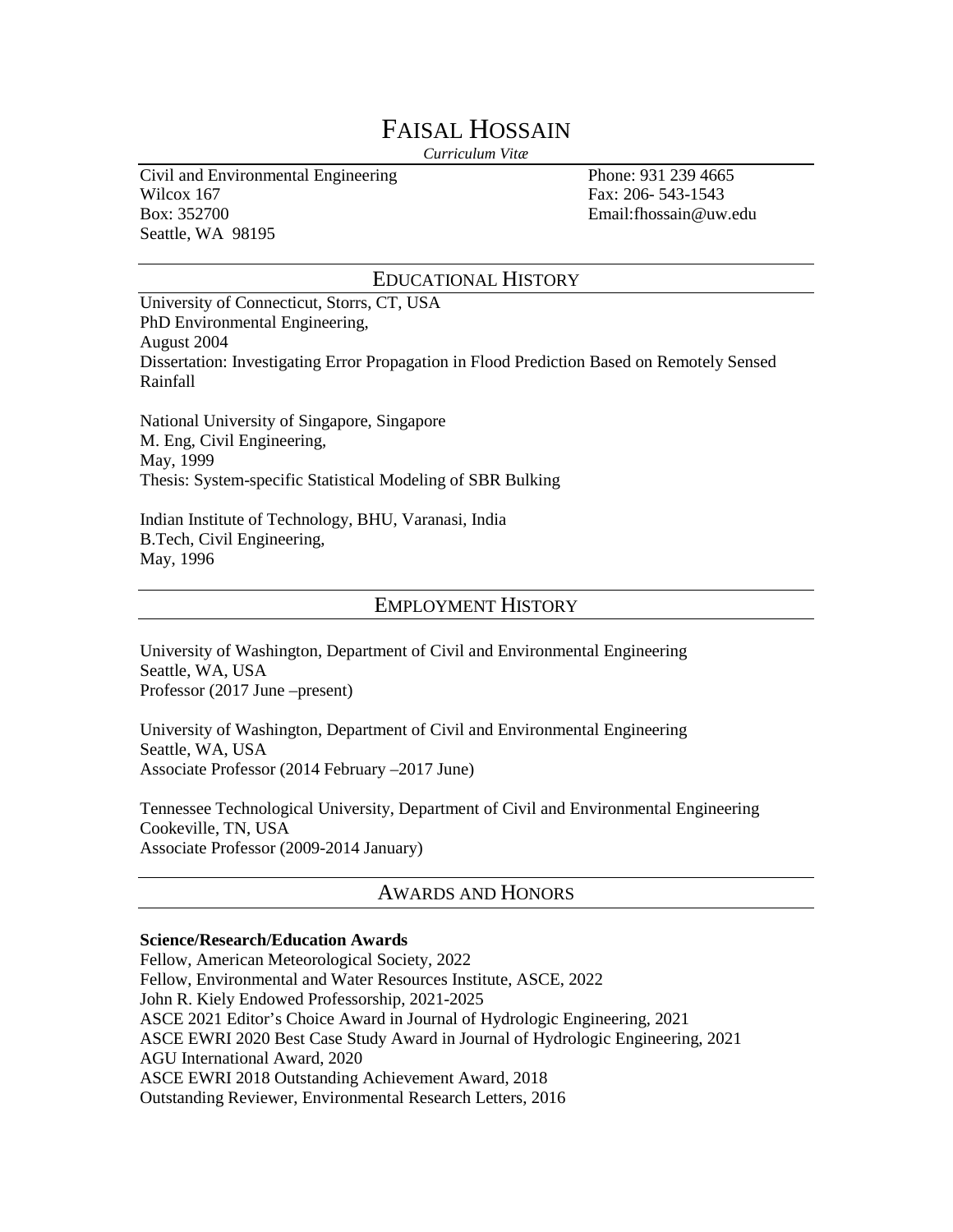ASCE Walter L. Huber Award, 2015 American Meteorological Society Editor's Award, 2015 AGU Charles Falkenberg Award (A Union Award), 2012 Graduate of the Last Decade (G.O.L.D) Award – University of Connecticut, 2012 US Fulbright Faculty Award, 2012 Caplenor Award (Tennessee Tech University Highest Award), 2012 ASCE Outstanding Reviewer Award, Journal of Hydrologic Engineering, 2011 Education Excellence Award, National Association of Environmental Professionals, 2010 Outstanding New Faculty Research Award, American Society of Engineering Education, 2009 NASA New Investigator Program Award, 2008 Outstanding PhD Thesis Award, School of Engineering, University of Connecticut, 2005 NASA Earth System Science Fellowship, 2002

### **Media/Outreach Awards**

Seattle Tech-Doc Film Selection for Short Documentary "Cotton Fields," 2018 AGU Cinema Selection for Short Documentary "Cotton Fields," 2017 11th Eco-Film Festival Selection for Short Documentary "Cotton Fields," Malaysia, 2017 Tasveer South Asian Film Festival for Short Documentary "Cotton Fields" Seattle, 2017 Best Film "Cotton Fields" – University of Washington Makers Summit, Seattle, USA, 2017 9th Eco-Film Festival Selection for Short Documentary "Bay of Hope" Malaysia, 2015

### **Nominations**

University of Oklahoma International Water Prize-2017 (one of five finalists selected by a jury) ASCE-EWRI Nominee for White House Summit on Sustainable Water, March -2016

## AFFILIATIONS AND OTHER APPOINTMENTS

Member, US-Iraq Science and Technology Dialogues, US State Department, 2022-2024

- Deputy Program Associate, NASA Surface Water and Ocean Topography (SWOT) Mission, 2020-2023
- Member, Physical Oceanography DAAC User Working Group, Jet Propulsion Lab/NASA, 2018- 2021
- Member, New Voices in Sciences, Engineering, and Medicine, National Academies of Science, Engineering and Medicine, 2018-2019

Vice-President of Academic Affairs, American Institute of Hydrology, 2017-2019

Member, Steering Committee, Earthlab, University of Washington, 2015-2018

Associate Professor, Interdisciplinary Arts and Sciences, University of Washington Tacoma, 2014-2016 [33% appointment at Tacoma with 67% appointment in Seattle]

Chair, Task Committee on Infrastructure Impacts of Landscape-driven Weather Change, ASCE, 2014-2017

Visiting Professor, Department of Infrastructure Engineering, University of Melbourne, Australia, December 1- December 31 2016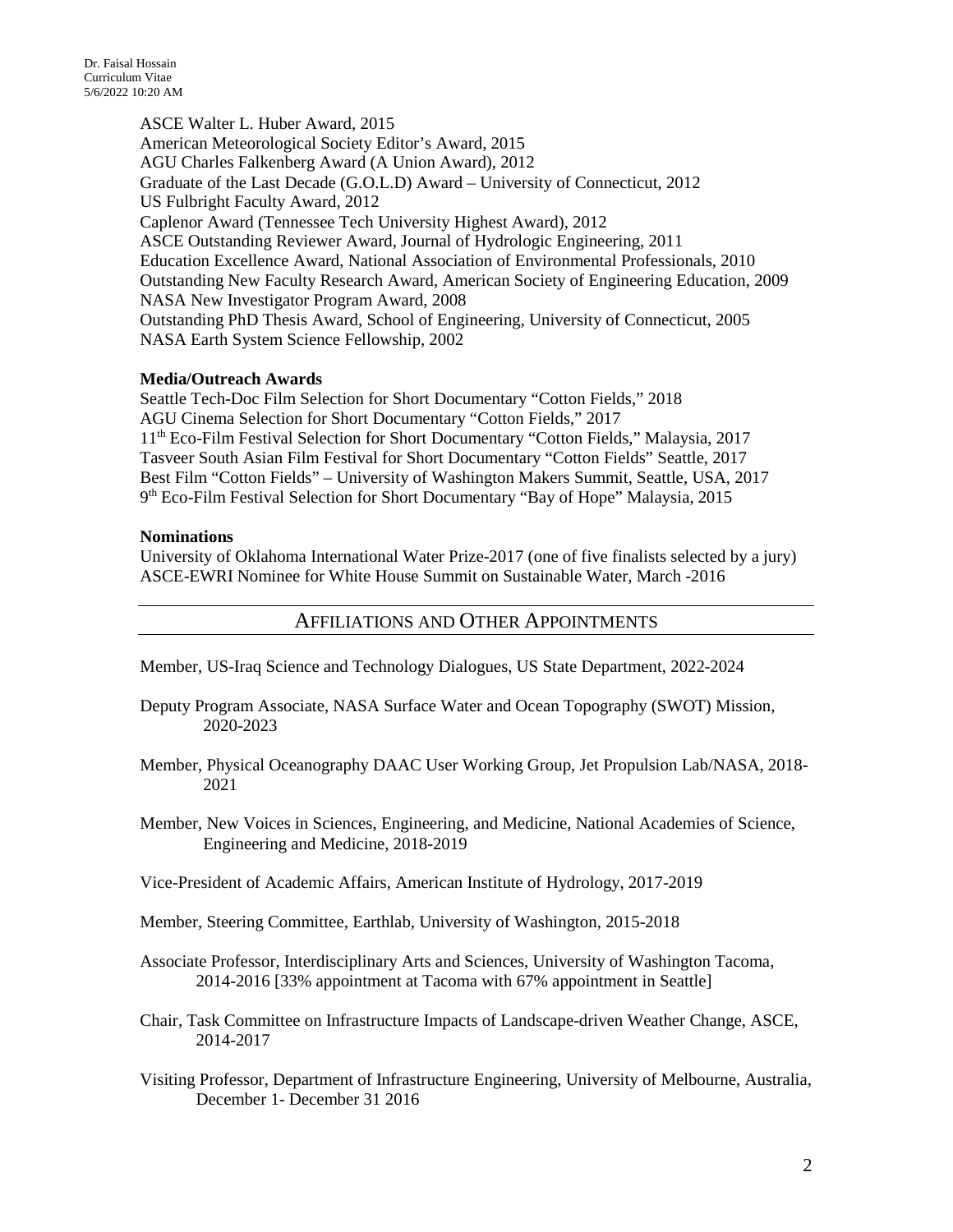# **PUBLICATIONS**

### **Refereed archival journal publications**

**[**IF=Impact Factor (most recent); H-Index=43 (GS); 27 (WoS). Citations=7000 (GS; as of 05/2022); Footnote: 1- graduate student advised as major advisor; 2- students advised for independent study or non-degree projects; 3-post-doctoral associate; 4-corresponding author]

### **In press/accepted/revision/review**

170. Khan<sup>1</sup>, S. F. Hossain<sup>4</sup>, et al. (2022) Understanding Volume Estimation Uncertainty of Lakes and Wetlands Using Satellites and Citizen Science, *IEEE J STARS,* (In review)

169. Das<sup>4</sup>, P., F. Hossain, S. Khan<sup>1</sup>, N. K. Biswas<sup>1</sup>, H. Lee, T. Piman, C. Meechaiya, U. Ghimire, K. Hosen (2022) Reservoir Assessment Tool 2.0: Stakeholder driven Improvements to Satellite Remote Sensing based Reservoir Monitoring, *Environmental Modeling and Software,* (In review)

168. Chang, Ch-Hung, H. Lee, F. Hossain, S. Ahmad<sup>1</sup>, J. Bolten, K. Markert, C. Meechaiya, H.C. Jung, Forecasting Inundation Extents Using Rotated Empirical Orthogonal Function Analysis in the Mekong River Basin Floodplain, *Remote Sensing of the Environment*, (In review).

167. Hossain<sup>4</sup>, F. et al. (2022) Building User-Readiness For Planned Satellite Earth Observing Missions: The Case of The Surface Water Ocean Topography Mission, Commentary, *AGU Advances* (In review).

### **Published**

166. Vu, D. T. Thanh Duc Dang, S. Galelli, and F. **Hossain** (2022). Satellite observations reveal thirteen years of reservoir filling strategies, operating rules, and hydrological alterations in the Upper Mekong River Basin, *Hydrology and Earth System Science*, https://doi.org/10.5194/hess-2021-360

165. **Hossain**<sup>4</sup> , F., T. Ahmed, B.A. Hoque, S. Khanam, N. Biswas, M. S. K. Khan and M. Katagami (2022) Impact Evaluation of an Operational Satellite-based Integrated Rice Advisory System in Northeastern Bangladesh, *International Journal of Irrigation and Water Management*, ISSN 2756-3804 Vol. 9 (1), pp. 001-011.

164. Eldardiry, H., F. Hossain<sup>4</sup>, M. Srinivasan and V. Tsontos (2022) Success Stories of Satellite Altimeter Applications, *Bulletin of American Meteorological Society*, vol. 103(1), E33-E53.

163. Biswas<sup>1</sup>, N. and F. **Hossain**<sup>4</sup> (2022). A Multi-decadal Analysis of Impact on Water availability due to Reservoir Operation in Ungauged Regions, *J. Hydrometeorology*, vol. 23(1), pp. 75-81, doi.org/10.1175/JHM-D-21-0053.1.

162. Pielke Sr., R.A., J. Adegoke, F. **Hossain**, D. Niyogi (2021) Environmental and Social Risks to Biodiversity and Ecosystem Health – A Bottom-Up, Resource-Focused Assessment Framework, *Earth*, vol. 2(3), 440-456, https://doi.org/10.3390/earth2030026

161. Bose<sup>1</sup>, I., F. Hossain<sup>4</sup>, S. Jayasinghe and C. Meechaiya (2021) Case Study: Developing a baseline characterization of river bathymetry and time-varying height for Chindwin River in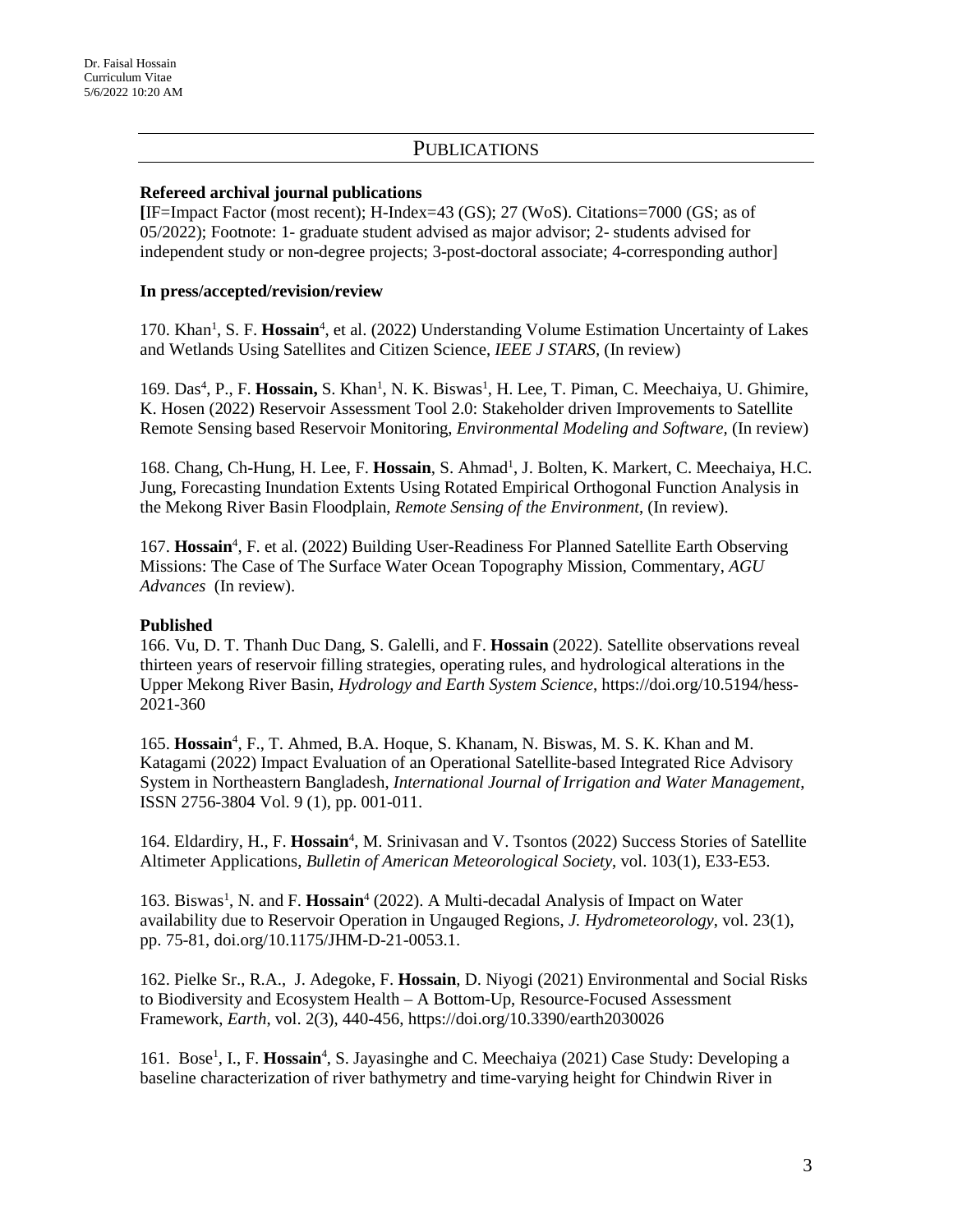Myanmar using SRTM and Landsat data, *ASCE J. Hydrologic Engineering,* vol. 26(11). [Selected for EDITOR'S CHOICE SECTION]

160. Ahmad<sup>1</sup>, S., F. Hossain<sup>4</sup>, G. Holt, S. Galleli, and T. Pavelsky (2021) Predicting the likely thermal impact of current and future dams around the world, *Earth's Future*, [https://doi.org/10.1029/2020EF001916.](https://doi.org/10.1029/2020EF001916)

159. Manuel Marcaida, Y. Farhat, E-Nieng Muth, C. Cheythyrith, L. Hok, G. Holtgrieve, F. **Hossain**, R. Neumann, Soo-Hyung Kim (2021), A spatio-temporal analysis of rice production in Tonle Sap floodplains in response to changing hydrology and climate, Agricultural Water Management, vol 258, 107183, https://doi.org/10.1016/j.agwat.2021.107183

158. Eldardiry<sup>1</sup>, H. and F. Hossain<sup>4</sup> (2021) The Value of Long-term Streamflow Forecasts in Adaptive Reservoir Operation: The Case of High Aswan Dam in the Transboundary Nile River Basin, *J. Hydrometeorology,* <https://doi.org/10.1175/JHM-D-20-0241.1>

157. Little, Sarina B. Tamlin M. Pavelsky, F. Hossain<sup>4</sup>, Sheikh Ghafoor, Grant M. Parkins, Sarah K. Yelton, Megan Rodgers, Xiao Yang, Jean-Francois Cretaux, Catherine Hein, Mohammad Arman Ullah, Debolina Halder Lina, Hanne Thiede, Darren Kelly, Donald Wilson, Simon N. Topp (2021), Monitoring variations in lake water storage with satellite imagery and citizen science, *Water*, 13(7), 949; https://doi.org/10.3390/w13070949.

156. Biswas, N<sup>1</sup>., F. **Hossain**<sup>4</sup>, M. Bonnema, H. Lee, F. Chishtie (2021). Towards a Global Reservoir Assessment Tool for Predicting Hydrologic Impacts and Operating Patterns of Existing and Planned Reservoirs, *Environmental Modeling and Software*, vol. 140, <https://doi.org/10.1016/j.envsoft.2021.105043>

155. Bose<sup>1</sup>, I, F. Hossain, H. Eldardiry<sup>1</sup>, S. Ahmad<sup>1</sup>, N. K. Biswas<sup>1</sup>, H. Lee, M. Aziz and M.S. Kamal (2021) Integrating Gravimetry Data with Thermal Infra-red Data from Satellites to Improve Efficiency of Operational Irrigation Advisory in South Asia, *Water Resources Research*, doi:10.1029/2020WR028654.

154. Eldardiry<sup>1</sup>, H. and F. Hossain<sup>4</sup> (2021) Can Grand Ethiopian Renaissance Dam Live up to its Promise of Hydropower? *J of Renewable and Sustainable Energy,* vol. 13(2), doi: 10.1063/5.0028037.

153. Ahmad, S<sup>1</sup>, F. Hossain<sup>4</sup>, T. Pavelsky, G. Parkins, S. Yelton, M. Rodgers, S. Basile, S. Ghafoor, D. Haldar, R. Khan, N. Shawn, A. Haque and R. Biswas (2020). Estimating Volumetric Water Storage in Seasonal and Transboundary Runoff-Dominated Wetlands Using Citizen Science and Satellite Remote Sensing Data, *Water Resources Research*, vol. 56, doi.org/10.1029/2020WR027989.

152. Eldardiry<sup>1</sup>, H. and F. Hossain<sup>4</sup> (2020) A Blueprint for Adapting High Aswan Dam Operation in Egypt to Challenges of Filling and Operation of the Grand Ethiopian Renaissance Dam, *Journal of Hydrology,* doi.org/10.1016/j.jhydrol.2020.125708

151. Biswas<sup>1</sup>, N.K., F. Hossain<sup>4</sup>, M. Bonnema, A. Aminul, R. Biswas, A. Buiyan, A. Hossain. (2020). A computationally efficient flashflood early warning system for a mountainous and transboundary river basin in Bangladesh, *J. Hydroinformatics*, doi.org/10.2166/hydro.2020.202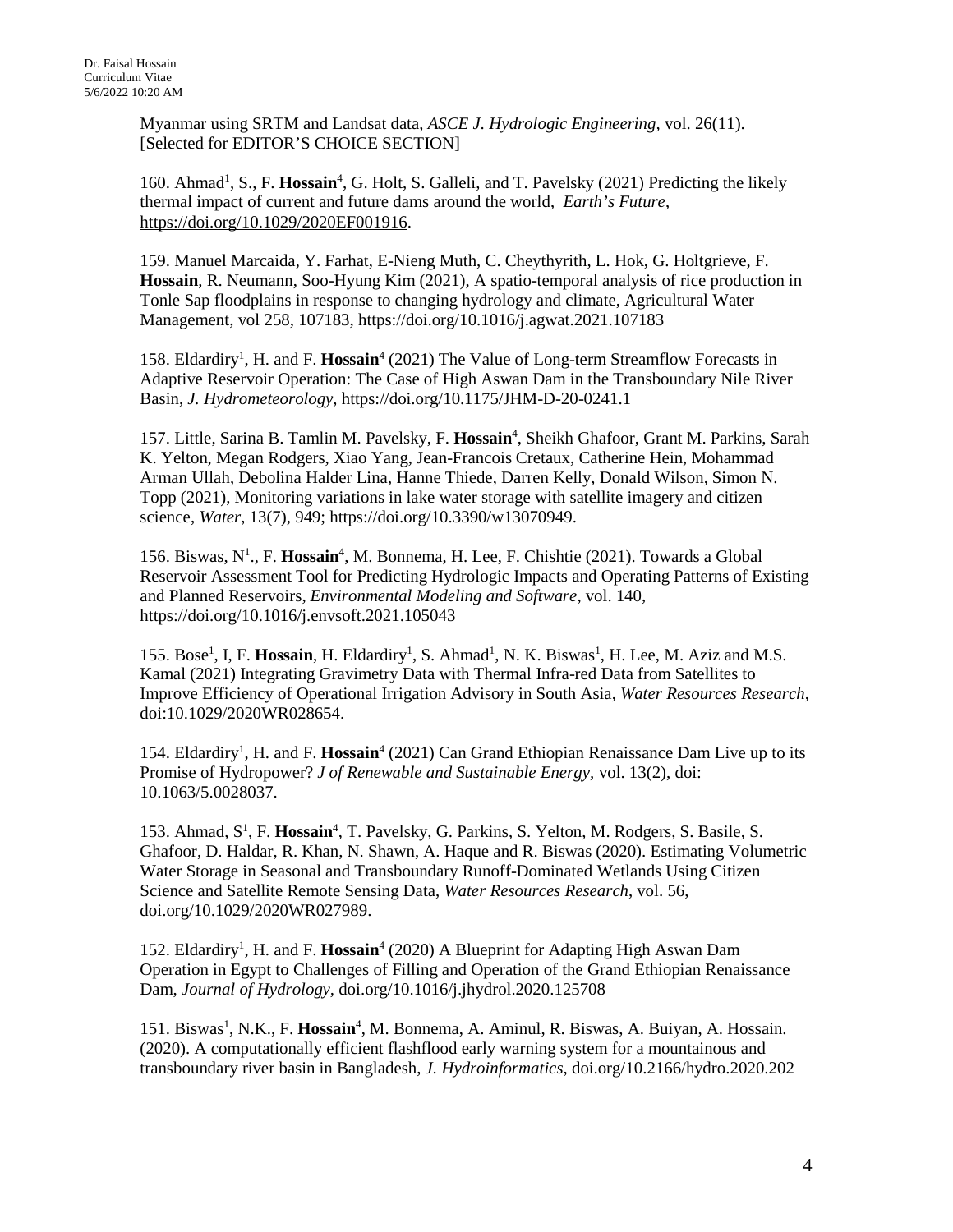150. **Hossain**, F., N. Elmer, M. Srinivasan and A. Andral (2020) Accelerating Applications for Planned NASA Satellite Missions: A New Paradigm of Virtual Hackathons during Pandemic and Post-Pandemic Era, *Bulletin of American Meteorological Society (BAMS)*, vol. 101 (9), pp. E1544–E1554, doi.org/10.1175/BAMS-D-20-0167.1.

149. Elmer, N.E, C. Hain, F. **Hossain**, D. Desroches, C. Pottier (2020) Generating Proxy SWOT Water Surface Elevations Using WRF‐Hydro and the CNES SWOT Hydrology Simulator, *Water Resources Research* [https://doi.org/10.1029/2020WR027464.](https://doi.org/10.1029/2020WR027464)

148. Ahmad, S<sup>1</sup>., F. Hossain<sup>4</sup> (2020) Realizing Ecosystem-safe Hydropower from Dams, *Renewables: Wind, Water, and Solar*, vol. 7(2), doi.org/10.1186/s40807-020-00060-9

147. Beveridge<sup>1</sup>, C., M. Bonnema and F. Hossain<sup>4</sup> (2019) Impacts of dam development and landscape changes on suspended sediment concentrations in the Mekong River Basin's '3S' tributaries: a satellite remote sensing perspective, *Journal of Hydrologic Engineering (ASCE)*, doi:10.1061/(ASCE)HE.1943-5584.0001949.

146. Chi-Hung Chang, H. Lee, D. Kim, E Hwang, F. Hossain<sup>4</sup>, F. Chishtie, S. Jayasinghe, S. Basnayake (2020) Hindcast and forecast of daily inundation extents using satellite SAR and altimetry data with rotated empirical orthogonal function analysis: Case study in Tonle Sap Lake Floodplain, *Remote Sensing of Environment*, vol. 241 [https://doi.org/10.1016/j.rse.2020.111732.](https://doi.org/10.1016/j.rse.2020.111732)

145. Kim, D, H. Lee, Hahn Chul Jung, Euiho Hwang, F. Hossain<sup>4</sup>, Matthew Bonnema, Do-Hyuk Kang and Augusto Getirana (2020) Monitoring River Basin Development and Variation in Water Resources in Transboundary Imjin River in North and South Korea Using Remote Sensing, *Remote Sensing*, vol. 2(1), 195, https://doi.org/10.3390/rs12010195

144. Bonnema<sup>1</sup>, M., F. Hossain<sup>4</sup>, B. Nijssen and G. Holtgrieve (2020) Hydropower's Hidden Transformation of Rivers in the Mekong, *Environmental Research Letters*, vol. 15(4), [https://doi.org/10.1088/1748-9326/ab763d.](https://doi.org/10.1088/1748-9326/ab763d)

143. Ahmad<sup>1</sup>, S. and F. Hossain<sup>4</sup> (2019). Forecast-Informed Hydropower Optimization at Long and Short-time scales for a Multiple Dam Network, *J of Renewable and Sustainable Energy*, vol. 12, (doi:10.1063/1.5124097).

142. Daly<sup>1</sup>, K., S. Ahmad<sup>1</sup>, M. Bonnema<sup>1</sup>, C. Beveridge<sup>1</sup>, F. Hossain<sup>4</sup>, B. Nijssen, G. Holtgrieve (2020). Recent Warming of the Tonle Sap Lake, Cambodia: Implications for one of the World's Most Productive Inland Fisheries, *Lakes and Reservoir,* doi:1111/lre.12317.

141. Ahmad<sup>1</sup>, S. F. Hossain<sup>4</sup>, Hisham Eldardiry, T. Pavelsky (2019) A Fusion Approach for Water Area Classification using Visible, Near Infrared and Synthetic Aperture Radar for South Asian Conditions, *IEEE Geosciences Remote Sensing* (10.1109/TGRS.2019.2950705), Vol. 58(4), pp. 2471-2480.

140. Hossain<sup>4</sup>, F., M. Bonnema, M. Srinivasan, E. Beighley, A. Andral, B. Doorn, I. Jayaluxmi, S. Jayasinghe, Y. Kaheil, B. Fatima, N. Elmer, L. Fenoglio, J. Bales, F. Lefevre, S. Legrand, D. Brunel, and P. Le Traon, (2020). The Early Adopter Program for the Surface Water Ocean Topography Satellite Mission: Lessons Learned in Building User Engagement during the Prelaunch Era, *Bulletin of American Meteorological Society,* March(2020) [\(https://doi.org/10.1175/BAMS-D-19-0235.1\)](https://doi.org/10.1175/BAMS-D-19-0235.1).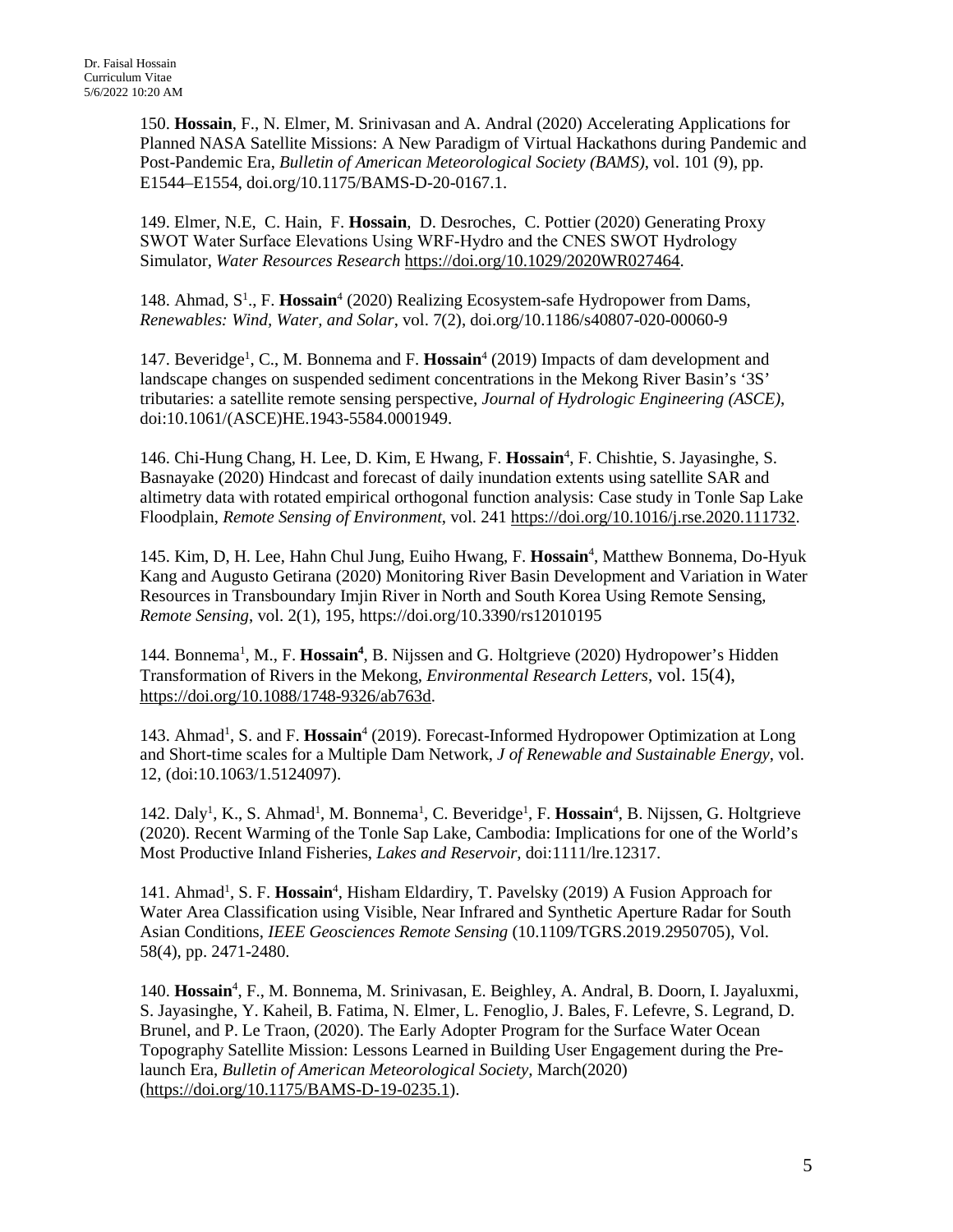139. Eldardiry, H. and F. **Hossain** (2019) Understanding the reservoir operating rules in the transboundary Nile River Basin using macroscale hydrologic modeling with satellite measurements, *Journal of Hydrometeorology,* (doi.org/10.1175/JHM-D-19-0058.1).

138. Eythorsson<sup>1</sup>, D., S.K. Ahmad<sup>1</sup>, S.M. Gardarsson, F. Hossain and B. Nijssen. (2018), Arctic climate and snow cover trends – Comparing Global Circulation Models with remote sensing observations, *International Journal of Applied Earth Observation and Geoinformatics,* vol. 80, pp. 71-81.

137. Ahmad<sup>1</sup>, S and F. Hossain<sup>4</sup> (2019). A Globally Scalable Data-driven Technique for Forecasting of Reservoir Inflow for Hydropower Maximization, *Env. Mod. Soft,* vol. 119, pp. 147-165.

136. Peters-Lidard, C, F. **Hossain,** L.R. Leung, N. McDowell, M. Rodell, F. Tapiador, F. J. Turk and A. Wood (2018). 100 Years of Progress in Hydrology, *AMS MONOGRAPH* (Centennial Celebration series), vol. 59, chapter 25, https://doi.org/10.1175/AMSMONOGRAPHS-D-18- 0019.1.

135. Ahmad<sup>1</sup>, S and F. Hossain<sup>4</sup> (2019). A Web-Based Decision Support System for Smart Dam Operations Using Weather Forecasts, *Hydroinformatics* (doi: 10.2166/hydro.2019.116).

134. Ahmad<sup>1</sup>, S and F. Hossain<sup>4</sup> (2020). Maximizing Energy Production from Hydropower Dams using Short-Term Weather Forecasts, *Renewable Energy*, vol.146, pp.1560-1577

133. Sikder, S. S. Ahmad<sup>1</sup>, F. Hossain<sup>4</sup>, A. Gebregiorgis and H. Lee (2018). Case Study: A Rapid Urban Inundation Forecasting Technique Based on Quantitative Precipitation Forecast for Houston and Harris County Flood Control District, *ASCE Journal of Hydrologic Engineering,* Vol. 24(8) [\(https://doi.org/10.1061/\(ASCE\)HE.1943-5584.0001807\).](https://doi.org/10.1061/(ASCE)HE.1943-5584.0001807))

132. Chen<sup>1</sup>, X. and F. Hossain<sup>4</sup> (2019) Understanding Future Safety of Dams in a Changing Climate, *Bulletin of American Meteorological Society*, vol. 100(8), August 2019, pp. 1395-1403

131. Eldardiry<sup>1</sup>, H., X. Chen<sup>1</sup>, A. Mahmood<sup>1</sup>, F. **Hossain<sup>4</sup>**, D.P. Lettenmaier, B. Nijssen (2018). Characterization of Atmospheric River Induced Precipitation and Snowpack over the Western United States, *Journal of Hydrometeorology*, https://doi.org/10.1175/JHM-D-18-0228.1

130. Bonnema<sup>1</sup>, M. and F. **Hossain**<sup>4</sup> (2019). Assessing the Potential of the Surface Water and Ocean Topography Mission for Reservoir Monitoring in the Mekong River Basin, *Water Resources Research,* vol. 55(1), doi:10.1029/2018WR023743.

129. Chi-Hung Chang1, H. Lee, F. **Hossain**, S. Basnayake, S. Jayasinghe, F. Chishtie, D. Saah, H. Yu, K. Sothea, D. Du Bui. (2019). A Model-Aided Satellite-Altimetry-Based Flood Forecasting System for Mekong River, *Environmental Modeling and Software*, vol. 112, pp. 112- 127

128. Sikder<sup>1</sup>, S. and F. Hossain<sup>4</sup> (2018) Improving Operational Flood Forecasting in Monsoon Climates with Bias-corrected Quantitative Forecasting of Precipitation, *International Journal of River Basin Management* vol. 17(4), pp. 411-421 https://doi.org/10.1080/15715124.2018.1476368.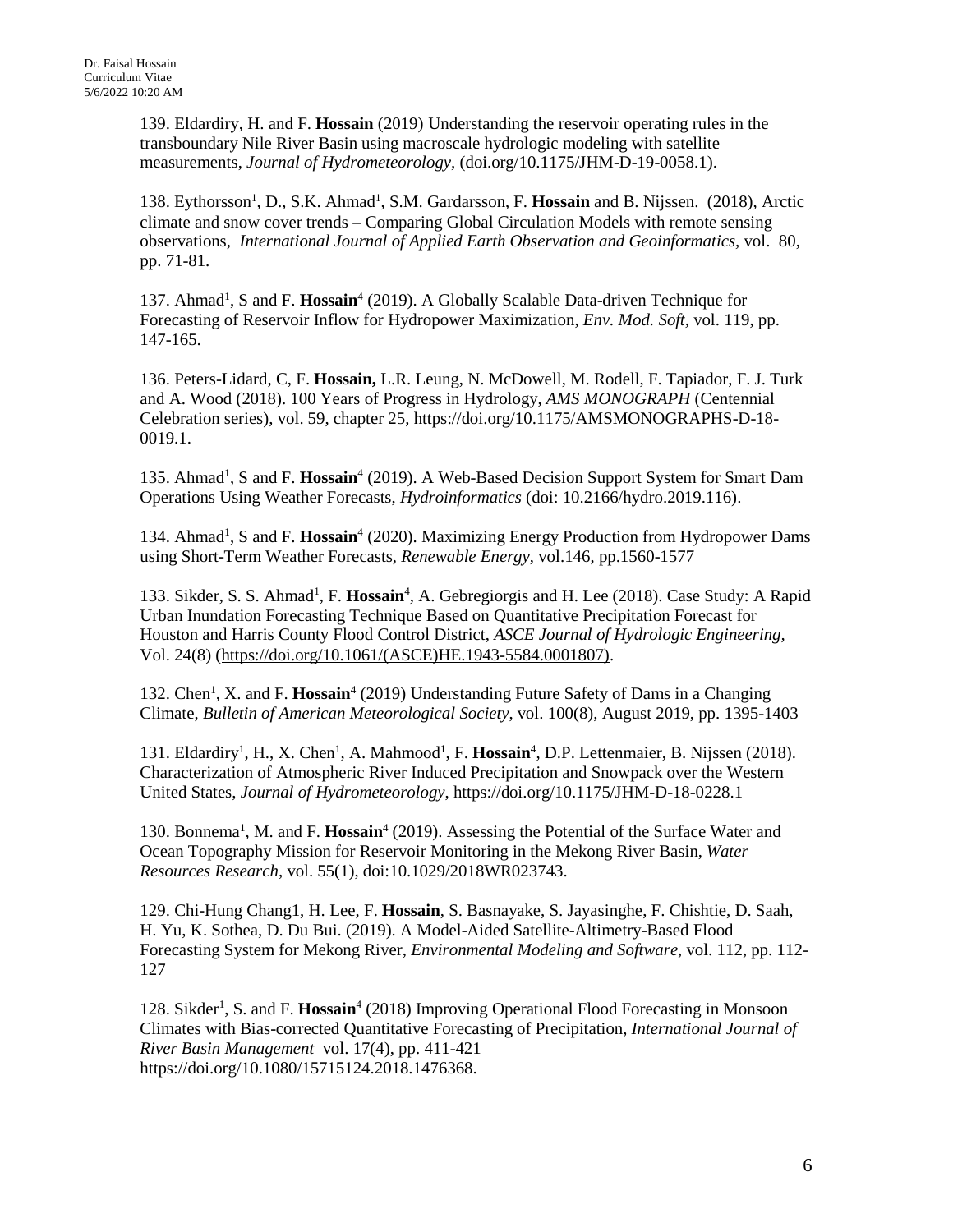127. Chen<sup>1</sup>, X., and F. Hossain<sup>4</sup> (2018) Understanding model-based probable maximum precipitation estimation as a function of storm type and geographic region using atmospheric reanalysis: 1979-2015, *J. Hydrometeorology*, (doi: 10.1175/JHM-D-17-0170.1).

126. Biswas<sup>1</sup>, N., F. **Hossain**<sup>4</sup>, M. Bonnema<sup>1</sup>, H. Lee and M.A. Okeowo (2018) A River Morphology based Altimeter Height Extraction Technique for Dynamically Changing Rivers of South and South-East Asia, *Remote Sensing of the Environment,* vol. 221, pp. 24-37 (https://doi.org/10.1016/j.rse.2018.10.033).

125. Allen, G. H, C. H. David, K. M. Andreadis, F. **Hossain**, J. S. Famiglietti (2018) Global estimates of river flow wave travel times and implications for low-latency satellite data, *Geophys Res. Letters,* vol. 45(15), [https://doi.org/10.1029/2018GL077914.](https://doi.org/10.1029/2018GL077914)

124. Hiep, N.H., N.D. Luong, T.T. Viet Nga, B.T. Hieu, U. T. T. Ha, B. D. Duong, V.D. Long, F. **Hossain**, H. Lee. (2018). Hydrological model using ground- and satellite-based data for river flow simulation towards supporting water resource management in, the Red River Basin, Vietnam, *J. Environmental Management,* vol. 217, pp. 346-355 (https://doi.org/10.1016/j.jenvman.2018.03.100).

123. Bhuyian, M.N.M, A. Kalyanapu, and F. **Hossain**. (2018). Evaluation of Impacts of DEM Errors in Flood Impact Assessment and Effectiveness of a DEM Correction Technique: A Cumberland River Case Study. *Geosciences*, vol. 7, pp. 132, doi:10.3390/geosciences7040132.

122. Sikder<sup>1</sup>, S., and F. Hossain<sup>4</sup> (2018) Sensitivity of Initial Condition and Cloud Microphysics to Forecasting of Monsoon Rainfall in South Asia, *Meteorological Applications,* pp. 1–18, (https://doi.org/10.1002/ met.1716).

121. Chen<sup>1</sup>, X. F. Hossain<sup>4</sup> and R. Leung. (2017) Probable Maximum Precipitation in the US Pacific Northwest in a Changing Climate, *Water Resources Research*, vol. 53. (doi:10.1002/2017WR021094).

120. Bonnema<sup>1</sup>, M. and F. Hossain<sup>4</sup>. (2017). Inferring Reservoir Operating Pattern via Residence Time across the Mekong Basin using only Space Observations. *Water Resources Research*, vol. 53, pp. 3791–3810, (doi://10.1002/2016WR019978).

119. Hossain<sup>4</sup>, F., M. Srinivasan, C. Peterson, A. Andral, E. Beighley, E. Anderson, R. Amini, C. Birkett, D. Bjerklie, C.A. Blain, S. Cherchali, C.H. David, B. Doorn, J. Escurra, L. Fu, C. Frans, J. Fulton, S. Gangopadhay, S. Ghosh, C. Gleason, M. Gosset, J. Hausman, G. Jacobs, J. Jones, Y. Kaheil, B. Laignel, P. Le Moigne, L. Li, F. Lefèvre, R. Mason, A. Mehta, A. Mukherjee, A. Nguy-Robertson, S. Ricci, A. Paris, T. Pavelsky, N. Picot, G. Schumann, S. Shrestha, P. Le Traon, and E. Trehubenko (2017). Engaging the User Community for Advancing Societal Applications of the Surface Water Ocean Topography Mission, *Bulletin of the American Meteorological Society,* vol. 98(11), pp. ES285-ES290

118. Chen<sup>1</sup>, X., F. Hossain<sup>4</sup>, R. Leung. (2017) Evaluation of an Optimal Atmospheric Numerical Modeling Framework for Extreme Storm Event Simulation *ASCE J Hydrologic Engineering*, doi:10.1061/(ASCE)HE.1943-5584.0001523.

117. Okeowo, M.A., H. Lee, F. **Hossain** and A Getirana. (2017). Toward Automated Generation of Reservoir Water Elevation Changes From Satellite Radar Altimetry, *IEEE JSTARS* , vol. 10(8), pp. 3465-3481 (doi:10.1109/JSTARS.2017.2684081).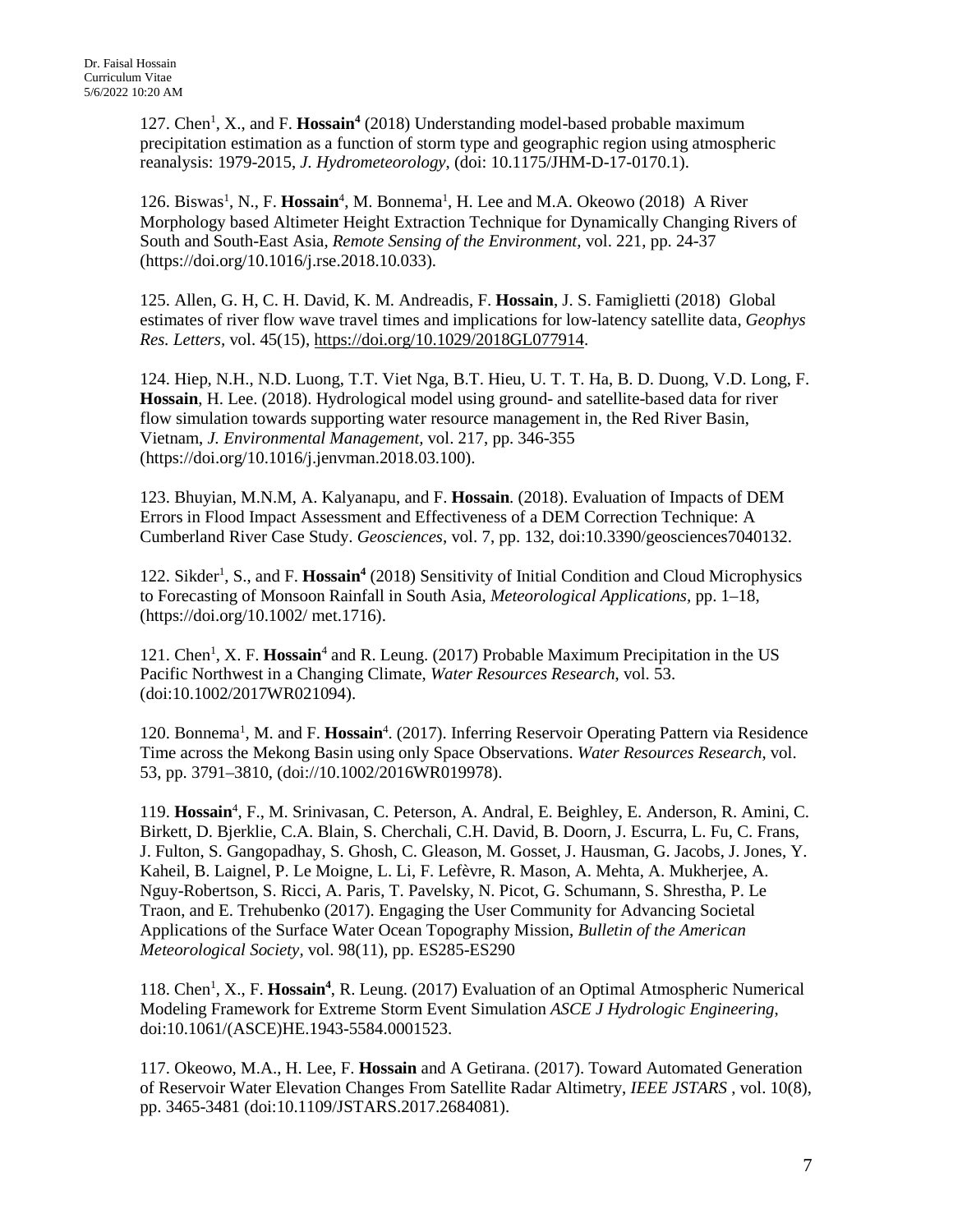116. Winchester, J., R. Mahmood, W. Rodgers, F. **Hossain**, E. Rappin, J. Durkee). (2015) A Model-Based Assessment of Potential Impacts of Man-Made Reservoirs on Precipitation *Earth Interactions*, vol. 21 (9), (doi: 10.1175/EI-D-16-0016.1)

115. Mahmood<sup>1</sup>, A., and F. Hossain (2017) Feasibility of Managed Domestic Rainwater Harvesting in Rural areas of South-Asia using Remote Sensing, Resources, *Conservation and Recycling*, vol. 25, pp. 157-168, (doi:10.1016/j.resconrec.2017.06.01).

114. Biswas<sup>1</sup>, N. and F. Hossain<sup>4</sup>, (2017). A Scalable Open-source Web-analytic Framework to Improve Satellite -based Operational Water Management in Developing Countries, *Journal of Hydroinformatics,* (doi:10.2166/hydro.2017.073).

113. Hossain<sup>4</sup>, F., S. Sikder<sup>1</sup>, N. Biswas<sup>1</sup>, H. Lee, N.D Luong, N.H. Hiep, B. D. Duong and D. Long (2017) Predicting Water Availability of the Regulated Mekong River Basin Using Satellite Observations and a Physical Model, *Asian Journal of Water and Environmental Pollution*, vol. 14(3), pp. 39-48.

112. Iqbal<sup>2</sup>, N., F. Hossain and M.G. Akhter. (2017). Integrated Groundwater Resource Management Using Satellite Gravimetry and Physical Modeling Tools, vol. 189(128), *Environmental Monitoring and Assessment*, vol. 189, 128pp (doi: 10.1007/s10661-017-5846-1).

111. Yigzaw<sup>1</sup>, W. and F. Hossain<sup>4</sup>. (2016) Water-Sustainability Of Large Cities In The US From The Perspectives of Population Increase, Anthropogenic Activities and Climate Change, *Earth's Future*, vol. 4, (doi:10.1002/2016EF000393).

110. **Hossain**, F., et al. (2016). A Review of Approaches And Recommendations For Improving Resilience Of Water Management Infrastructure, *Journal of Infrastructure Systems* (ASCE), ASCE Task Committee's Final Update on Water Management Infrastructure Resilience, (doi:10.1061/(ASCE)IS.1943-555X.0000370)

109. Kansakar<sup>2</sup>, P. and Hossain<sup>4</sup>, F., (2016). A review of applications of satellite earth observation data for global societal benefit and stewardship of planet earth, *Space Policy*, vol 36, pp. 46-44 (doi:10.1016/j.spacepol.2016.05.005)

108. Hossain<sup>4</sup>, F., A. Serrat-Capdevila, S. Granger, A. Thomas, D. Saah, D. Ganz, R. Mugo, M. S. R. Murthy, V. H. Ramos, C. Fonseca, E. Anderson, G. Schumann, R. Lewison, D. Kirschbaum, V. Escobar, M. Srinivasan, C. Lee, N. Iqbal, E. Levine, N. Searby, L. Friedl, A. Flores, D. Coulter, D. Irwin, A. Limaye, T. Stough, J. Skiles, S. Estes, W. Crosson, and A. S. Akanda (2016). A global capacity building vision for societal applications of earth observing systems and data: key questions and recommendations, *Bulletin of American Meteorological Society,* July Issue, pp. 1295-1299 (doi: 10.1175/BAMS-D-15-00198.1).

107. Sikder<sup>1</sup>, S., and F. Hossain<sup>4</sup> (2016) Assessment of the weather research and forecasting model generalized parameterization schemes for advancement of precipitation forecasting in monsoon-driven river basins, *Journal of Advances in Modeling Earth Systems (AGU)*, vol. 8, (doi:10.1002/2016MS000678).

106. Chen<sup>1</sup>, X and F. **Hossain<sup>4</sup>** (2016) Revisiting extreme storms of the past 100 years for future safety of large water management infrastructures, *Earth's Future (AGU)* (doi: 10.1002/2016EF000368).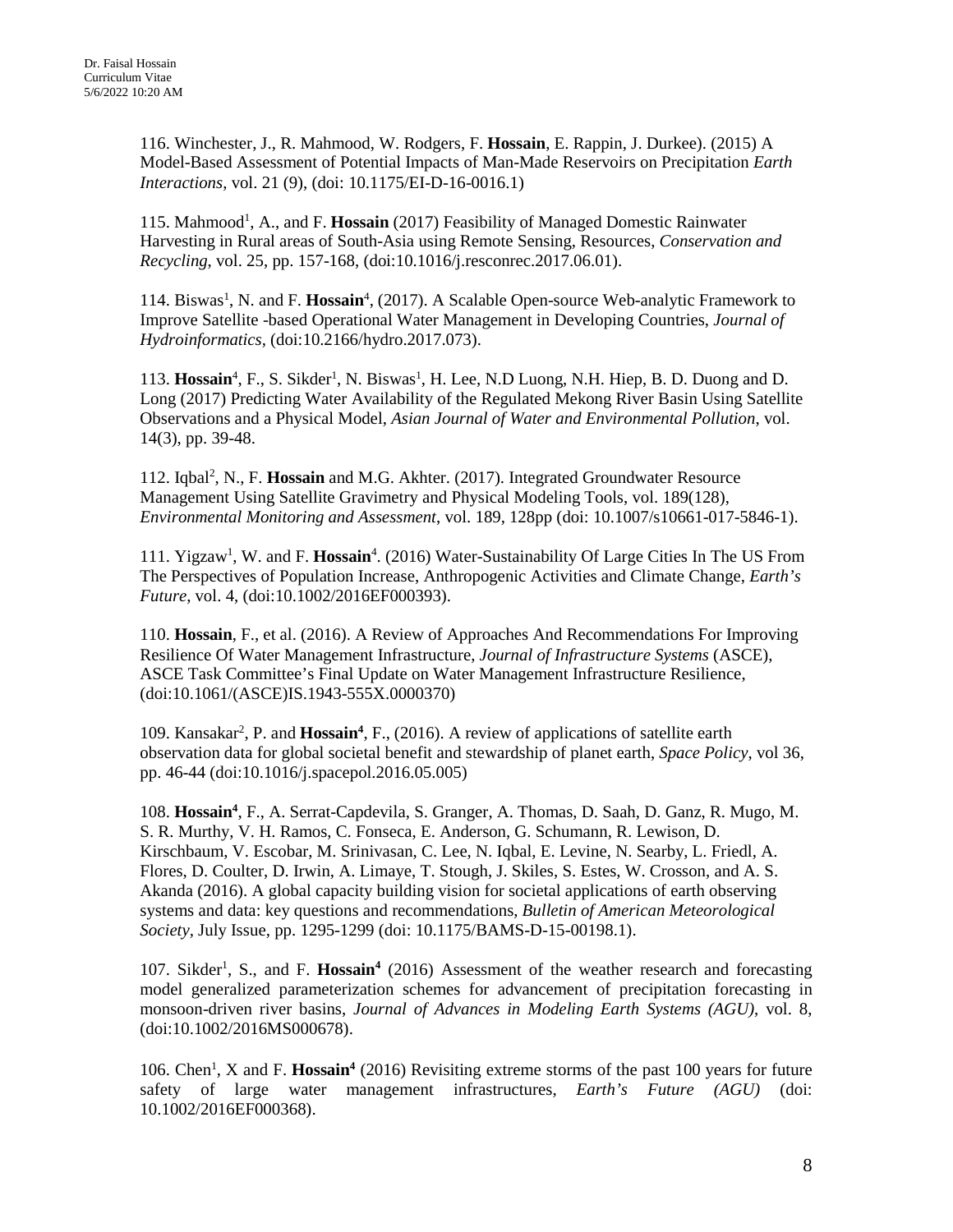105. Miao<sup>2</sup>, Y., X. Chen<sup>1</sup> and F. Hossain<sup>4</sup>. (2016) Maximizing hydropower generation with numerical modeling of the atmosphere, *J. Hydrologic Engineering* (ASCE), vol. 21(6), (doi: 10.1061/(ASCE)IR.1943-4774.0001098).

104. Durand<sup>4</sup>, M. A, C. J. Gleason, P. A. Garambois, D. Bjerklie, L. C. Smith, H. Roux, E. Rodriguez, P. Bates, T. Pavelsky, J. Monnier, X. Chen, G. Di Baldassare, Jean-Michel Fiset, Nicolas Flipo, R. P. M. Frasson, J. Fulton, N. Goutal, F. **Hossain**, E. Humphries, J. T. Minear, M. Mulkowe, Jeffrey Neal, S. Ricci, B. Sanders, G. Schumann, and J. Shubert, (2016). 'Pepsi challenge' inter-comparison of remote sensing river discharge estimation algorithms from measurements of river height, width, and slope, *Water Resources Research,* vol. 52(6), pp. 4527– 4549 (doi: 10.1002/2015WR018434).

103. Iqbal<sup>2</sup>, N., F. Hossain<sup>4</sup>, H. Lee, and M.G. Akhtar. (2016). Satellite gravimetric estimation of groundwater storage variations over Indus basin in Pakistan*. IEEE Journal of Selected Topics in Applied Earth Observations and Remote Sensing* (JSTARS), vol. 9(8), pp. 3524 - 3534 (doi: doi:10.1109/JSTARS.2016.2574378).

102. Sikder<sup>1</sup>, S. X. Chen<sup>1</sup>, F. **Hossain<sup>4</sup>**, J. Roberts, F. Robertson, CK Shum and J. Turk (2016). Are general circulation models ready for operational streamflow forecasting at seasonal scales in South Asia? *Journal of Hydrometeorology*, vol. 17(1) (doi:10.1175/JHM-D-14-0099.1).

101. Bonnema<sup>1</sup>, M., S. Sikder<sup>1</sup>, Y. Miao<sup>2</sup>, X. Chen<sup>1</sup>, and F. **Hossain<sup>4</sup>** (2016). Understanding satellite-based monthly-to-seasonal reservoir outflow estimation as a function of hydrologic controls, *Water Resources Research,* vol. 52(5), pp.4095-4115 (doi: 10.1002/2015WR017830).

100. Bonnema<sup>1</sup>, M., S. Sikder<sup>1</sup>, F. Hossain<sup>4</sup>, M. Durand, D. Bjerklie and C. Gleason. (2016). Benchmarking Wide swath altimetry based river discharge estimation algorithms for the ganges river system, *Water Resources Research,* vol. 52(2), pp. 2439-2461 (doi:10.1002/2015WR017296).

99. Maswood<sup>1</sup>, M. and F. **Hossain<sup>4</sup>** (2016). Advancing river modeling in ungauged basins using remote sensing: the case of Ganges-Brahmaputra-Meghna basins, *Int. J. River Basin Management,* vol. 14(1), pp. 103-117 (doi: 10.1080/15715124.2015.1089250).

98. Yigzaw<sup>1</sup>, W. and F. Hossain<sup>4</sup> (2016). Land use land cover impact on probable maximum flood and sedimentation for artificial reservoirs: a case study in western US, *J. Hydrologic Engineering*, vol. 21(2) (doi:10.1061/(ASCE)HE.1943-5584.0001287).

97. Hossain<sup>4</sup>, F.J. Arnold, E. Beighley, C. Brown, S. Burian, J. Chen, S. Madadgar, A. Mitra, D. Niyogi, R.A. Pielke, V. Tidwell, D. Wegner (2015). What do experienced water managers think of water resources of our nation and its management infrastructure? Infrastructure Task Committee Report to ASCE, *PLOS ONE,* Nov 2015, (doi:10.1371/journal.pone.0142073).

96. Paiva, R., M. Durand<sup>4</sup>, F. Hossain (2015). Spatiotemporal interpolation of discharge across a river network in the context of the SWOT mission. *Water Resources Research*, vol .51 (1), pp.430-449 (doi: 10.1002/2014WR015618).

95. Hossain<sup>4</sup>, F. Z. H. Khan and CK Shum (2015). Reply to Auerback et al. (2015) On tidal river management, *Nature Climate Change*. vol. 5, June 2015.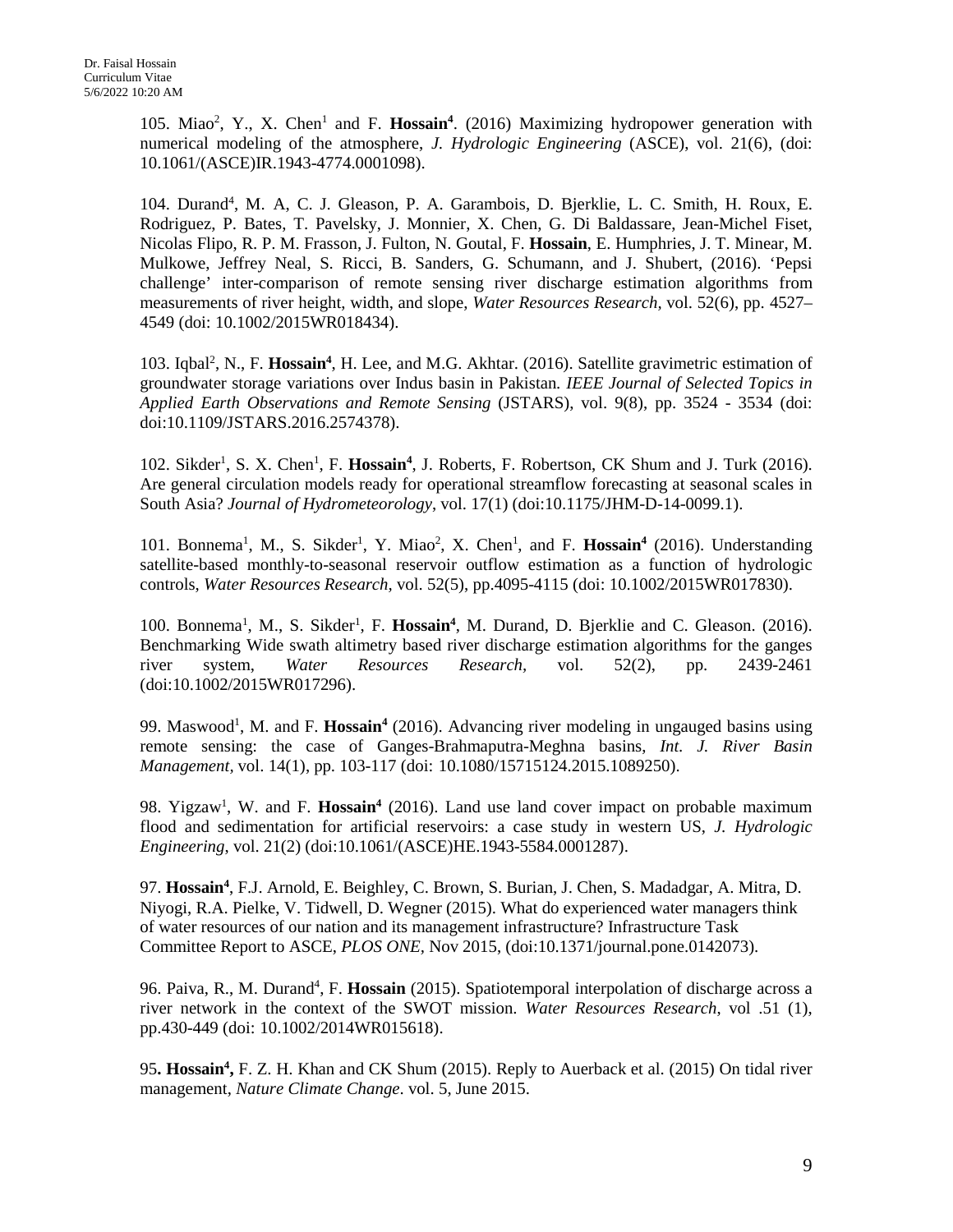94. Yigzaw<sup>1</sup>, W. and F. Hossain<sup>4</sup> (2015). Inferring anthropogenic trends from satellite data for water-sustainability of us cities near artificial reservoirs, *Global Planetary Change,* vol. 133, pp. 330-345 (doi: 10.1016/j.gloplacha.2015.09.013).

93. Houssos, E.E., T. Chronis<sup>4</sup>, A. Fotiadi, F. Hossain (2015). Atmospheric circulation characteristics favoring dust storm outbreaks over the solar village, *Monthly Weather Review,* vol. 143, pp. 3263–3275, (doi:10.1175/MWR-D-14-00198.1).

92. **Hossain4** , F. J. Arnold, E. Beighley, C. Brown, S. Burian, J. Chen, S. Madadgar, A. Mitra, D. Niyogi, R.A. Pielke, V. Tidwell, D. Wegner. (2015) Local-to-regional landscape drivers of extreme weather and climate: implications for water infrastructure resilience, Infrastructure Task Committee Report to ASCE*, Journal of Hydrologic Engineering*, vol. 20(7), (doi:10.1061/(ASCE)HE.1943-5584.0001210).

91. Sikder<sup>1</sup>, S. and F. Hossain<sup>4</sup> (2015). Understanding the geophysical sources of uncertainty of satellite interferometric-based discharge estimation, *IEEE Journal of Selected Topics in Applied Earth Observations and Remote Sensing*, vol. 8(2) (doi:10.1109/JSTARS.2014.2326893).

90. **Hossain4** , F (2014). The Paradox of Peak Flows in a Changing Climate, *J. Hydrologic Engineering (ASCE)*, vol. 19(9) (doi: 10.1061/(ASCE)HE.1943-5584.0001059).

89. Durkee, J. A. M. Degu<sup>1</sup>, F. Hossain<sup>4</sup>, R. Mahmood, J. Winchester and T. Chronis. (2014). Impact of 'Land Between the Lakes' in Kentucky on mesoscale storms during growing season, *Journal of Applied Meteorology and Climatology*, vol. 53, pp. 1506–1524. (doi:10.1175/JAMC-D-13-088.1).

88.**Hossain4** , F., C K, Shum, F.J. Turk, S. Biancamaria, H. Lee, A. Limaye., L.C. Mazumder, M. Hossain, S. Shah-Newaz, T. Ahmed, W. Yigzaw<sup>1</sup>, A.H.M. Siddique-E-Akbor<sup>1</sup> (2014). Crossing the valley of death: Lessons learned from making a satellite based flood forecasting system operational and independently owned by a stakeholder agency, *Bulletin of American Meteorological Society (BAMS)*, vol. 95(8) (doi:10.1175/BAMS-D-13-00176.1).

87. Gebregiorgis<sup>1</sup>, A.S. and F. Hossain<sup>4</sup> (2014). How well can we estimate error variance of satellite precipitation data across the world? *Atmospheric Research*, vol. 154, pp. 39-59.

86. Stratz<sup>1</sup>, S.A. and F. **Hossain<sup>4</sup>** (2014). Probable maximum precipitation in a changing climate: implications for dam design, *ASCE Hydrologic Engineering*, vol. 19(12), (doi:10.1061/(ASCE)HE.1943-5584.0001021).

85. Yigzaw1,4, W. and F. **Hossain** (2014). Leveraging precipitation modification around large reservoirs in orographic environments for water resources management, *Journal of Civil and Environmental Engineering,* vol. 4(5), pp. 1.

84. Siddique-E-Akbor<sup>1</sup>, A.H.M., F. Hossain<sup>4</sup>, C K Shum, F.J. Turk, Steven Tseng, and Yuchan Yi (2014). Satellite precipitation data driven hydrologic modeling for water resources management in the Ganges, Brahmaputra and Meghna Basins. *Earth Interactions*, vol. 18(17), pp. 1-25 (doi:10.1175/EI-D-14-0017.1).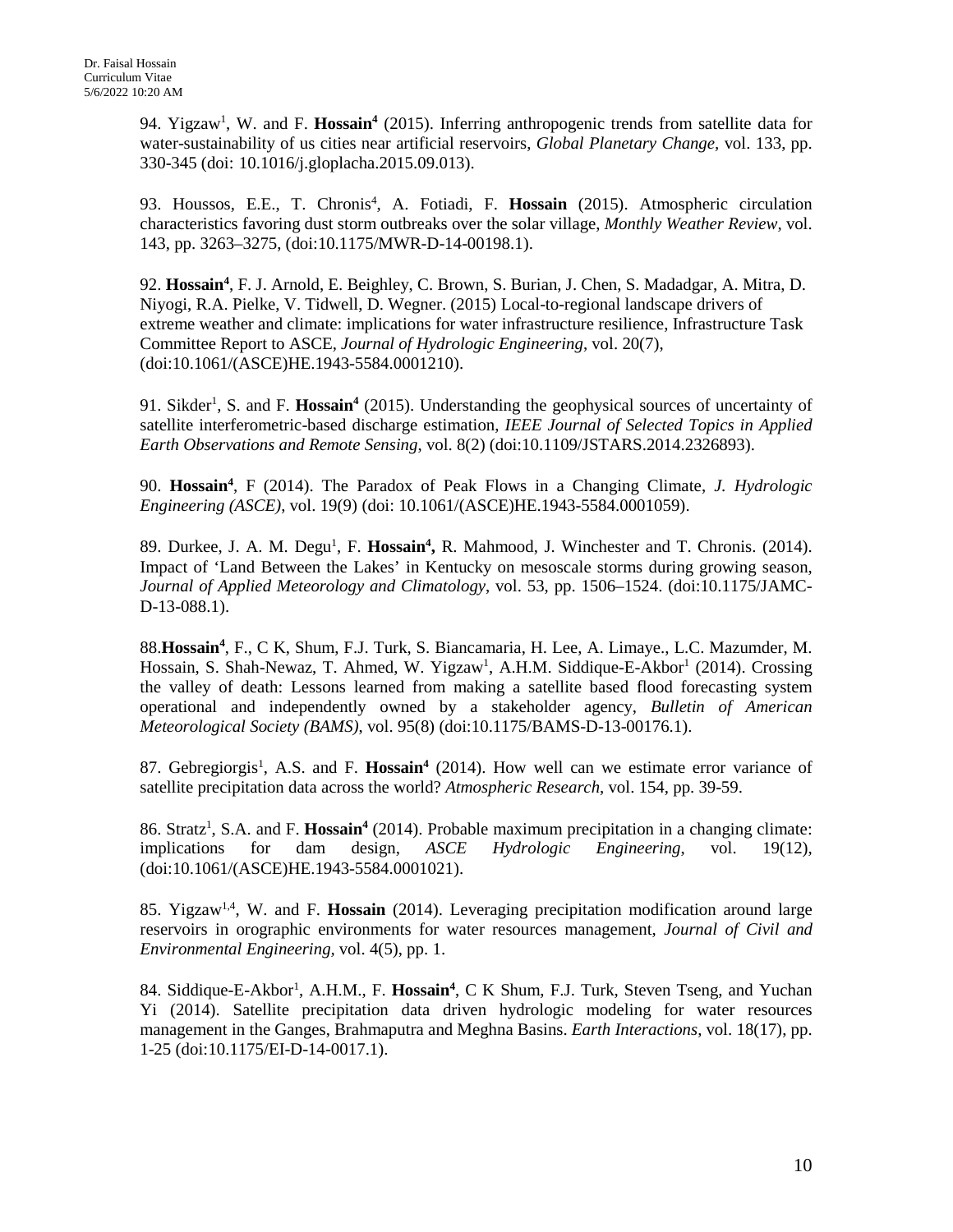83. Woldemichael<sup>1</sup>, A.T. F. Hossain<sup>4</sup> and R.A. Pielke (2014). Evaluation of surface properties and atmospheric disturbances caused by post-dam alterations of land-use/land-cover. *Hydrol. Earth Syst. Sci.* vol. 18, pp. 3711-3732, (doi:10.5194/hess-18-3711-2014).

82. Woldemichael<sup>1</sup>, A.T., F. Hossain<sup>4</sup>, and R. A. Pielke Sr. (2014). Impacts of post-dam landuse/land-cover changes on modification of extreme precipitation in contrasting hydro-climate and terrain features, *Journal of Hydrometeorology*, vol. 15(2), pp. 777-800 (doi: 10.1175/JHM-D-13- 085.1).

81. Gebregiorgis<sup>1</sup>, A.S. and F. Hossain<sup>4</sup> (2014). Estimation of satellite rainfall error variance using readily available geophysical features, *IEEE Transactions on Geosciences and Remote Sensing,* vol. 52(1), pp. 288-304 (doi:10.1109/TGRS.2013.2238636).

80 Hossain<sup>4</sup>, F. A.H.M. Siddique-E-Akbor<sup>1</sup>, L. Mazumder, S. M. ShahNewaz, Sylvain Biancamaria, Hyongki Lee and C K Shum (2014). Proof-of-concept of altimeter-based forecasting of transboundary flow, *IEEE Journal of Selected Topics in Applied Earth Observations and Remote Sensing.* vol. 7(2), pp. 587-601 (doi:10.1109/JSTARS.2013.2283402).

79. Yigzaw<sup>1</sup>, W., F. Hossain<sup>4</sup> and A. Kalyanapu. (2013). Comparison of PMP-driven PMF with flood magnitudes from increasingly urbanized catchment: The case of American river watershed, *Earth Interactions (AGU-AMS-AAG*), vol. 17(8), pp. 1-15 (doi:10.1175/2012EI000497.1).

78. Yigzaw<sup>1</sup>, W., F. Hossain<sup>4</sup>, and A. Kalyanapu (2013) Impact of artificial reservoir size and land use/land cover patterns on estimation of probable maximum flood: The case of Folsom dam on American river, *ASCE J. Hydrologic Engineering*, vol. 18(9), pp. 1180-1190 (doi: 10.1061/(ASCE)HE.1943-5584.0000722).

77. Yigzaw<sup>1</sup>, W., F. Hossain<sup>4</sup> and E. Habib. (2013). A Google-Earth based education tool for place-based learning of hydrologic concepts using a campus watershed and Wi-Fi Connectivity *Computers in Education Journal (ASEE),* vol. 23(3).

76. Gebregiorgis<sup>1</sup>, A.S. and F. Hossain<sup>4</sup> (2013). Performance evaluation of merged satellite rainfall products based on spatial and seasonal signatures of hydrologic predictability, *Atmospheric Research*, vol. 132-133, pp. 223-238 (doi:10.1016/j.atmosres.2013.05.003).

75. Gebregiorgis<sup>1</sup>, A.S. and F. Hossain<sup>4</sup>. (2013). Understanding the dependency of satellite rainfall uncertainty on topography and climate for hydrologic model simulation, *IEEE Transactions on Geosciences and Remote Sensing,* vol. 51(1), pp. 704-718 (doi: 10.1109/TGRS.2012.2196282).

74. Gebregiorgis<sup>1</sup>, A.S. C. Peters-Lidard, Y. Tian and F. Hossain<sup>4</sup>. (2012). Tracing hydrologic model simulation error as a function of satellite rainfall estimation bias components and land use and land cover conditions, *Water Resources Research,* vol. 48, W11509, (doi:10.1029/2011WR011643).

73. **Hossain4 ,** F. (2012). Do Satellite Data Portals Today Reach Out To Diverse End Users around the World? *Bulletin of American Meteorological Society,* Nowcast Article (doi: 10.1175/BAMS D-12-00035.1).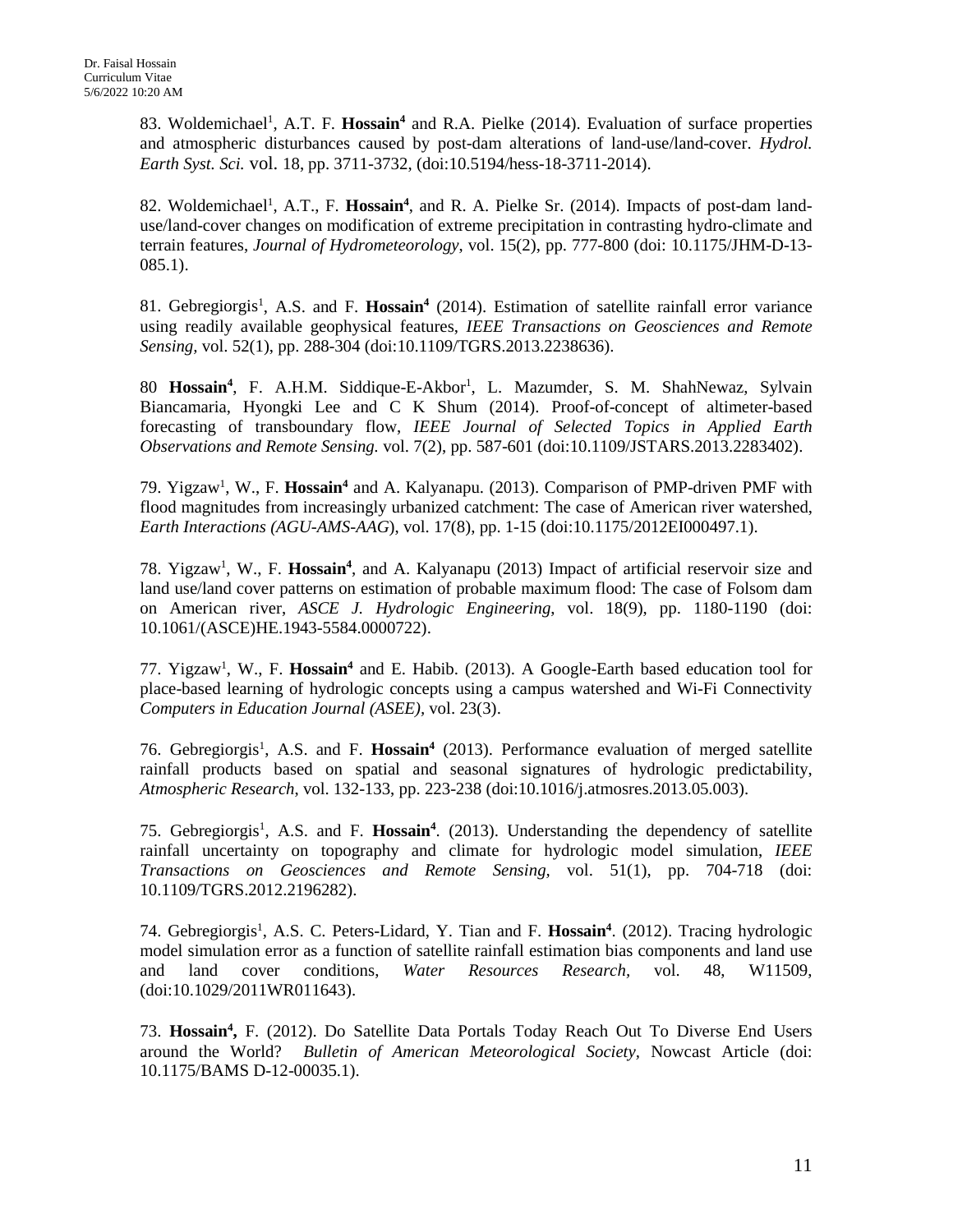72. Pizarro, R., P. Garcia-Chevesich<sup>4</sup>, R. Valdez, F. Dominguez, F. Hossain, F. Ffolliot, C. Olivares, C. Morales and F. Balocchi (2012). Inland water bodies in Chile can locally increase Rainfall Intensity, *Journal of Hydrology*, vol. 481, pp. 56-63 (doi:10.1016/j.jhydrol.2012.12.012).

71. Degu<sup>1</sup>, A. M. and F. Hossain<sup>4</sup> (2012). Investigating the mesoscale impact of artificial reservoirs on frequency of rain. *Water Resources* Research, vol. 48(5), W05510, (doi:10.1029/2011WR010966).

70. Tang1 , L. and F. **Hossain4** (2012). Investigating the climatologic similarity of error metrics for satellite rainfall products as a function of Koppen climate classification, *Atmospheric Research*, vol. 104(105), pp. 182-192 (doi:10.1016/j.atmosres.2011.10.006).

69. Gebregiorgis<sup>1</sup>, A.S. and F. Hossain<sup>4</sup> (2012). Hydrological risk assessment of old dams: A case study on Wilson dam of Tennessee River basin, *ASCE Journal of Hydrologic Engineering,* vol. 17(1), pp. 201-212 (doi:10.1061/(ASCE)HE.1943-5584.0000410).

68. Kalyanapu, A., A.K.M.A. Hossain, J. Kim, W. Yigzaw<sup>1</sup>, F. Hossain<sup>4</sup> and C. K. Shum (2012). Toward a Methodology to Investigating the downstream flood hazards on American river due to changes in Probable Maximum Flood, *Earth Interactions (AGU-AMS-AAG),* vol. 17(24), pp. 1-24 (doi:10.1175/2012EI000496.1).

67. Woldemichael<sup>1</sup>, A.T., F. **Hossain<sup>4</sup>**, R.A. Pielke Sr., A. Beltrán-Przekurat. (2012). Understanding the impact of dam-triggered land-use/land-cover change on the modification of extreme precipitation, *Water Resources Research,* vol. 48(9), W09547 (doi:10.1029/2011WR011684).

66. Habib, E., Y. Ma, D. Williams, H. Sharif and F. **Hossain4** (2012). HydroViz: Evaluation of a web-based tool for improving hydrology education, *Hydrology and Earth System Sciences* (Special Issue on "*Hydrology Education in a Changing World,*" vol. 9, pp. 2569-2599.

65. Pielke, R. Sr., R. Wilby, D. Niyogi, F. **Hossain4** , K. Dairuku, J. Adegoke, G. Kallos, T. Seastedt and K. Suding. (2012). Dealing with complexity and extreme events using a bottom-up, resource-based vulnerability perspective. *AGU Monograph*, Series 196, pp. 345-359 (doi:10.1029/2011GM001086). [Citations: 39]

64. Pielke<sup>4</sup>, R., Sr. A. Pitman, D. Niyogi, R. Mahmood, C. Mcalpine, F. Hossain, K. K. Goldewijk, U. Nair, R. Betts, S. Fall, M. Reichstein, P. Kabat, N. De Noblet (2011). Land use Land cover changes and past climate changes, *Wiley Interdisciplinary Review (WIRE)-*Invited Contribution, vol. 2, pp. 828-850 (doi: 10.1002/wcc.144).

63. Degu<sup>1</sup>, A.M., F. Hossain<sup>4</sup>, D. Niyogi, R. Pielke Sr., J.M. Shepherd, N. Voisin and T. Chronis. (2011). Influence of large dams on surrounding climate and precipitation patterns, *Geophysical Research Letters,* vol. 38, L04405 (doi:10.1029/2010GL046482).

62. Hossain<sup>4</sup>, F. A. M. Degu<sup>1</sup>, W. Yigzaw<sup>1</sup>, S. J. Burian, D. Niyogi, M. Shepherd and R. Pielke, Sr. (2011). Climate feedback-based considerations to dam design, operations and water management in the 21st century. *ASCE Journal of Hydrologic Engineering,* vol. 17(8), pp. 837– 850 (doi: 10.1061/(ASCE)HE.1943-5584.0000541).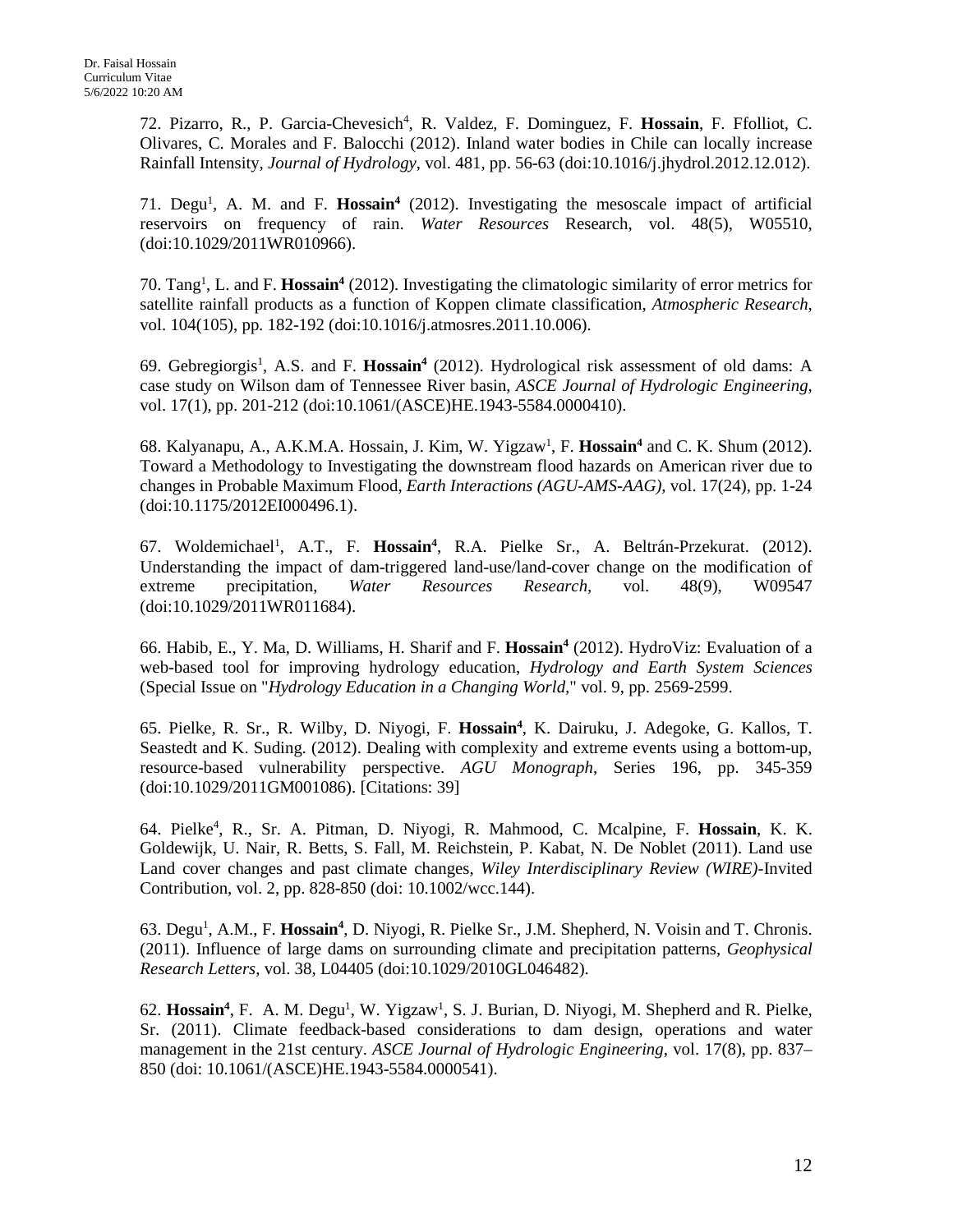61. Biancamaria, S., F. Hossain and D. Lettenmaier<sup>4</sup>. (2011). Forecasting transboundary flood with satellites, *Geophysical Research Letters,* vol. 38, L11401, (doi: 10.1029/2011GL047290).

60. Tang1 , L, and F. **Hossain4** . (2011). Understanding the dynamics of transfer of satellite rainfall error metrics from gauged to ungauged grid boxes using interpolation methods, *IEEE Journal of Selected Topics in Applied Earth Observations and Remote Sensing*, vol. 4(4), pp. 844-856 (doi:10.1109/JSTARS.2011.2135840).

59. Siddique-E-Akbor<sup>1</sup>, A. H., F. Hossain<sup>4</sup>, H. Lee and C. K. Shum. (2011). Inter-comparison study of water level estimates derived from hydrodynamic-hydrologic model and satellite altimetry for a complex deltaic environment. *Remote Sensing of Environment*, vol. 115, pp. 1522- 1533 (doi:10.1016/j.rse.2011.02.011).

58. Gebregiorgis<sup>1</sup>, A.S., F. Hossain<sup>4</sup>. (2011). How much can *a priori* hydrologic model predictability help in optimal merging of satellite precipitation products? *Journal of Hydrometeorology*, vol. 12(6), pp. 1287-1298 (doi:10.1175/JHM-D-10-05023.1).

57. Moffit<sup>1</sup>, C.B., F. Hossain<sup>4</sup>, R.F. Adler, K. Yilmaz and H. Pierce. (2011). Validation of TRMM flood detection system over Bangladesh, *International Journal of Applied Earth Observation and Geoinformatics,* vol. 13(2), (doi: 10.1016/j.jag.2010.11.003).

56. Tang<sup>1</sup>, L., C.B. Moffit and F. Hossain<sup>4</sup> (2011). Understanding the capability of two contrasting satellite rainfall products for detection of localized and heavy rainfall flooding, *Environmental Forensics*, vol. 12(3), pp. 219-225 (doi:10.1080/15275922.2011.595045).

55. Hossain<sup>4</sup>, F. (2010). On the empirical relationship between the presence of large dams and extreme precipitation, *Natural Hazards Review (ASCE),* (doi: 10.1061/(ASCE)NH.1527- 6996.0000013).

54. Hossain<sup>4</sup>, F., I. Jeyachandran<sup>3</sup>. and R. Pielke Sr. (2010). Dam safety effects due to human alteration of extreme precipitation, *Water Resources Research*, vol. 46(3) (doi:10.1029/ 2009WR007704).

53. Nikolopoulos, E., E.N. Anagnostou<sup>4</sup>, F. Hossain, M.G. Gebremichael and M. Borga (2010). Understanding the space-time scale relationships of uncertainty propagation in a distributed hydrologic model. *Journal of Hydrometeorology*, vol. 11(2), pp. 520-532, (doi: 10.1175/2009JHM1169.1).

52. Raj<sup>1</sup>, P. and F. Hossain<sup>4</sup>. (2010). Forensic analysis of accumulation of error in hydrologic models, *Environmental Forensics*, vol. 11(2), pp. 168-178.

51. Tang<sup>1</sup>, L., F. Hossain<sup>4</sup>, and G.J. Huffman (2010). Transfer of satellite rainfall error from gauged to ungauged regions at regional and seasonal timescales, *Journal of Hydrometeorology*, vol. 11(6), pp. 1263-1274, (doi:10.1175/2010JHM1296.1).

50. Woldemichael<sup>1</sup>, A., A.M. Degu<sup>1</sup>, A.H.M. Siddique-E-Akbor<sup>1</sup>, and F. **Hossain**<sup>4</sup> (2010). Role of land-water classification and Manning's roughness parameter in space-borne estimation of discharge for braided rivers: A case study of the Brahmaputra river in Bangladesh, *IEEE Journal*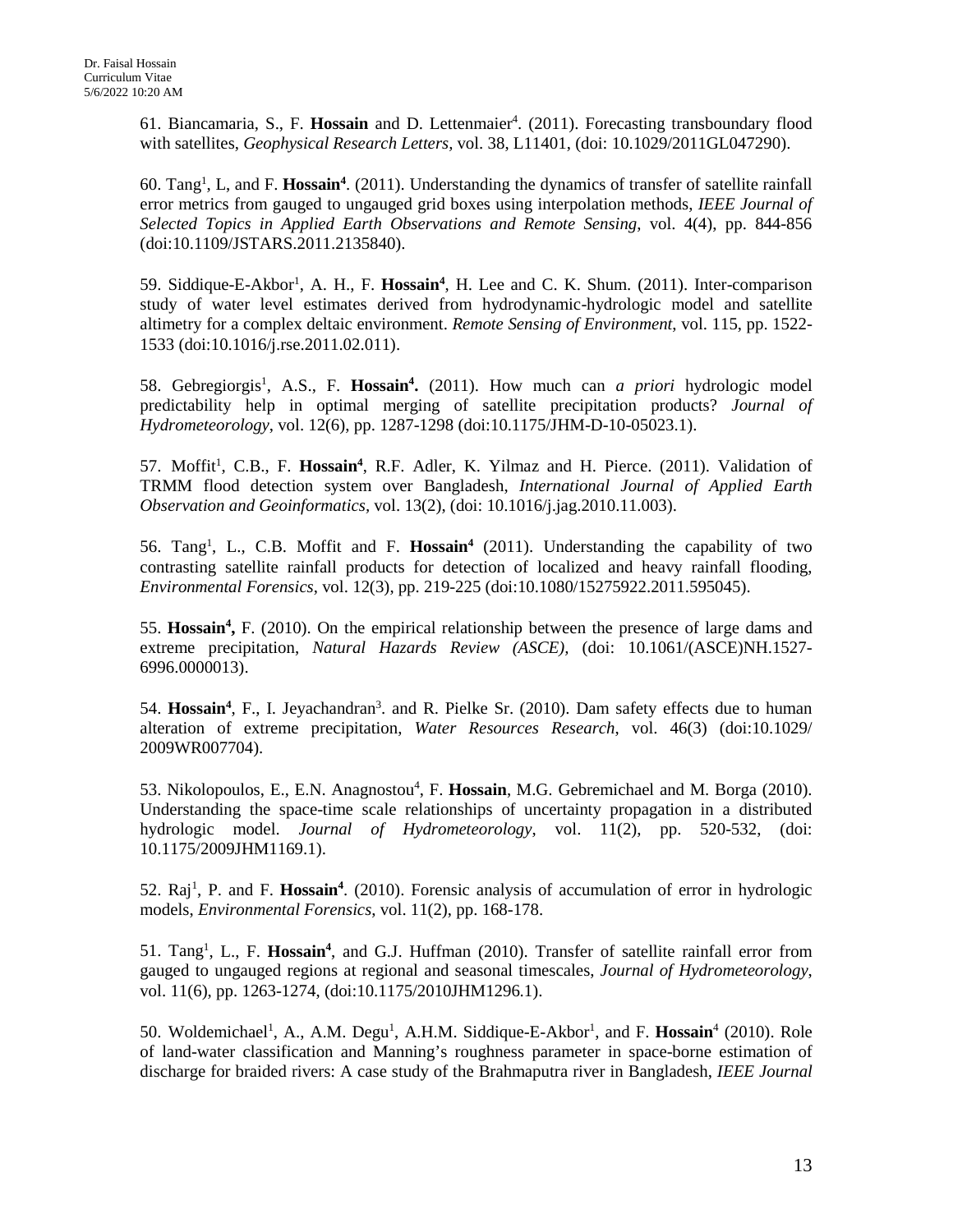*of Selected Topics in Applied Earth Observations and Remote Sensing.*, vol. 3(3), pp. 395-403 (doi:10.1109/JSTARS.2010.2050579).

49. Boynton<sup>1</sup>, M. and F. Hossain<sup>4</sup> (2010). Improving engineering education outreach in rural counties through engineering risk analysis, *ASCE Journal of Professional Issues in Engineering Education and Practice*, vol. 136(4), pp. 224-232 (doi:10.1061/(ASCE)EI.1943-5541.0000026).

48. Balthrop<sup>1</sup>, C. and. F. Hossain<sup>4</sup> (2010). A review of state of the art on treaties in relation to management of transboundary flooding in international river basins and the Global Precipitation Measurement Mission, *Water Policy,* vol. 12, pp. 635-640 (doi: 10.2166/wp.2009.117).

47. Chowdhury<sup>1</sup>, M., A. Alouani, and F. Hossain<sup>4</sup> (2010). Comparison of ordinary kriging and artificial neural networks for spatial mapping of arsenic contamination of groundwater in Bangladesh, *Stochastic Environmental Research and Risk Assessment*, vol. 24(1), pp. 1-7, (doi:10.1007/s00477-008-0296-5).

46. Chowdhury<sup>1</sup>, M., A. Alouani, and F. Hossain<sup>4</sup> (2009). How much does inclusion of nonlinearity affect the spatial mapping of complex patterns of groundwater contamination? *Non-Linear Processes in Geophysics,* vol. 16, pp. 313-317.

45. Hill<sup>2</sup>, A.J. F. Hossain<sup>4</sup> and A.C. Bagtzoglou. (2009). Zonal management of arsenic contaminated groundwater in northwestern Bangladesh, *Journal of Environmental Management,*  Invited Paper for Special Issue – Sustainability of Industrial and Environmental Systems, vol. 90(12), pp. 3721-3729 (doi:10.1016/j.jenvman.2008.05.027).

44. Rahman, S., A.C. Bagtzoglou, F. Hossain<sup>4</sup>, L. Tang<sup>1</sup>, L. Yarbrough, G. Easson. (2009). Investigating spatial downscaling of satellite rainfall data for stream flow simulation in a medium-sized basin, *Journal of Hydrometeorology,* vol. 10, pp. 1063-1079 (doi: 10.1175/2009JHM1072.1).

43. Tang<sup>1</sup>, L. and F. Hossain<sup>4</sup> (2009). Transfer of satellite rainfall error from gauged to ungauged locations: How realistic will it be for the Global Precipitation Mission? *Geophysical Research Letters*, vol. 36(10), (doi:10.1029/2009GL037965).

42. Anagnostou<sup>4</sup>, E.N., V. Maggioni, E. Nikolopoulos, T. Taye and F. Hossain (2009). Benchmarking the uncertainty of high resolution global satellite rainfall products. *IEEE Transactions on Geosciences and Remote Sensing*, vol. 48(4), pp. 1667-1683. (doi:10.1109/TGRS.2009.2034736).

41. Bagtzoglou<sup>4</sup>, A.C. and F. Hossain. (2009). Radial basis function neural network for hydrologic inversion: An appraisal of classical and temporal geostatistical techniques in the context of site characterization and remediation assessment, *Stochastic Environmental Research and Risk Analysis,* Special Issue, vol. 23, pp. (doi: 10.1007/s00477-008-0262-2).

40. Jung, H. C., J. Hamski, M. Durand, D. Alsdorf<sup>4</sup>, F. Hossain, H. Lee, A. K. M. A. Hossain, K. Hasan, A. S. Khan, A.K.M.Z. Hoque (2009). Characterization of complex fluvial systems via remote sensing of spatial and temporal water level variations, *Earth Surface Processes and Landforms*, Special Issue-Remote Sensing of Rivers, vol. 35(3), pp. 294-304 (doi: 10.1002/esp.191420).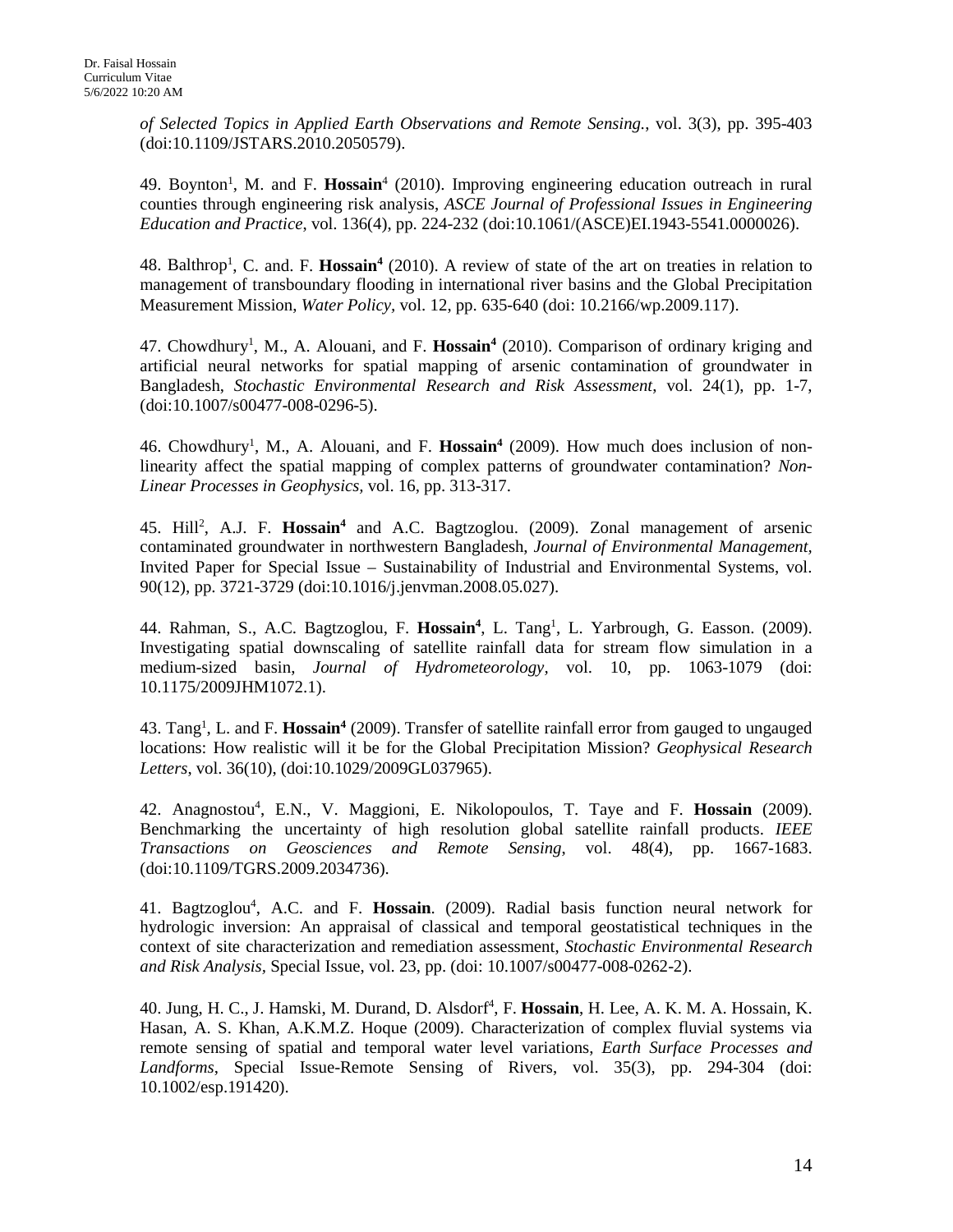39. Florence2 , R., F. **Hossain4 ,** and D.H. Huddleston. (2009). An open-source software for interactive visualization using C++ and openGL: Applications to stochastic theory education in water resources engineering, *Computer Applications in Engineering Education,* vol. 17, pp. 1-10.

38. Schwenk<sup>2</sup>, J., F. Hossain<sup>4</sup> and D. H. Huddleston. (2009). A computer-aided visualization tool for stochastic theory education in water resources engineering, *Computer Applications in Engineering Education,* vol. 14, pp. 1-14.

37. Harris<sup>2</sup>, A., and F. Hossain<sup>4</sup> (2008). Optimal configuration of conceptual hydrologic models for satellite rainfall-based flood prediction for a small watershed, *IEEE Geosciences and Remote Sensing Letters*, vol. 5(3), pp. 532 – 536.

36. **Hossain4 ,** F. and G.J. Huffman. (2008). Investigating error metrics for satellite rainfall at hydrologically relevant scales, *Journal of Hydrometeorology*, vol. 9(3), pp. 563-575.

35. Rahman, S. and F. **Hossain4** (2008). A Forensic look at groundwater arsenic contamination in Bangladesh from a data-based perspective using GIS, Univariate and Bivariate Statistics. *Environmental Forensics,* 9(4), pp. 364-374 (doi: 10.1080/15275920801888400).

34. Rahman, S. and F. **Hossain**<sup>4</sup> (2008). Spatial assessment of water quality of peripheral rivers of Dhaka city for optimal relocation of water intake point, *Water Resources Management,* vol. 22, pp. 377-391 (doi: 10.1007/s11269-007-9167-y).

33. Hill2 , A.J., F. **Hossain4** and B. Sivakumar**.** (2008). Is correlation dimension a reliable proxy for the number of dominant influencing variables required to model risk of arsenic contamination in groundwater? *Stochastic Environmental Research and Risk Assessment*, vol. 22(1), pp. 47-55, (doi: 10.1007/s00477-006-0098-6).

32. Liu4 , Z., W. L. Kingery, D.H. Huddleston, F. **Hossain**, N.B. Hashim, and J.M. Kieffer. (2008). Assessment of water quality conditions in the St. Louis Bay watershed. *Journal of Environmental Science and Health, Part A*, vol. 43(5), pp.468-77 (doi: 10.1080/10934520701796283).

31. Nahar, N., F. Hossain<sup>4</sup>, and M.D. Hossain. (2008). Health and socio-economic effects of groundwater arsenic contamination in Bangladesh: Evidence from field surveys. *Journal of Environmental Health,* vol. 70(9), pp. 42-47.

30. Hong4 . Y., B. Adler, F. **Hossain** and S. Curtis (2007). Global runoff simulation using satellite rainfall estimation and SCS-CN method, *Water Resources Research*, vol. 43(W08502) (doi: 10.1029/2006WR005739).

29. Hossain<sup>4</sup>, F., N. Katiyar<sup>1</sup>, A. Wolf, and Y. Hong. (2007). The emerging role of satellite rainfall data in improving the hydro-political situation of flood monitoring in the under-developed regions of the world, *Natural Hazards,* Invited paper for Special Issue, vol. 43, pp. 199-210; (doi: 10.1007/s11069-006-9094-x).

28. Hossain<sup>4</sup>, F. (2007). Satellites as the panacea to transboundary limitations for longer term flood forecasting? *Water International,* vol. 32(3), pp. 376-379.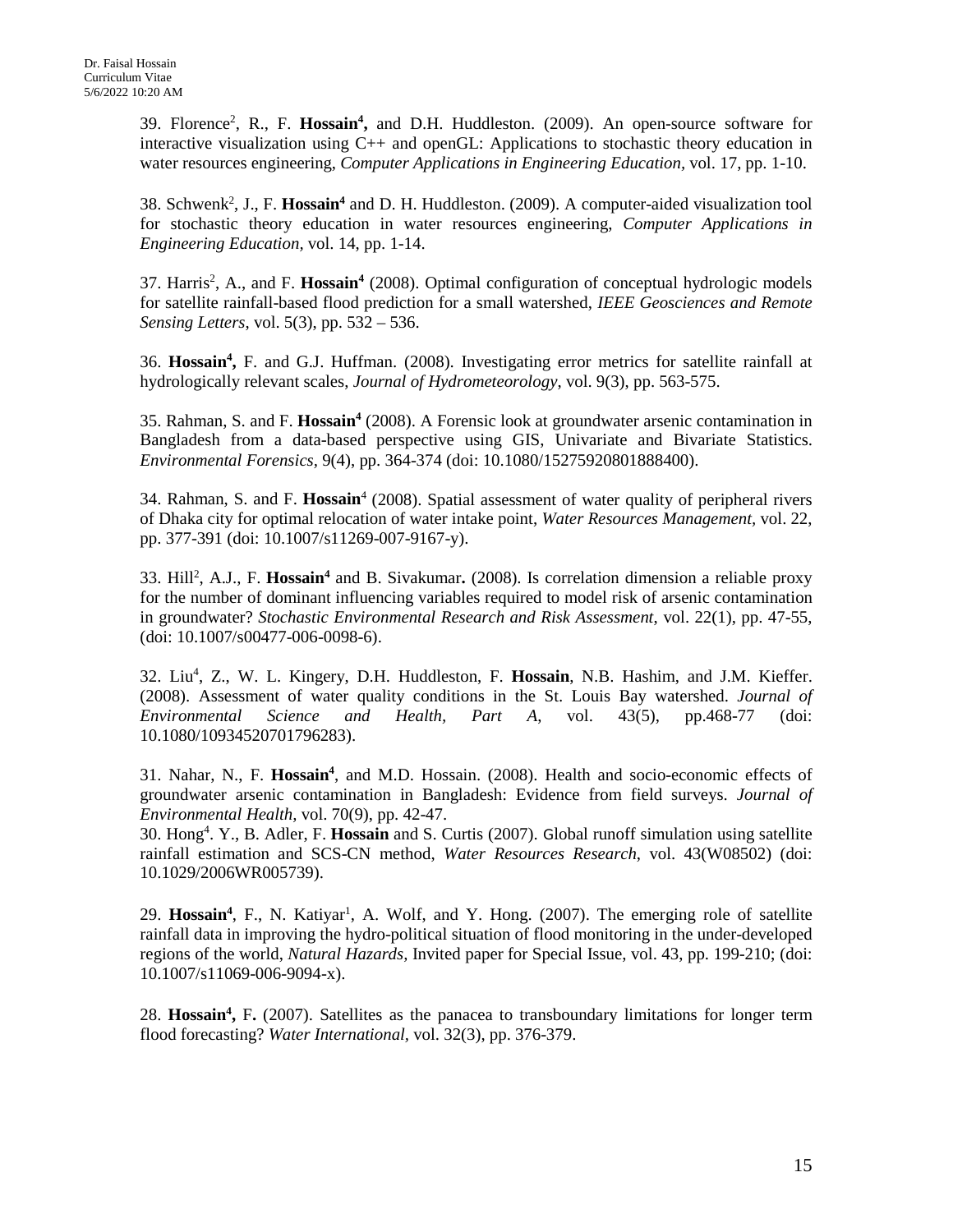27. Katiyar<sup>1</sup>, N. and F. Hossain<sup>4</sup> (2007). An open-book watershed model for prototyping spaceborne flood monitoring systems in international river basins, *Environmental Modeling and Software.* vol. 22(12), pp. 1720-1731 (doi:10.1016/j.envsoft.2006.12.005).

26. Harris<sup>1</sup>, A., S. Rahman, F. Hossain<sup>4</sup>, L. Yarbrough, G. Easson, A.C. Bagtzoglou. (2007). Satellite-based flood modeling using TRMM-based rainfall products, *Sensors,* (Invited paper), vol. 7, pp. 3416-3427.

25. Liu<sup>4</sup>, Z., W. Kingery, D. Huddleston, and F. Hossain. (2007). Application and evaluation of two nutrient algorithms of hydrological simulation program Fortran in Wolf river watershed, *Journal of Environmental Science and Health, Part A* vol. A43(7).

24. Liu<sup>4</sup>, Z., Kieffer, J., Kingery, W., Huddleston, D. and F. Hossain. (2007). Watershed modeling of DO and BOD using HSPF, *Journal of Environmental Science and Health, Part A*, vol. 42(13), pp. 2023-2032.

23. Hossain<sup>4</sup>, F., and D. Huddleston. (2007). A proposed computer-assisted graphically-based instruction scheme for teaching stochastic theory in hydrological sciences. *Computers in Engineering Education*, vol. 17(2), April-June, 2007.

22. Hossain<sup>4</sup>, F. and B. Sivakumar. (2007). Spatial pattern of arsenic contamination in shallow tubewells of Bangladesh: Regional geology and non-linear dynamics, *Stochastic Environmental Research and Risk Assessment*, vol. 20(1-2): 66-76 (doi: 10.1007/s00477-005-0012-7).

21. Hossain<sup>4</sup>, F., A.J. Hill<sup>2</sup>, and A.C. Bagtzoglou (2007). Geostatistically-based zonal management of arsenic contaminated ground water in northwestern Bangladesh, *Water Resources Management,* vol. 21, pp. 1245-1261 (doi: 10.1007/s11269-006-9079-2).

20. **Hossain4 ,** F. and D. Lettenmaier. (2006). Flood prediction in the future: recognizing hydrologic issues in anticipation of the global precipitation measurement mission, *Water Resources Research,* vol. 42, W11301 (doi:10.1029/2006WR005202).

19. Hossain<sup>4</sup>, F. and E. N. Anagnostou. (2006). Assessment of a multi-dimensional satellite rainfall error model for ensemble generation for satellite rainfall data, *IEEE Geosciences and Remote Sensing Letters,* vol. 3(3), pp. 419-423 (doi:10.1109/LGRS.2006.873686).

18. Hossain<sup>4</sup>, F., A.C. Bagtzoglou, N. Nahar and M.D. Hossain. (2006). Statistical characterization of arsenic contamination in shallow tube wells of western Bangladesh, *Hydrological Processes*, vol. 20(7), pp. 1497-1510 (doi:10.1002/hyp.5946).

17. Hossain, F. and E.N. Anagnostou<sup>4</sup> (2006). A two-dimensional satellite rainfall error model, *IEEE - Transactions Geosciences and Remote Sensing,* vol. 44(6), pp. 1511-1522 (doi: 10.1109/TGRS.2005.863866).

16. Hossain<sup>4</sup>, F. (2006). Towards formulation of a space-borne system for early-warning of floods: can cost-effectiveness outweigh prediction uncertainty? *Natural Hazards,* vol. 37(3), pp. 263-276 (doi: 10.1007/s11069-005-4645-0).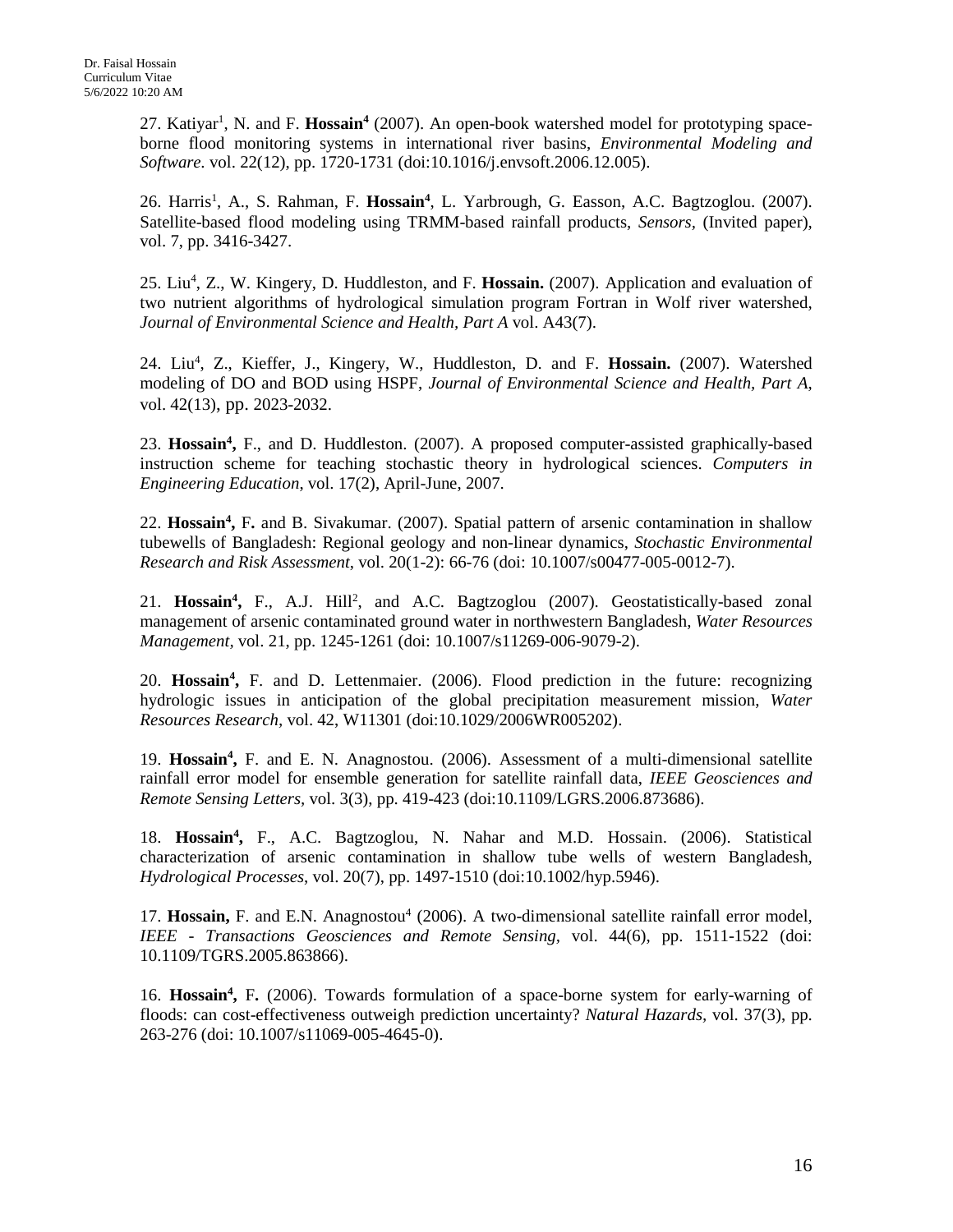15. Hossain<sup>4</sup>, F., E.N. Anagnostou, and A.C. Bagtzoglou. (2006). On latin hypercube sampling for efficient uncertainty estimation of satellite-derived runoff predictions, *Computers and Geosciences* vol. 32(6), pp. 776-792 (doi:10.1016/j.cageo.2005.10.006).

14. **Hossain, F**., E.N. Anagnostou<sup>4</sup> (2005). Assessment of a probabilistic scheme for flood prediction, *Journal of Hydrologic Engineering ASCE,* vol. 10(2), pp.141-152 (doi: 10.1061/(ASCE)1084-0699).

13. Hossain, F. and E.N. Anagnostou<sup>4</sup> (2005). Using a multi-dimensional satellite rainfall error model to characterize uncertainty in soil moisture fields simulated by an offline land surface model, *Geophysical Research Letters,* vol. 32 (L15402) (doi: 10.1029/2005GL023122).

12. Hossain, F. and E.N. Anagnostou<sup>4</sup> (2005). Numerical investigation of the impact of uncertainties in satellite rainfall and land surface parameters on simulation of soil moisture, *Advances in Water Resources,* vol. 28(12), pp. 1336-1350 (doi: 10.1016/j.advwatres.2005.03.013).

11. **Hossain, F.** and E.N. Anagnostou<sup>4</sup> (2005). Assessment of a stochastic parameter sampling scheme for efficient uncertainty analyses of hydrologic models, *Computers and Geosciences*, vol. 31(4), pp. 497-512, (doi:10.1016/j.cageo.2004.11.001).

10. **Hossain, F**., E.N. Anagnostou<sup>4</sup> and Khil-Ha Lee. (2004). A non-linear and stochastic response surface method for Bayesian estimation of uncertainty in soil moisture simulation from a land surface model, *Non-Linear Processes in Geophysics,* vol. 11, pp. 1-15 (SREF-ID: 1607- 7946/npg/2004-11-1).

9. **Hossain,** F., E.N. Anagnostou<sup>4</sup> and T. Dinku. (2004). Sensitivity analyses of satellite rainfall retrieval and sampling error on flood prediction uncertainty, *IEEE Transactions of Geosciences and Remote Sensing,* vol. 42(1), January (doi: 10.1109/TGRS.2003.818341).

8. Hossain, F., E.N. Anagnostou<sup>4</sup>, M. Borga, T. Dinku. (2004) Hydrological model sensitivity to parameter and radar rainfall estimation uncertainty, *Hydrological Processes,* vol. 18(17), pp. 3277-3299 (doi: 10.1002/hyp.5659).

7. **Hossain,** F., and E.N. Anagnostou<sup>4</sup> (2004). Assessment of current passive microwave and infra-red based satellite rainfall remote sensing for flood prediction, *Journal of Geophysical Research,* vol. 109(D7), April, D07102 (doi: 10.1029/2003JD003986)*.*

6. **Hossain4 ,** F., N. Agarwal, T. Dinku and E.N. Anagnostou. (2002). Assessment of neural network schemes for classification of cloud data, *Journal of Environmental Systems,* vol. 29(2), pp. 151-173.

5. **Hossain4 ,** F**.**, W.J. Ng and S.L. Ong. (2004). Activated sludge bulking: A review of causes and control strategies, *Journal of Institution of Engineers (India),* vol. 85 (September).

4. Ng, W. J., S. L. Ong and F. **Hossain4** (2000). An algorithmic approach for system-specific modeling of activated sludge bulking in an SBR, *Journal of Environmental Modeling and Software (Elsevier Sciences)*, vol. 15(2), pp. 199-210.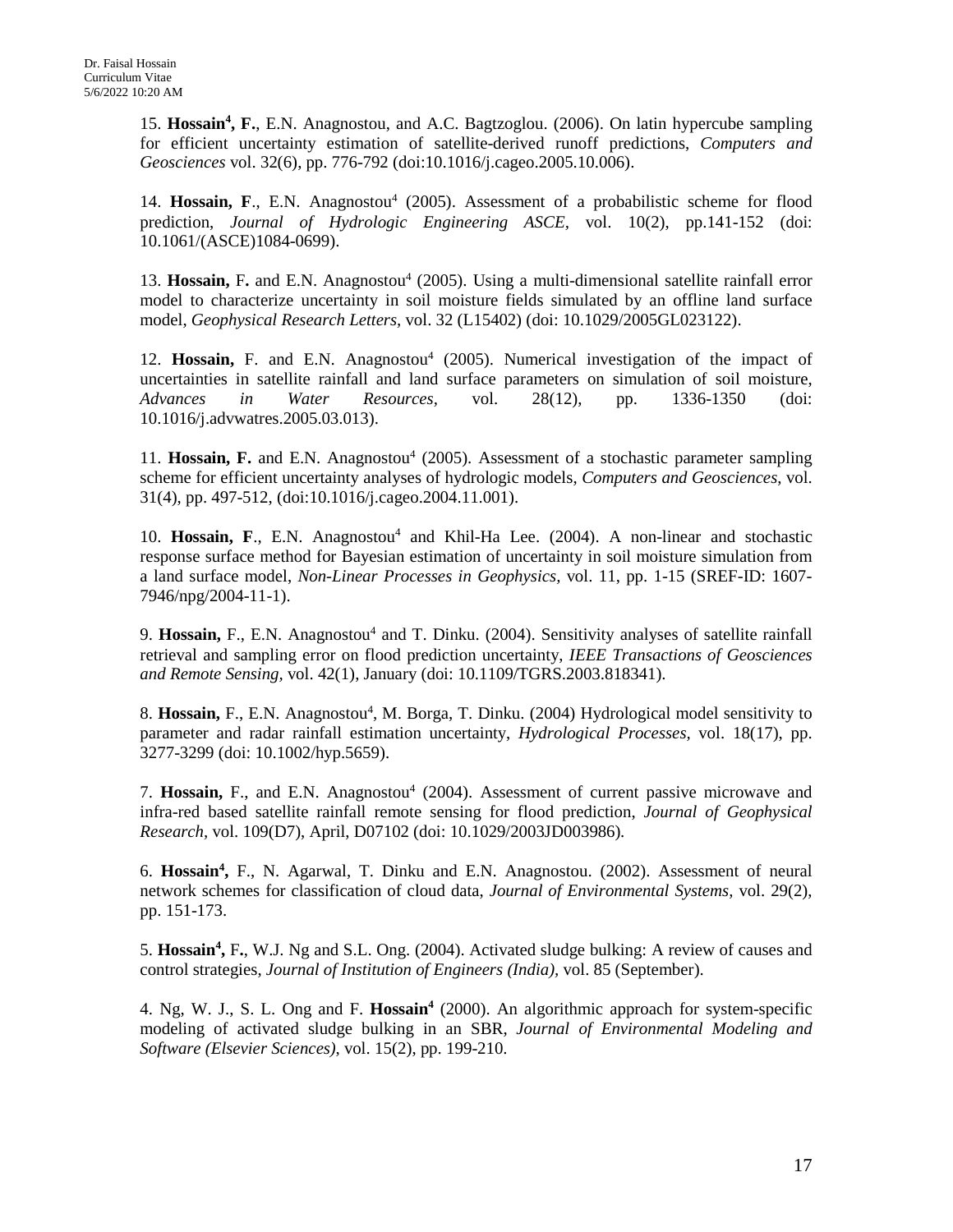3. **Hossain4 ,** F., W.J. Ng and S L. Ong. (1999). A possible approach for activated sludge foaming control using dissolved air flotation (DAF), *Journal of Environmental System,* vol. 27(1), pp. 71 – 83.

2. **Hossain4 ,** F**.**, W. J. Ng and S. L. Ong. (1998). Activated sludge foaming control, *Water Environment Asia*, (A Water Environment Federation publication), vol. 1(3), pp. 17 – 21.

1. **Hossain4 ,** F. (1997). Remedial measures proposed to safeguard Ganga water quality, *Journal of Institution of Engineers* (*India*), vol. 70, pp. 5 – 8.

### **Conference proceedings and other non-journal articles**

### • *Fully refereed publications*

11. Hossain<sup>4</sup>, F., M. Bonnema<sup>1</sup>, N. Biswas<sup>1</sup>, S. Ahmad<sup>1</sup>, B. Duong, and N. D. Luong (2019), When floods cross borders, satellite data can help, *Eos*, 100, https://doi.org/10.1029/2019EO115775.

10. Hossain<sup>4</sup>, F., A. Andral and M. Srinivasan (2017). Putting Satellite Maps of Surface Water to Practical Use, EOS (AGU) Eos, vol. 98, (https://doi.org/10.1029/2017EO081157).

9. Hossain<sup>4</sup>, F. N. Biswas<sup>1</sup>, Z. Ahmed and M. Ashraf (2017). Growing more with less using Satellites and Cellphones, *EOS (AGU),* vol. 98 (https://doi.org/10.1029/2017EO07514).

8. **Hossain4** , F., V. H. Ramos, and R. Mugo (2016). Abundance of satellite data presents opportunity, challenge, *EOS (AGU)*, vol. 97, (doi:10.1029/2016EO043553).

7. **Hossain4 ,** F. (2015), Data for all: using satellite observations for social good, *EOS (AGU)*, vol. 96, (doi:10.1029/2015EO037319).

6. Gebregiorgis<sup>1</sup>, A.S. and F. Hossain<sup>4</sup> (2014). Making satellite precipitation data work for the developing world, *IEEE Magazine for Transactions in Geosciences and Remote Sensing,* vol. 2(2), pp. 24-36.

5. Hossain<sup>4</sup>, F. M. Maswood<sup>1</sup>, A.H.M. Siddique-E-Akbor<sup>1</sup>, W. Yigzaw<sup>1</sup>, L.C. Mazumder, T. Ahmed, M. Hossain, S. Shah-Newaz, A. Limaye, H. Lee, S. Pradhan, B. Shrestha, B. Bajracharya, C K Shum, F. J. Turk. (2014). A promising radar altimetry satellite system for operational flood forecasting in flood-prone Bangladesh, *IEEE Magazine on Geosciences and Remote Sensing*, vol. 2(3), pp. 27-36 (doi:0.1109/MGRS.2014.2345414).

4. Akanda4 , A.S. and F. **Hossain,** (2012) Climate-Water-Health nexus and population vulnerability in emerging megacities of the world, *EOS (AGU)*, Sept 11, 2012.

3. **Hossain4 , F.**, I. Jeyachandran3 and R. Pielke, Sr.(2009). Have large dams altered extreme precipitation? *EOS*, vol. 90(48), pp. 453-454.

2. **Hossain4** , F., D. Niyogi, J. Adegoke, G. Kallos, and R. Pielke Sr. (2011). Making sense of the water resources that will be available in future use, *EOS*, vol. 92(17).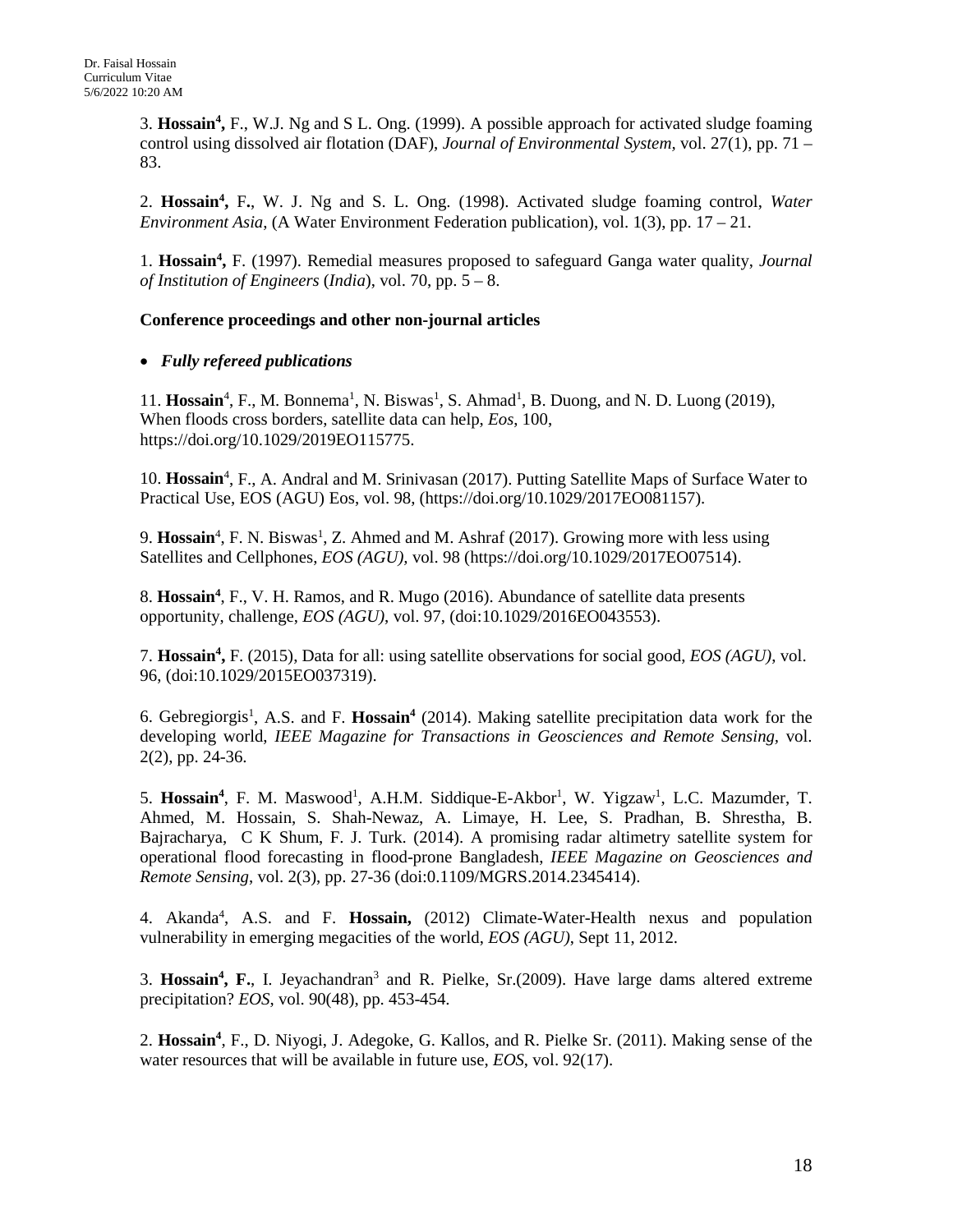1. Hossain<sup>4</sup>, F. and N. Katiyar<sup>1</sup> (2006). Improving flood forecasting in international river basins, *EOS (AGU),* vol. 87(5), pp. 49-50.

### **Complete books written**

1. **Hossain,** F. and M. D. Hossain. (2007). *Modern concepts on water resources*, Published by University Grants Commission (Bangladesh). Printed by Global Printers (Bangladesh) Dhaka, Bangladesh.

### **Parts of books (chapters in edited books)**

1. Clark, E.A., S. Biancamaria, F. **Hossain**, J.-F. Crétaux, and D.P. Lettenmaier. (2015). Altimetry applications to transboundary river management, in. (Ed. J. Benveniste), *Altimetry Special Issue*, European Space Agency.

2. Hossain<sup>4</sup>, F., A.T. Woldemichael<sup>1</sup>, A. Degu<sup>1</sup>, W. Yigzaw<sup>1</sup>, C. Mitra and J.M. Shepherd. (2013). Water resources vulnerability in the context of rapid urbanization of Dhaka City (A South Asian mega city), In *Climate Vulnerability* (Series Editor Roger Pielke Sr).

3. **Hossain4 ,** F. (2012). Effects of Artificial Reservoir Induced Land Cover Change on Local Climate, In *Encyclopedia of Natural Resources* (Ed. Dr. Yeqiao Wang), Taylor and Francis.

4. Shum4 , C.K., J. Guo, F. **Hossain**, J. Duan, D. Alsdorf, X. Duan, C. Kuo, H. Lee, M. Schmidt, and L. Wang. (2010). Inter-annual water storage changes in Asia from GRACE data;, In *Climate Change and Food Security in South Asia* (Ed. Rattan Lal, M. Sivakumar, S. Faiz, A. Mustafizur-Rahman, and K. Islam), Springer Publishers.

5. Hossain F. and D. Alsdorf<sup>4</sup>. (2010). Understanding surface water flow and storage changes using satellites: emerging opportunities for Bangladesh, In *Climate Change and Food Security in South Asia* (Ed. Rattan Lal), Springer Publishers.

6. Nikolopoulos E., E.N. Anagnostou4 and F. **Hossain**. (2009). Regional evaluation through hydrological application: Europe. In *Satellite Applications of Hydrology* (Eds Gebremichael and Hossain), Springer Publications.

7. Hossain<sup>4</sup>, F., L. Tang<sup>1</sup>, E.N. Anagnostou, E. Nikolopoulos. (2009). A practical guide to a space-time stochastic error model for simulation of high resolution satellite rainfall data. *Book Chapter* in *Satellite Applications of Hydrology* (eds. Gebremichael and Hossain), Springer Publications.

8. Hossain<sup>4</sup>, F. and N. Katiyar<sup>1</sup>. (2008). Advancing the use of satellite rainfall datasets for flood prediction in ungauged watersheds: The role of scale, hydrologic process controls and the Global Precipitation Measurement Mission. Invited Book Chapter (Springer-Verlag) for *Quantitative Information Fusion in the Context of Hydrological Sciences,* (Eds, Xing Cai and J-C Yeh) Springer Publishers.

### **Books edited**

6. **Hossain**, F (Editor) *"The Secret Lives of Scientists, Engineers and Doctors, Vol. 2*", Mascot Books, ISBN 978-1-64543-446-7

5. **Hossain**, F (Editor) *"The Secret Lives of Scientists, Engineers and Doctors, Vol. 1*", Mascot Books, ISBN 978-1-64543-445-0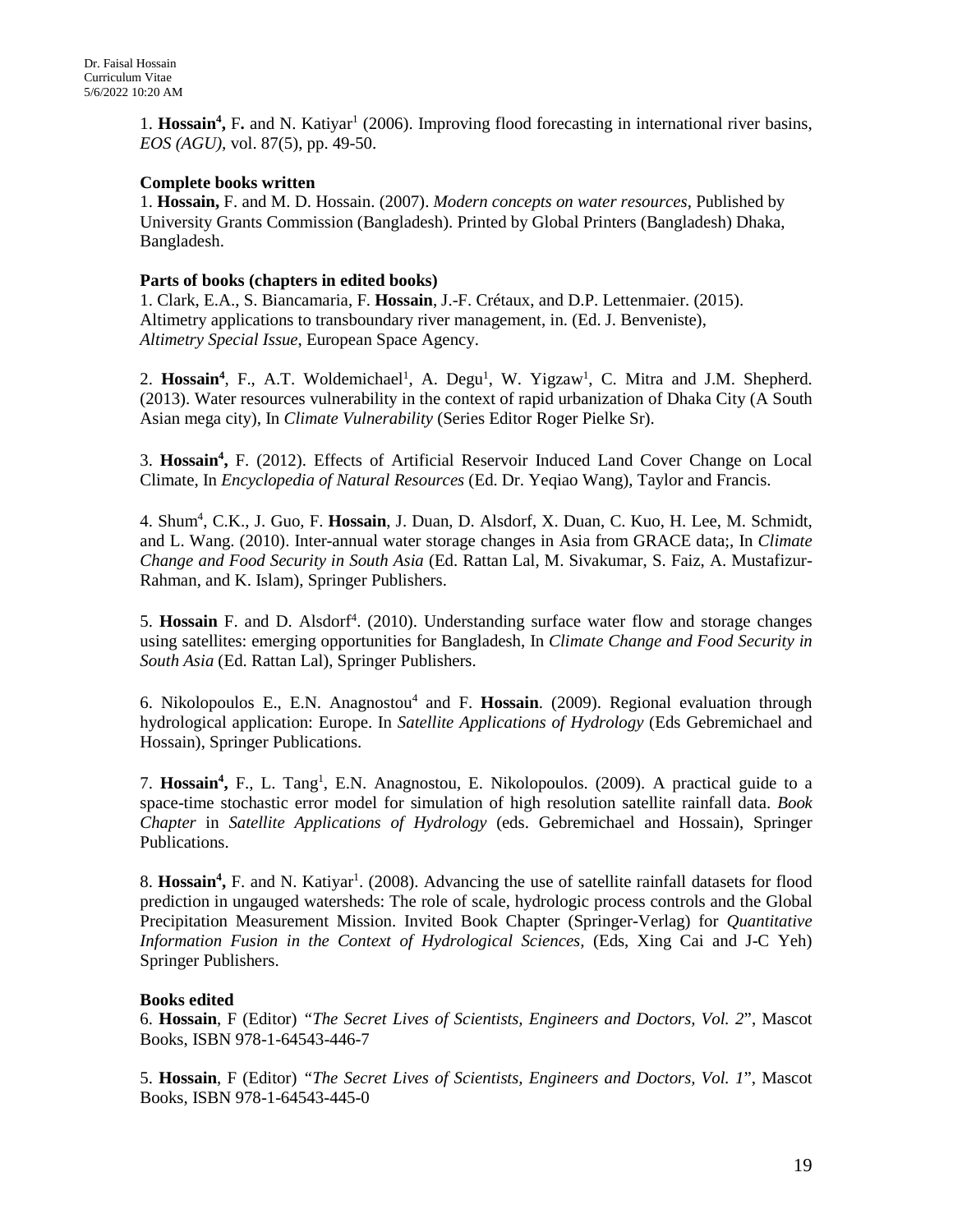4. **Hossain**, F. (Editor) *"Resilience of Large Water Management Infrastructures: Solutions from Modern Atmospheric Science,"* Springer-Verlag. ISBN-978-3-30-26431-4, (Publication Date: September, 2019).

3. **Hossain,** F (Editor) "*Earth Science Satellite Applications: Current and Future Prospects,"*Springer-Verlag. ISBN 978-3-319-33438-7, (Publication Date: May 2016). [9200 chapter downloads as of December 2019]

2. **Hossain,** F (Editor) 'Water Encyclopedia' for Elsevier Sciences 5 volume reference series on *"Climate Vulnerability: Understanding and Addressing Threats to Essential Resources"* (Series Editor Roger Pielke Sr) (Released April 2013 by Elsevier and Academic Press).

1. Gebremichael, M and F. **Hossain** (editors). *Satellite Rainfall Applications for Surface Hydrology'*, *Springer-Verlag*, 2009 (ISBN: 978-90-481-2914-0). *(*30,000+ chapter downloads; Among Springer's top 25% books)

### **Journal issues edited**

2. Human impact on climate extremes for water resources infrastructure design, operations, and risk management (2013). *Earth Interactions* (with editors Alfred Kalyanpu and Steve Burian)

1. Satellites and transboundary water: Emerging ideas (2009) *Journal of American Water Resources Association.*

## **MISCELLANEOUS**

### **Patents submitted and/or awarded -** None

### **Other (Websites, software, wikis)**

8. Hossain, F (Editor) "*The Secret Lives of Scientists, Engineers and Doctors*, Vol. 2", Mascot Books, ISBN 978-1-64543-446-7

7. Hossain, F (Editor) "*The Secret Lives of Scientists, Engineers and Doctors*, Vol. 1", Mascot Books, ISBN 978-1-64543-445-0

6. Making access to water information a fundamental right for all – <http://depts.washington.edu/saswe>

5. Global Reservoir Monitoring System for democratization of water information – [http://depts.washington.edu/saswe/rat\\_beta](http://depts.washington.edu/saswe/rat_beta)

4. Smart Dam Operations Decision Support System – a DSS for dynamic operation of reservoirs using weather forecasts – <http://depts.washington.edu/saswe/damdss>

3. Cinematography for Science Communication – <http://www.saswe.net/cinematography>

2. UW Student Film Contest (Nation's First Film Contest for STEM Majors) – <http://depts.washington.edu/uwoscars>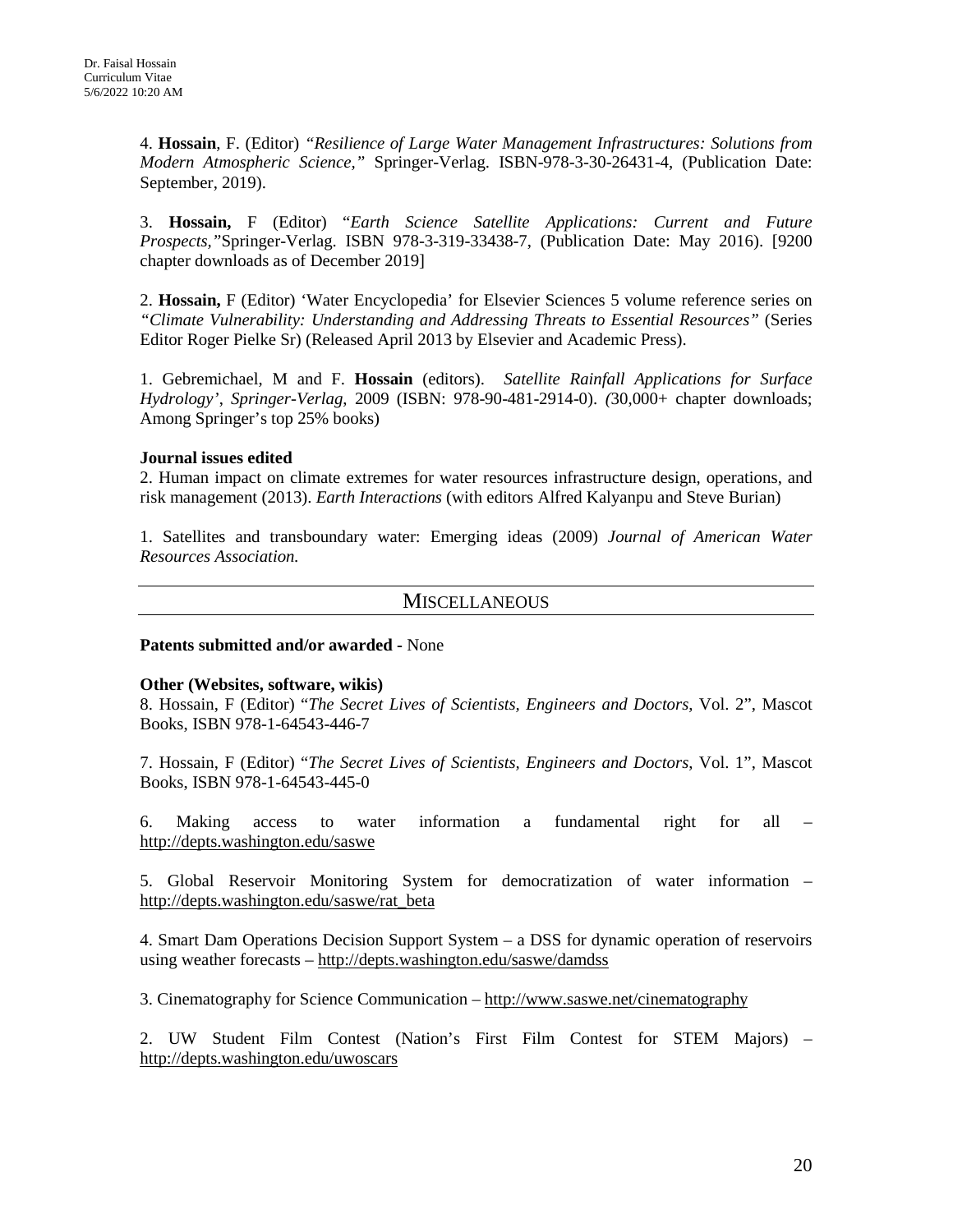1. South Asian Surface Water Modeling System – A "Build-it-yourself' web-GIS platform that allows any stakeholder agency on water to connect complex backend models with easy to build web interfaces using freely available tools. [\[http://depts.washington.edu/saswe\]](http://depts.washington.edu/saswe)

# **Outside Professional Work for Compensation (1460s)**

None

# OTHER SCHOLARLY ACTIVITY

# **Invited lectures and seminars**

- 1. How are Dams Changing Our Rivers in Developing Regions? *UW Osher Institute Freshwater Series,* March 3, 2022.
- 2. Producing More with Less using Sensing, Information Technology and Machine Learning, Keynote Speaker, *2022 International Conference on Innovations in Science, Engineering and Technology,* Chittagong, Bangladesh Feb 26, 2022.
- 3. How are Dams Changing Our Rivers in Developing Regions? *Terrestrial Water Seminar,*  NASA Hydrological Science Branch, Goddard Space Flight Center, DC, April 5, 2021
- 4. How are Dams Changing Our Rivers in Developing Regions? *Graduate Seminar, University of Illinois, Urbana-Champaign*, March 12 2021.
- 5. Story telling in Science, Engineering and Medicine, CSBC/PS-ON Education and Outreach Program (Cancer Society), November 10, 2020.
- 6. AAAS Lecture -The Future of Water and Human Decision-making, *Meeting Food and Water Security Challenges in the Developing World with Models, Data and Stakeholder Engagement,* Feb 15 2020.
- 7. USAID invited Global Online Webinar for Agrilinks Sustainable Food Systems. *Growing More with Less: Smart Technology Solutions to Feed the World*, Jan 29, 2020.
- 8. University of Washington Engineering Lecture Series Fall 2019. *Growing More with Less: Smart Technology Solutions to Feed the World*, October 10, 2019. Lecture video online [https://www.youtube.com/watch?v=9OPq66LbFLs.](https://www.youtube.com/watch?v=9OPq66LbFLs)
- 9. Asian Development Bank, Manila Asia Water Forum-2018, *Mainstreaming Satellite Earth Observations and Smart Technology for Addressing Water-Food Security Challenges of Asia*, October 3, 2018.
- 10. USAID HQ, DC, *The Wonderful Experience of Serving On USAID PEER Projects: Lessons Learned for The Future*, March 14, 2018.
- 11. World Bank HQ, DC, *Feeding Asia: An Operational Irrigation Advisory System Using Earth Observations And Smart Technology*, March 14, 2018.
- 12. AAAS Annual Meeting Invited Panel Talk, Austin, Texas, *Bringing the Societal Benefits of Satellite Remote Sensing in the Developing World: The Case for Water Security and GRACE*, February 15, 2018. (Jay Famiglietti presented on behalf of speaker).
- 13. American Geophysical Union (AGU) Fall Meeting- New Orleans Invited Talk, *Taking Research and Knowledge to the Common People: The Case for Water Security*, December 2017.
- 14. Program for Climate Change (PCC) Invited Talk, *Management Challenges of World's Water Resources: A Developing World Perspective*, Friday Harbor, San Juan Islands, September 15, 2017.
- 15. World Bank HQ, DC, *Building Solutions for the Water Sector using Remote Sensing: A Developing World Perspective,* March 15, 2017.
- 16. Asian Development Bank HQ, Manila, Philippines, *Smart Use of Satellite Remote Sensing for Water Management and Food Security,* November 14, 2016.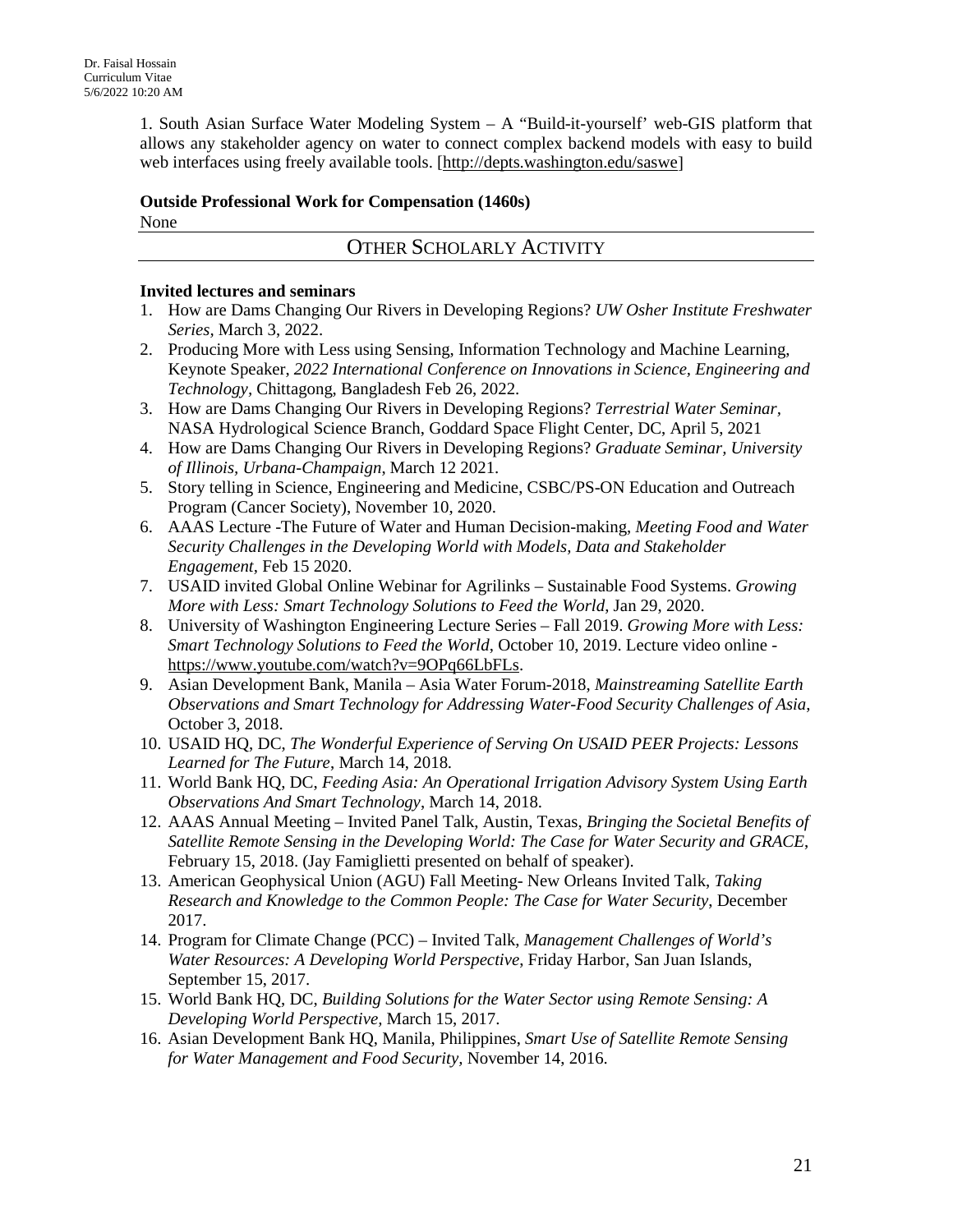- 17. University of Melbourne, Department of Infrastructure Engineering. Melbourne, Australia. *Management challenges of the world's water resources: a developing world perspective.* May 18, 2016.
- 18. Environmental Defense Fund (EDF)-San Francisco, Science Day Invited Speaker, *What must be done to best use satellites for social good?* February 10, 2016.
- 19. American Meteorological Society (AMS) 96<sup>th</sup> Annual Meeting New Orleans, Invited Presentation on *"Perspective and plans for future observing systems in earth system science"*, January 11, 2016.
- 20. University of Washington, School of Forestry Sciences, *Management challenges of the world's water resources: a developing world perspective*, March 11, 2015.
- 21. NASA E2 Workshop Tacoma, Inaugural Speaker, *Globalizing societal application of scientific research and observations from remote sensing: The path forward*, June 23, 2015.
- 22. San Diego, NASA-CNES Surface Water Ocean Topography (SWOT) Mission Science Meeting – Keynote Lecture, *SWOT contributions to improved understanding of human impacts on hydrology*, January 2015.
- 23. University of Washington, Department of Civil and Environmental Engineering, *Advancing river modeling in ungauged basins: The case of Ganges Brahmaputra Meghna basins,* January, 2015.
- 24. University of Washington, Program for Climate Change (PCC) Seminar Series, *Advancing river modeling in ungauged basins: the case of Ganges Brahmaputra Meghna Basins,* December 2, 2014.
- 25. University of Houston, Department of Civil and Environmental Engineering, *Advancing river modeling in ungauged Basins: The case of Ganges Brahmaputra Meghna basins,* November 7, 2014.
- 26. WellSprings-2014 at Tacoma (WA), *Big Data, Little Water*, October 14, 2014.
- 27. Microsoft Research Faculty Summit for Latin America, Vina del Mar, Chile, *Delivering hydrological information for community empowerment: Opportunities and challenges for the semi-skilled consumer,* May 8, 2014.
- 28. University of Washington, Global Change Program, Department of Computer Science and Engineering, *Delivering hydrological information for community empowerment: opportunities and challenges for the semi-skilled consumer…and some after-thoughts on global health*, April 29, 2014.
- 29. University of Washington, Tacoma, *Empowering sovereign management of water resources: application of remote sensing to developing world problems,* February 24, 2014.
- 30. University of Washington, Freshwater Colloquium, *Empowering sovereign management of water resources: application of remote sensing to developing world problems,* Seattle, October 22, 2013.
- 31. Nangyang Technological University, *Understanding infrastructure resilience of dam-reliant cities under changing patterns of extreme weather*, Singapore, December 10, 2012.
- 32. University of Connecticut, Alumni Association G.O.L.D Award ceremony, *crossing the valley of death: promoting environmental research for societal applications*, Storrs, October 12, 2012.
- 33. Western Kentucky University, *Promoting the value of water cycle remote sensing and climate studies to non-traditional consumers*, *Western Kentucky University*, March 16, 2012.
- 34. Jet Propulsion Laboratory-Caltech, *Promoting the value of water cycle remote sensing and climate studies to non-traditional consumers*, Pasadena, March 12, 2012.
- 35. University of Texas-San Antonio, Department of Civil and Environmental Engineering, *Climate-feedback based paradigm for management and design of impounded river basins*, , November 18, 2011.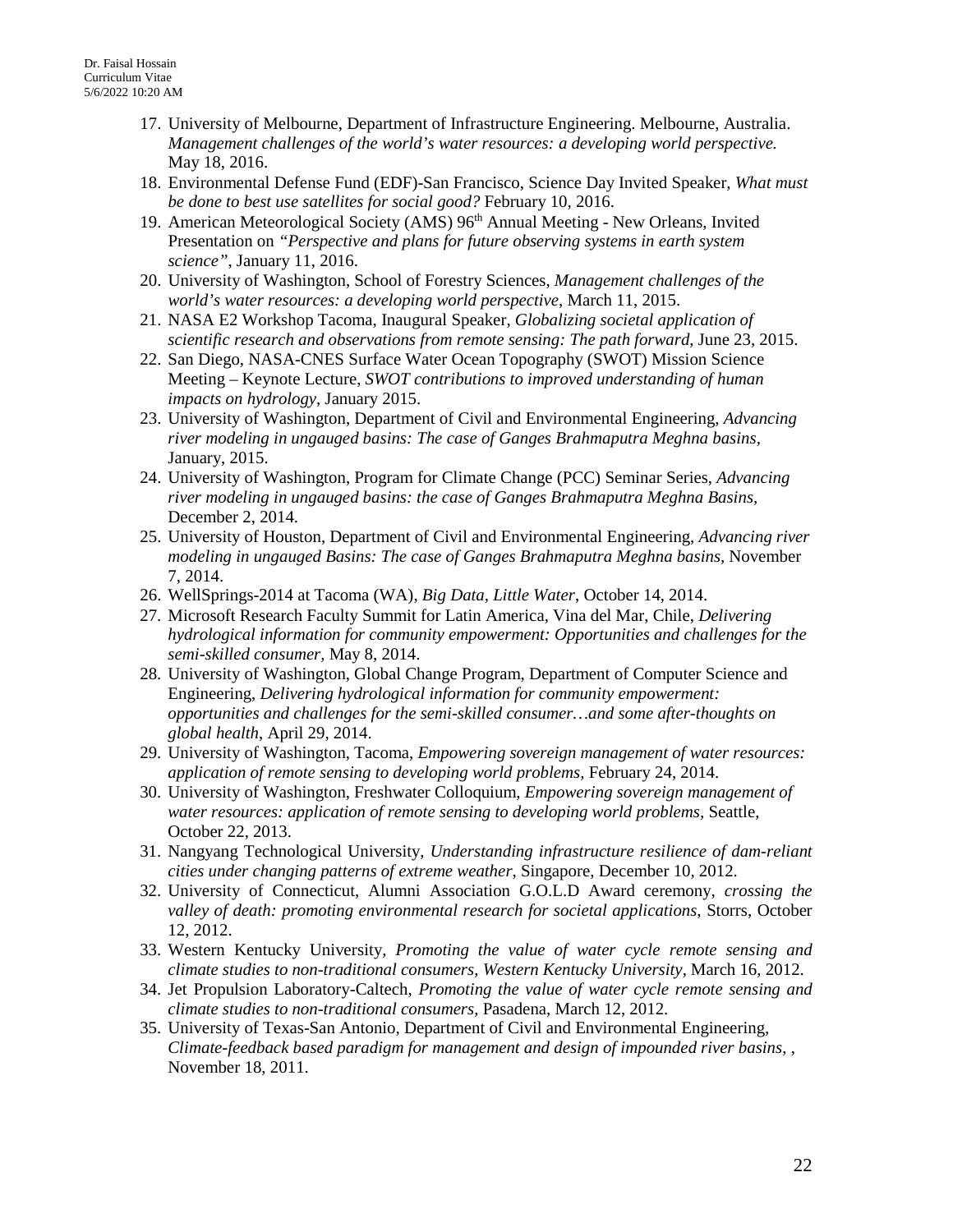- 36. International Geosphere-Biosphere Program (IGBP), 3rd International iLEAPS Conference, Garmisch Partenkirchen, Germany, *A Bottom-up vulnerability approach to adaptation to climate and other threats*, September 22, 2011
- 37. NASA Goddard Space Flight Center, Greenbelt, *Impact of artificial reservoirs on local climate*, Terrestrial Water Cycle Seminar, May 26, 2011.
- 38. University of Mississippi, Department of Civil and Environmental Engineering, *The 21st century civil engineering program*, April 25, 2011.
- 39. University of Georgia, *Impact of artificial reservoirs on local climate*, Department of Geology, April 15, 2011.
- 40. University of Connecticut, Department of Civil and Environmental Engineering, *Impact of artificial reservoirs on local climate*, April 8, 2011.
- 41. University of South Carolina, Department of Civil and Environmental Engineering, *Of dams, transboundary water and their lesser known impacts*, April 2, 2010.
- 42. University of California-Irvine, Center for Hydrology and Remote Sensing, *Of dams, transboundary water and their lesser known impacts*, March 12, 2010.
- 43. Jet Propulsion Laboratory, Caltech, *Of dams, transboundary water and their lesser known impacts*, March 11, 2010.
- 44. Purdue University, Department of Agricultural Engineering/Civil Engineering, *Of Dams, Transboundary water and their lesser known impacts*, November 16, 2009.
- 45. West Virginia University Institute of Technology, ASCE Student Chapter Invited Speaker, 46th Convention, Montgomery, *Sustainable application of satellites for water resources management: past, present and future*, West Virginia, November 20, 2008.
- 46. Ohio State University, SWOT Hydrology Workshop, *Potential applications of SWOT data to international water management issues,* September 16, 2008.
- 47. Regional Symposium on Climate Change, Food Security, Sea Level Rise and Environment in South Asia, Dhaka, Bangladesh, *Understanding surface water flow and storage changes using satellites*. August 24, 2008.
- 48. Georesources Institute, Mississippi State University*,* Starkville, *Sustainable application of water-measuring satellites for water resources management: past, present and future,* April 4, 2008.
- 49. University of Tennessee, Knoxville, *Sustainable application of water-measuring satellites for water resources management: Past, present and future*, March 24, 2008.
- 50. Institute of Water Modeling (Bangladesh), *An overview of current research on advancing overland hydrologic application of satellite rainfall data at TTU*, July 24, 2007.
- 51. Vanderbilt University-Environmental Seminar Series, Nashville, *A paradigm for spatial mapping of groundwater contamination in rural settings: Lessons from arsenic contamination in Bangladesh*, April 6, 2007.
- 52. US Army Corps of Engineers, Engineering Research and Development Center, Vicksburg, *The challenges of flood monitoring across political boundaries: Taking stock of emerging opportunities and moving ahead*, November, 16 2006.
- 53. University of Mississippi, Oxford, *The challenges of flood monitoring across political boundaries: taking stock of emerging opportunities and moving ahead,* November, 17, 2006.
- 54. University of Connecticut, *The challenges of flood monitoring across political boundaries: taking stock of emerging opportunities and moving ahead*, May 11, 2006.
- 55. Indian Institute of Technology, Kanpur, India, *Assessment of remotely-sensed rainfall for monitoring of floods in the 21st century,* July 19, 2005.
- 56. Center for Environmental and Geographic Information System, Dhaka, Bangladesh, *Satellites for monitoring surface and sub-surface hydrologic calamities in Bangladesh: an assessment of opportunities and challenges*, May 11, 2005.
- 57. Oak Ridge National Laboratory, Environmental Sciences Division, *Assessment of remotelysensed rainfall for monitoring of floods in the 21st century,* May 6, 2005.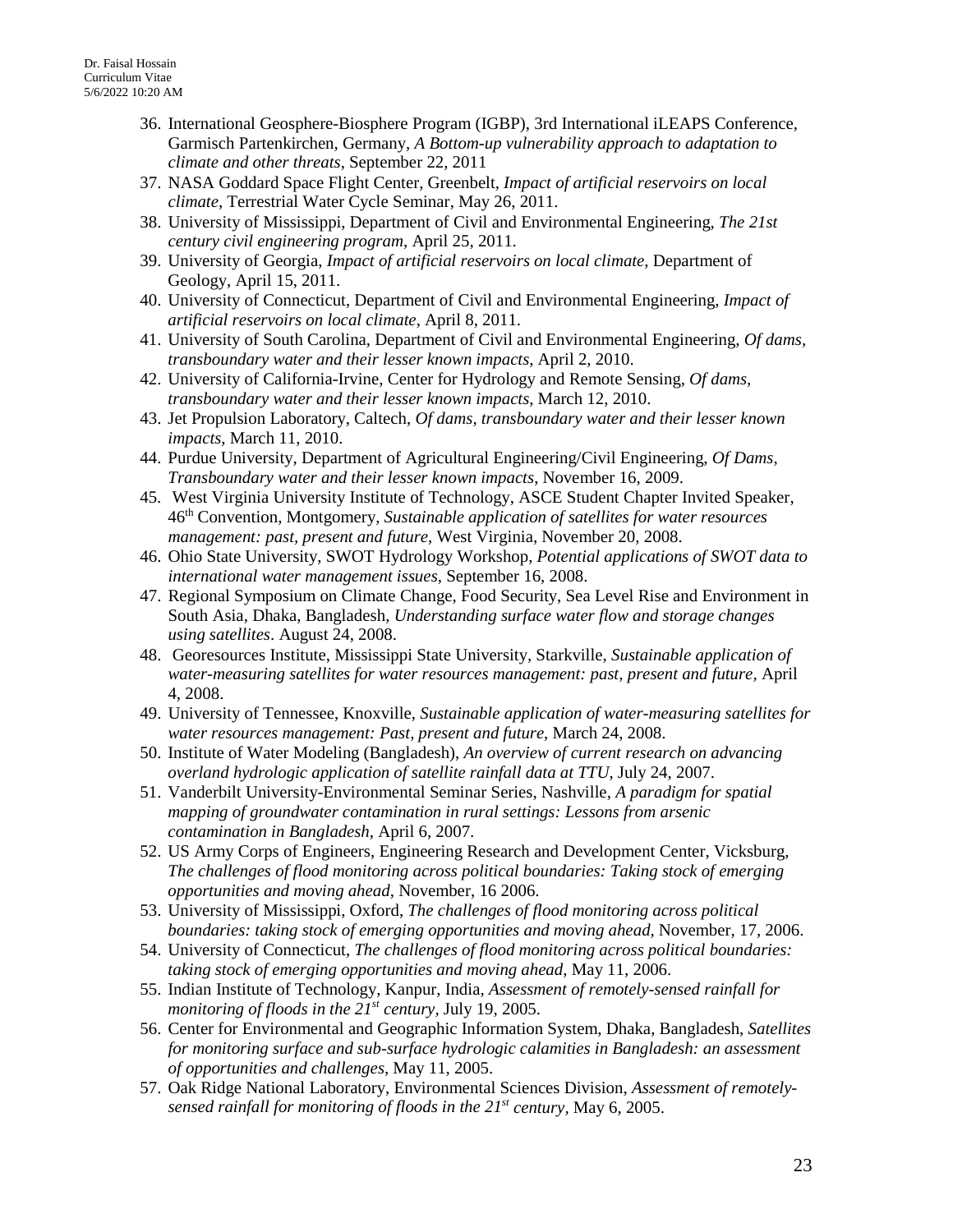- 58. NASA Goddard Space Flight Center, Hydrological Sciences Branch, Greenbelt, *Assessment of satellite rainfall for flood forecasting in international river basins*, February 11, 2005.
- 59. Sigma Xi Tennessee Tech. Chapter, *Assessment of satellite rainfall for flood forecasting in international river basins*, January, 20, 2005.
- 60. Tennessee Technological University, *Satellite-based flood prediction*, May 10, 2004.
- 61. University of Connecticut, Environmental Scholars Colloquium, Storrs, CT, *Assessment of current passive microwave and infra-red based satellite rainfall remote sensing for flood prediction of ungauged watersheds*, March 28, 2003.

### **Professional society memberships.**

Professional Hydrologist. American Institute of Hydrology (License No. 14-H-6012) Full Member, American Society of Civil Engineers (ID No. 434334)

Member, American Geophysical Union. Member, American Meteorological Society.

| <b>Doctoral Students</b>                         |                                      |                           |                        |  |  |  |  |  |
|--------------------------------------------------|--------------------------------------|---------------------------|------------------------|--|--|--|--|--|
| <b>Student Name</b><br><b>Dissertation Topic</b> |                                      | <b>Current Employer</b>   | <b>Graduation Date</b> |  |  |  |  |  |
| Pritam Das                                       | Reservoir Outflow Forecasting in     | <b>UW</b>                 | <b>TBD</b>             |  |  |  |  |  |
|                                                  | <b>Transboundary River Basins</b>    |                           |                        |  |  |  |  |  |
| Sanchit Minocha                                  | Global Reservoir Sedimentation       | <b>UW</b>                 | <b>TBD</b>             |  |  |  |  |  |
|                                                  | Monitoring from Space                |                           |                        |  |  |  |  |  |
| George Darkwah                                   | <b>Reservoir Water Quality</b>       | <b>UW</b>                 | <b>TBD</b>             |  |  |  |  |  |
|                                                  | Management from Space                |                           |                        |  |  |  |  |  |
| Sarath Suresh                                    | Understanding Impact of Reservoir-   | <b>UW</b>                 | <b>TBD</b>             |  |  |  |  |  |
|                                                  | driven water temperature changes     |                           |                        |  |  |  |  |  |
| Xiaodong Chen                                    | Probable Maximum Precipitation in a  | Pacific Northwest         | Autumn 2017            |  |  |  |  |  |
|                                                  | <b>Changing Climate</b>              | National Laboratory       |                        |  |  |  |  |  |
| Matthew                                          | Satellite-based Reservoir Monitoring | <b>NASA-JPL</b>           | Fall 2019              |  |  |  |  |  |
| Bonnema                                          | and SWOT Mission                     |                           |                        |  |  |  |  |  |
| Hisham Eldardiry                                 | Water Management of the Nile River   | Pacific Northwest         | Winter 2021            |  |  |  |  |  |
|                                                  |                                      | National Laboratory       |                        |  |  |  |  |  |
| Nishan Biswas                                    | Enhancing Skill of Satellite Earth   | NASA Goddard Space        | Winter 2021            |  |  |  |  |  |
|                                                  | <b>Observations of Surface Water</b> | <b>Flight Center</b>      |                        |  |  |  |  |  |
| Shahryar Ahmad                                   | <b>Water-Energy Nexus</b>            | <b>NASA Goddard Space</b> | Winter 2021            |  |  |  |  |  |
|                                                  |                                      | <b>Flight Center</b>      |                        |  |  |  |  |  |
| Wondmagegn                                       | Water sustainability of cities and   | University of Houston     | February 2016          |  |  |  |  |  |
| Yigzaw                                           | dams                                 |                           |                        |  |  |  |  |  |
| Abel                                             | Modification Of Regional             | N/A                       | June 2015              |  |  |  |  |  |
| Woldemichael                                     | Hydroclimatology In Impounded        |                           |                        |  |  |  |  |  |
|                                                  | <b>River Basins</b>                  |                           |                        |  |  |  |  |  |
| Abebe                                            | Hydrologically-Relevant Merging Of   | Harris County Flood       | June 2013              |  |  |  |  |  |
| Gebregiorgis                                     | <b>High Resolution Satellite</b>     | Control District,         |                        |  |  |  |  |  |
|                                                  | Precipitation Products for           | Houston, TX               |                        |  |  |  |  |  |
|                                                  | Hydrologic Application               |                           |                        |  |  |  |  |  |
| Ahmed Mohamed                                    | A Comprehensive Observational        | Mekelle University,       | August 2013            |  |  |  |  |  |
|                                                  | Study On The Impact Of Artificial    | Ethiopia                  |                        |  |  |  |  |  |
|                                                  | Reservoirs On Local                  |                           |                        |  |  |  |  |  |
|                                                  | Hydroclimatology                     |                           |                        |  |  |  |  |  |
| Ling Tang                                        | <b>Transfer Of Uncertainty</b>       | ESRI Inc.                 | August 2011            |  |  |  |  |  |
|                                                  | Of Space-Borne High Resolution       |                           |                        |  |  |  |  |  |
|                                                  | Rainfall Products At Ungauged        |                           |                        |  |  |  |  |  |
|                                                  | Regions                              |                           |                        |  |  |  |  |  |

# GRADUATE STUDENTS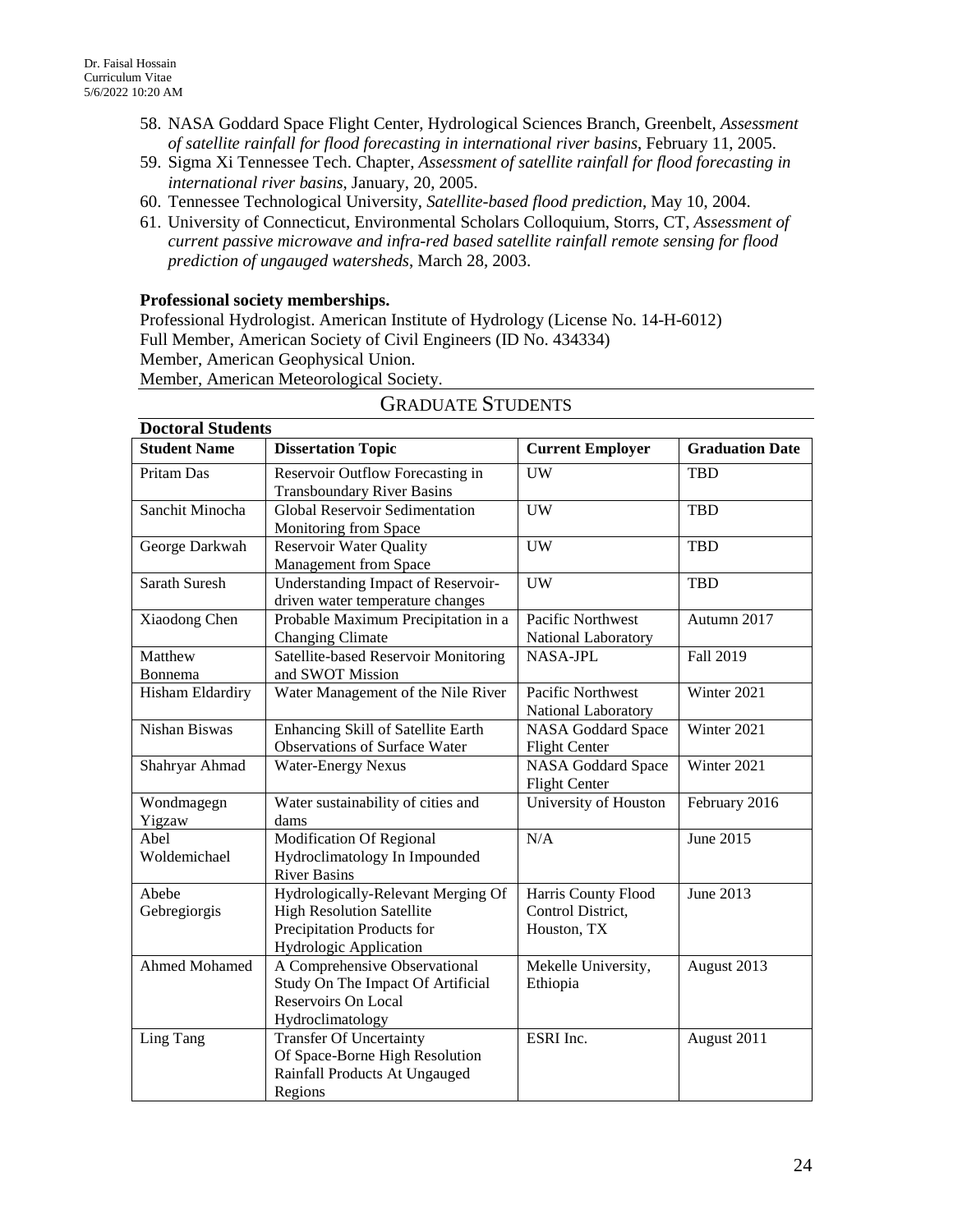### **Masters Degrees**

| <b>Student Name</b>         | Level of<br><b>Supervision</b> | <b>Thesis/Paper Title</b>                                                                                                                       | <b>Completed</b><br>(Year) | <b>Current</b><br><b>Employer</b>                                 |
|-----------------------------|--------------------------------|-------------------------------------------------------------------------------------------------------------------------------------------------|----------------------------|-------------------------------------------------------------------|
| Shahzaib Khan               | Thesis                         | Using Citizen Science and<br><b>Satellites for Lake Volume</b><br>Estimation                                                                    | Fall 2022                  | <b>TBD</b>                                                        |
| <b>Indira Bose</b>          | Thesis                         | <b>Making Smart Irrigation</b><br>Smarter with<br><b>GRACE/GRACE-FO</b><br>Gravimetric Data                                                     | Winter 2021                | Wolf Water<br>Resources                                           |
| Nishan Biswas               | Thesis                         | A scalable open-source web-<br>analytic framework to improve<br>satellite -based operational<br>water management in<br>developing countries     | Spring 2017                | <b>UW</b>                                                         |
| Shahryar K. Ahmad           | Thesis                         | <b>Optimizing Hydropower Dam</b><br>Operations                                                                                                  | Autumn 2017                | <b>UW</b>                                                         |
| Mehedi Maswood              | Thesis                         | <b>Advancing River Modeling</b><br><b>Using Satellites</b>                                                                                      | 2014                       | Woolacotts<br>Consulting, Aust<br>ralia                           |
| <b>Adam Stratz</b>          | Thesis                         | PMP in a Changing Climate:<br>Implications for Dam Design                                                                                       | 2014                       | Department of<br>Energy                                           |
| <b>Travis Hamby</b>         | Coursework<br>only             | Flood risk assessment of lakes<br>and reservoirs within<br>Cumberland river basin                                                               | 2011                       | <b>CTI</b> Engineers<br>Inc.                                      |
| Caitlin Moffit              | Thesis                         | Validation of NASA Global<br>Flood Detection System in<br>Bangladesh                                                                            | 2010                       | Tennessee<br>Valley<br>Authority                                  |
| A H M. Siddique-E-<br>Akbor | Thesis                         | The Surface Water and Ocean<br>Topography Mission for<br>Water Management in<br>Bangladesh                                                      | 2010                       | Institute of<br>Water<br>Modeling,<br>Bangladesh<br>$(2010-2012)$ |
| Matthew Boynton             | Thesis                         | <b>Improving Engineering</b><br><b>Education Outreach in Rural</b><br>Counties through Risk<br>Analysis and Hands-on<br>Activities              | 2009                       | Engineering<br>Coordinator,<br>Virginia Tech.                     |
| Mohammed<br>Chowdhury       | Thesis                         | Improving spatial mapping of<br>arsenic contamination in<br>Groundwater                                                                         | 2009                       | <b>British</b><br>Petroluem                                       |
| Nitin Katiyar               | Thesis                         | Development of an Open-<br><b>Book Watershed Modeling</b><br>Framework for Flood<br>Forecasting Systems in<br><b>International River Basins</b> | 2007                       | Hydro-QUAL-<br>New York                                           |
| Amanda Harris               | Thesis                         | <b>Investigating Optimal</b><br>Configuration of Hydrologic<br>Models during Data Denial<br><b>Situations Using Satellite Data</b>              | 2007                       | <b>US Army Corps</b><br>of Engineers -<br>Nashville<br>District   |
| Preethi Raj                 | Thesis                         | Error Budget Analyses of<br>Hydrologic Models:<br><b>Understanding Applications</b><br>for Satellite Rainfall Data                              | 2007                       | Returned to<br>India                                              |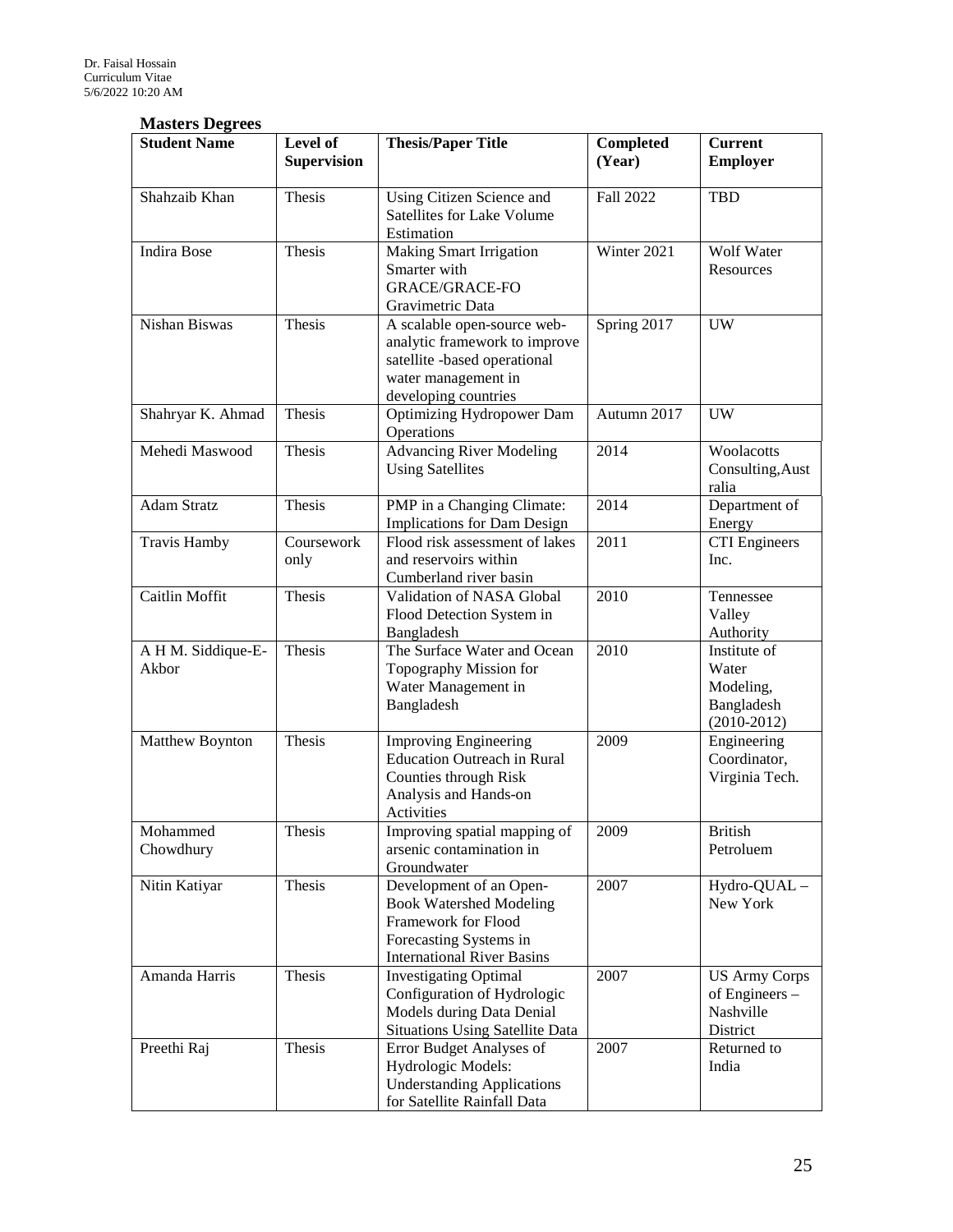# RESEARCH ACTIVITIES

# **Funded Research**

| <b>Funding</b> | <b>Title</b>                                                                                                                                                                                                                                         | <b>Total</b>                                   | University | <b>My Amount</b> | Role    | <b>Dates</b>        |
|----------------|------------------------------------------------------------------------------------------------------------------------------------------------------------------------------------------------------------------------------------------------------|------------------------------------------------|------------|------------------|---------|---------------------|
| <b>Agency</b>  |                                                                                                                                                                                                                                                      | <b>Amount</b>                                  | Matching,  |                  |         |                     |
|                |                                                                                                                                                                                                                                                      |                                                | if any     |                  |         |                     |
|                | UNIVERSITY OF WASHINGTON                                                                                                                                                                                                                             |                                                |            |                  |         |                     |
| <b>NASA</b>    | <b>Improved Reservoir</b><br>Management with<br>Simultaneous<br>Monitoring of Water<br>Quantity and Quality<br>using Multiple<br>Satellites, SWOT and<br>RAT-WQ2                                                                                     | \$1,029,182                                    | \$0        | \$1,029,182      | PI      | $06/22 -$<br>05/26  |
| <b>NASA</b>    | Lake Observations from<br>Citizen Scientists and<br>Satellites: Validation of<br>Satellite Altimetry to<br>Support Hydrologic<br>Science                                                                                                             | \$423,621                                      | \$0        | \$423,621        | PI      | $06/21 -$<br>12/25  |
| <b>NASA</b>    | Exploring SWOT nadir<br>altimeter synergy with<br>SWOT wide-swath<br>interferometry (KaRIn)<br>for improving<br>hydrologic<br>investigations of<br>surface water dynamics                                                                            | \$105,000                                      | \$0        | \$105,000        | PI      | $06/22 -$<br>05/23  |
| <b>JPL</b>     | <b>SWOT Application</b><br>Activities                                                                                                                                                                                                                | \$60k                                          | \$0        | \$60k            | PI      | $11/21 -$<br>09/22  |
| ${\rm JPL}$    | Jason-3 Altimeter<br>Activities                                                                                                                                                                                                                      | \$40k                                          | \$0        | \$40k            | PI      | $11/20-$<br>11/21   |
| <b>JPL</b>     | <b>SWOT Application</b><br>Activities                                                                                                                                                                                                                | \$60k                                          | \$0        | \$60k            | PI      | $11/20-$<br>11/21   |
| <b>NASA</b>    | <b>Operational Services</b><br>for Water, Disaster and<br>Hydropower<br>Applications for Lower<br><b>Mekong Populations</b><br><b>Using NASA Earth</b><br>Observations and<br>Models                                                                 | \$661k<br>(PI from<br>University of<br>Houston | \$0        | \$333k           | $Co-I$  | $01/20-$<br>12/22   |
| <b>NSF</b>     | NSF Research and<br>Training (NRT) -<br>Training a Scientifically<br>Innovative,<br><b>Communication Savvy</b><br>STEM Workforce for<br><b>Sustaining Food-</b><br>Energy-Water Services<br>in Large and<br><b>Transboundary River</b><br>Ecosystems | \$2.99 million                                 | \$0        | \$60k            | $Co-PI$ | 10/2019-<br>09/2024 |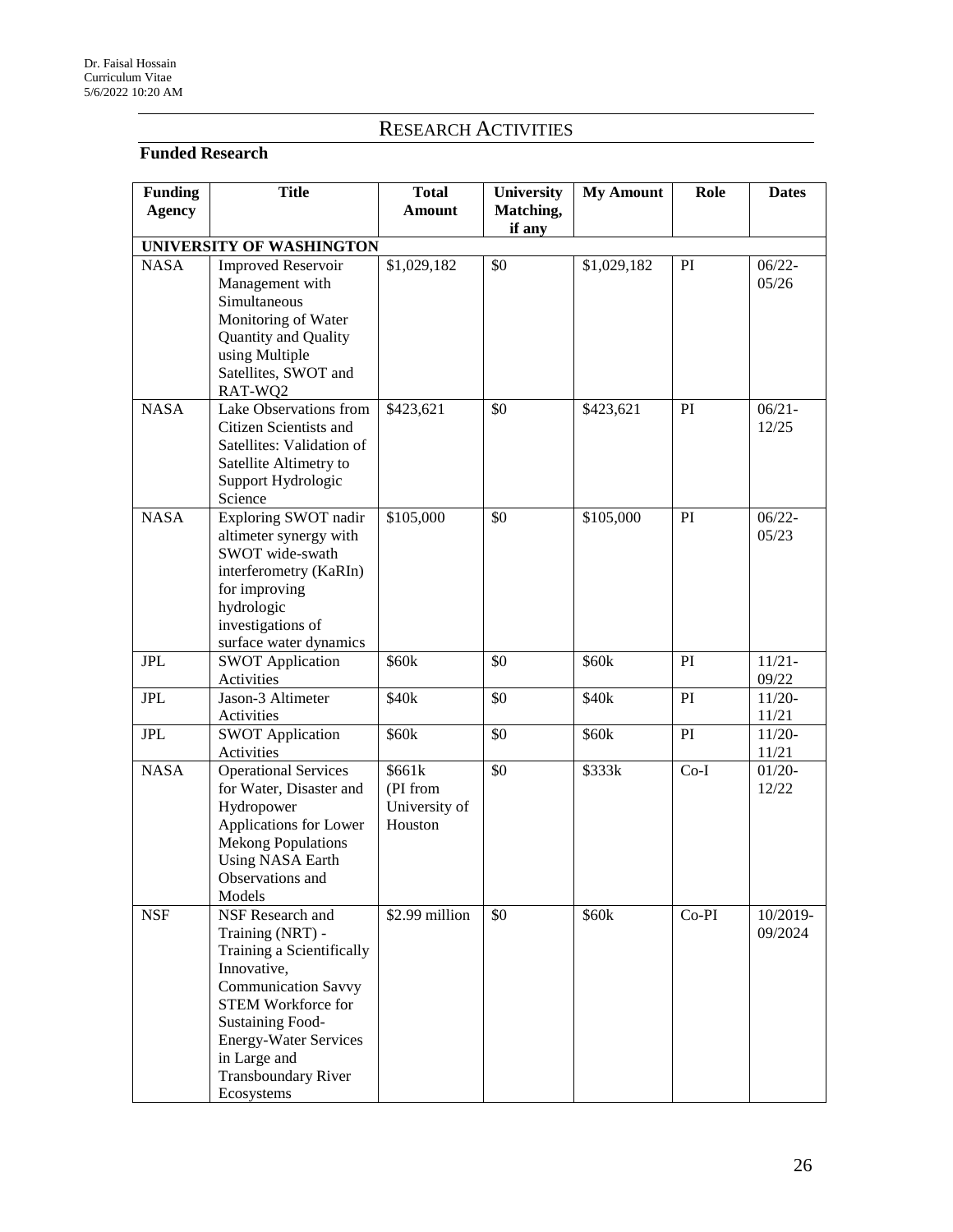| <b>NASA</b>                            | <b>Tracking Water Storage</b><br>in Lakes: Citizens and<br>Satellites                                                                                                         | \$1.5 million<br>$(PI - from$<br>UNC)                                                      | \$0      | \$300k    | $Co-I$ | $04/18 -$<br>03/21 |
|----------------------------------------|-------------------------------------------------------------------------------------------------------------------------------------------------------------------------------|--------------------------------------------------------------------------------------------|----------|-----------|--------|--------------------|
| <b>NSF</b>                             | Linking Current and<br>Future Hydrologic<br>Change to Hydropower,<br>Human Nutrition, and<br>Livelihoods in the<br>Lower Mekong Basin"                                        | $$1.24$ million<br>(PI from UW<br>Fisheries)                                               | \$0      | \$280k    | $Co-I$ | $07/17 -$<br>06/20 |
| <b>JPL</b>                             | NASA Jason-2, Jason-3<br><b>Altimetry Missions</b><br><b>Applications Activities</b>                                                                                          | \$50k                                                                                      | \$0      | \$50k     | PI     | $03/18 -$<br>08/19 |
| <b>JPL</b>                             | NASA Jason-2, Jason-3<br><b>Altimetry Missions</b><br><b>Applications Activities</b>                                                                                          | \$50k                                                                                      | \$0      | \$50k     | PI     | $03/17 -$<br>08/18 |
| <b>NASA</b>                            | <b>Building Lasting</b><br>Capacity for Water<br>Management in<br>Vulnerable Deltas of<br>Indo-China                                                                          | \$510k<br>(PI from<br>University of<br>Houston)                                            | \$0      | \$280k    | Co-PI  | $07/16 -$<br>06/19 |
| <b>NASA</b>                            | <b>Towards Operational</b><br><b>Water Resources</b><br>Management in South<br>Asia Exploiting<br>Satellite Geodetic and<br><b>Remote Sensing</b><br>Technologies             | \$1.48 million                                                                             | \$0      | \$914k    | PI     | $11/14-$<br>10/18  |
| $\mathrm{DoD}$                         | <b>Effects of Global</b><br>Change on Extreme<br>Precipitation and<br>Flooding                                                                                                | \$850,110<br>(PI from<br>UCLA)                                                             | \$0      | \$40,000  | $Co-I$ | $5/15-$<br>4/18    |
| <b>USAID-</b><br><b>DIV</b><br>Stage 1 | Satellite-based Flood<br>Inundation Warning on<br>Affordable Mobile<br>Platforms to Empower<br>Farmers                                                                        | \$175,000<br>$(5 \text{ million } 8)$<br>15 million for<br>Stage 2 and 3,<br>respectively) | \$25,000 | \$150,000 | PI     | $10/15 -$<br>09/17 |
| <b>NASA</b>                            | <b>Globalizing Societal</b><br>Application of<br>Scientific Research and<br>Observations from<br>Remote Sensing: The<br>Path Forward                                          | \$93,437                                                                                   | \$0      | \$93,437  | PI     | $05/15 -$<br>04/16 |
| <b>NASA</b>                            | <b>SWOT Science Team</b><br>Preparations for<br>Ground-truthing,<br>Discharge Product<br>Development and<br>Water Management<br>Applications in Asian<br><b>River Systems</b> | \$428,437                                                                                  | \$0      | \$428,437 | PI     | $06/16 -$<br>12/20 |
| <b>NASA</b>                            | <b>Operational Flood</b><br>Forecasting in Flood-<br>prone River Deltas of<br>the Developing World:<br>Setting the Path                                                       | \$90,000                                                                                   | \$0      | \$90,000  | PI     | $09/16 -$<br>08/19 |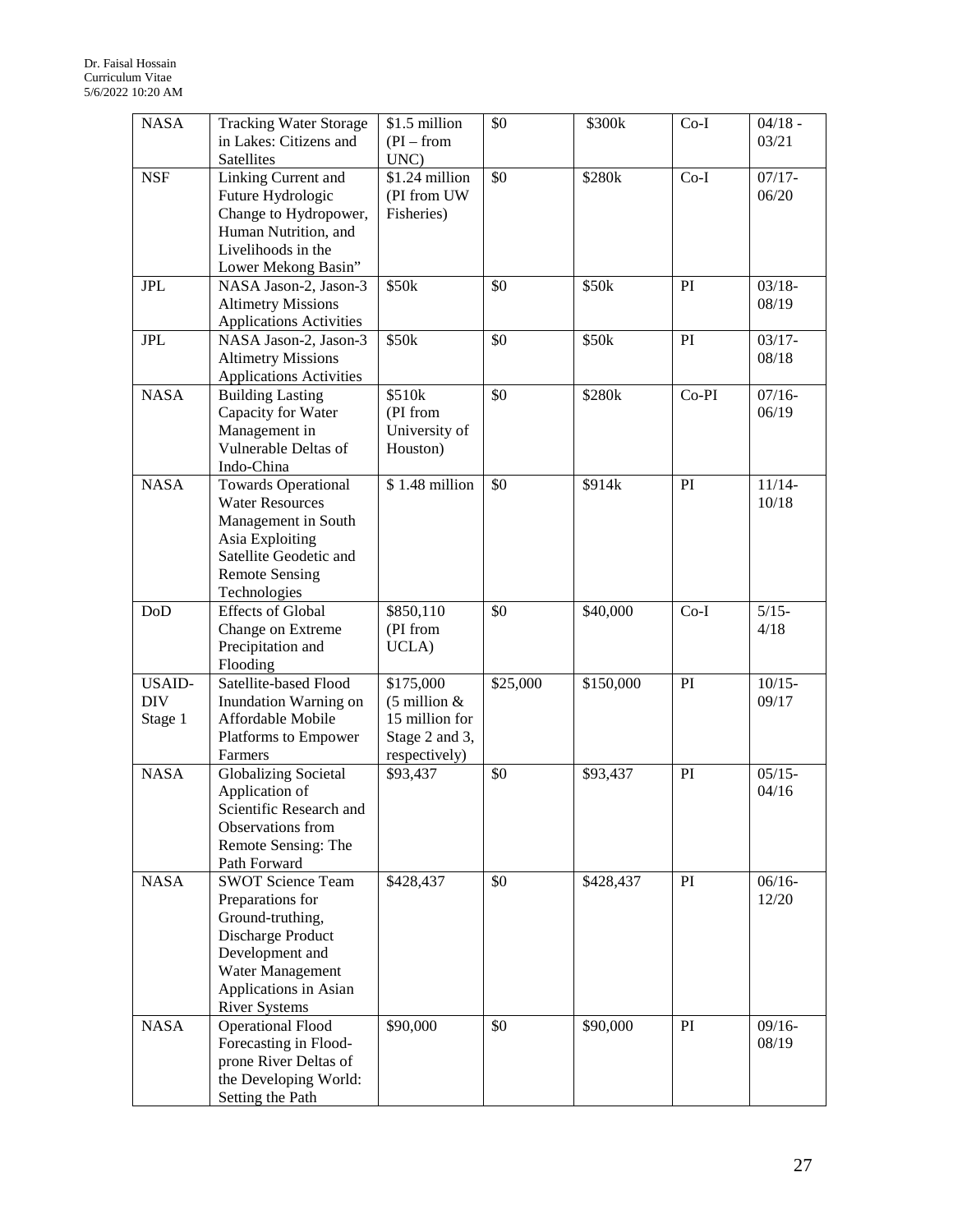|             | forward for Current and<br><b>Future Satellite Water</b><br><b>Missions</b>                                                                                                                                                                 |           |     |           |    |                    |
|-------------|---------------------------------------------------------------------------------------------------------------------------------------------------------------------------------------------------------------------------------------------|-----------|-----|-----------|----|--------------------|
| <b>NASA</b> | Improving the<br>Accuracy and<br>Reliability of Space-<br><b>Borne Discharge</b><br><b>Estimation from SWOT</b><br>for Low-lying Humid<br>Tropical Regions of the<br>World                                                                  | \$215,740 | \$0 | \$215,740 | PI | $12/12-$<br>3/16   |
| <b>NASA</b> | A Satellite-based Early<br>Warning, Mapping and<br>Post-Disaster<br>Visualization System<br>for Water Resources of<br>Low-lying Deltas of the<br>Hindu Kush-Himalayan<br>Region                                                             | \$780,000 | \$0 | \$660,000 | PI | $8/14 -$<br>7/16   |
| <b>NASA</b> | Toolbox Development<br>for River Height<br><b>Extraction from Radar</b><br><b>Altimeters: Facilitating</b><br><b>Global Applications</b><br>using JASON-2                                                                                   | \$59,500  | \$0 | \$29,500  | PI | $08/14 -$<br>07/15 |
| <b>NSF</b>  | Bangladesh Delta:<br>Assessment of the<br><b>Causes Of Sea-Level</b><br>Rise Hazards And<br><b>Integrated Development</b><br>Of Predictive Modeling<br><b>Towards Mitigation</b><br>And Adaptation<br>(BAND-AID)                            | \$138,733 | \$0 | \$138,733 | PI | $04/14-$<br>03/17  |
| <b>NASA</b> | The Future of Our<br>Cities and Ageing<br>Dams: Using NASA<br>Satellites to Understand<br>Changing Patterns of<br>Infrastructure Safety for<br>Resource-Hungry US<br>Cities                                                                 | \$82,800  | \$0 | \$82,800  | PI | $08/13 -$<br>07/16 |
| <b>NASA</b> | Understanding<br>Atmospheric Rivers,<br>Terrain and<br>Anthropogenic Land<br>Cover Changes on<br><b>Storm Modification</b><br>around Large Dams<br>using Multi-sensor<br>Satellite Data, Cloud<br>Tracking and<br><b>Numerical Modeling</b> | \$82,800  | \$0 | \$82,800  | PI | $08/12 -$<br>07/15 |
| <b>NASA</b> | Modeling the<br>hydrologically-relevant                                                                                                                                                                                                     | \$82,800  | \$0 | \$82,800  | PI | $08/08 -$<br>07/11 |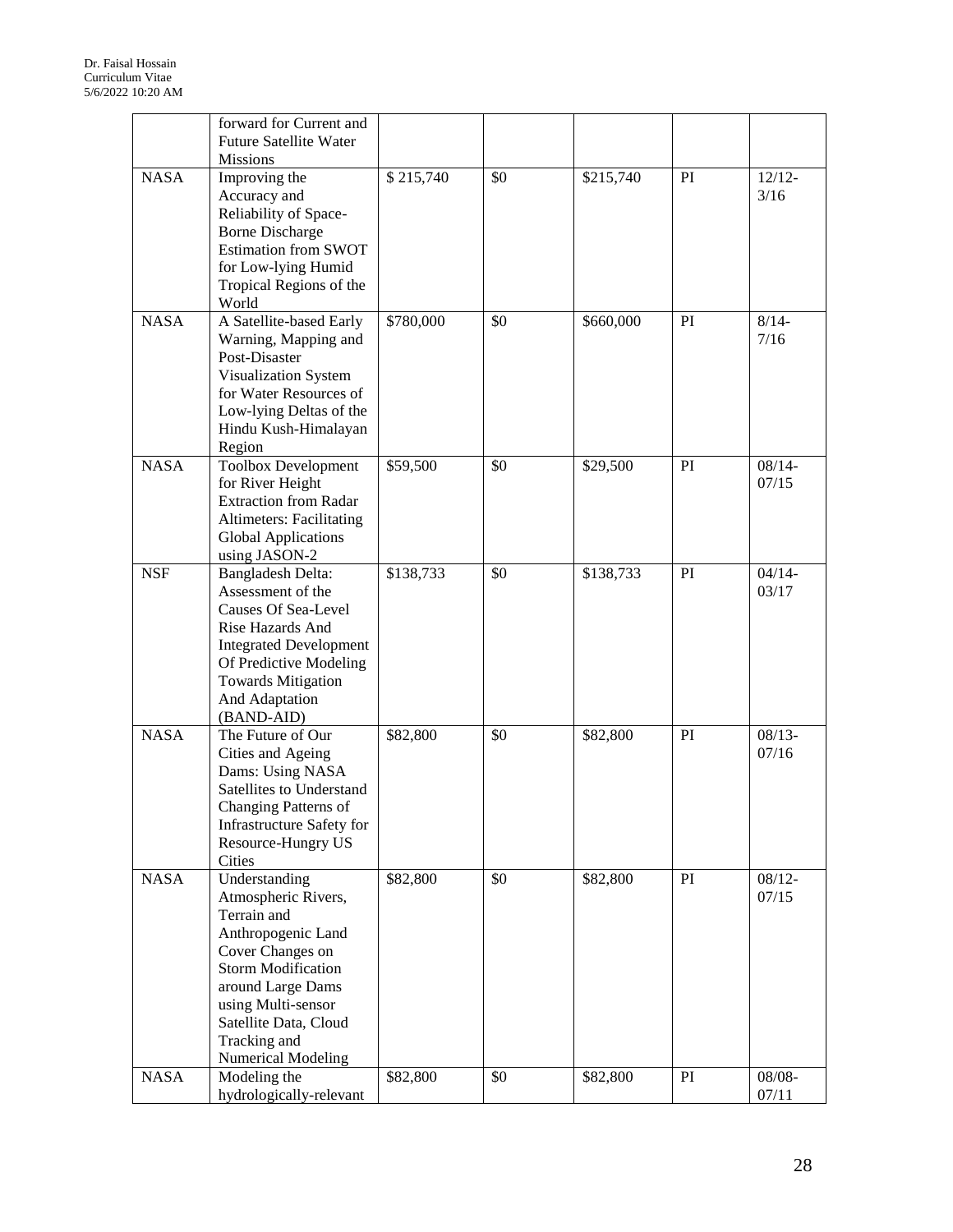|                      | features of uncertainty<br>of NASA's high<br>resolution precipitation<br>products for advancing<br>global applications over<br>ungauged regions.                                                                 |                                                    |     |           |         |                    |
|----------------------|------------------------------------------------------------------------------------------------------------------------------------------------------------------------------------------------------------------|----------------------------------------------------|-----|-----------|---------|--------------------|
| US Dept.<br>of State | Strengthening<br><b>Institutional Resilience</b><br>of Bangladesh to<br><b>Recurrent Flooding By</b><br><b>Improving Operational</b><br><b>Capacity For Early</b><br><b>Detection Using</b><br><b>Satellites</b> | \$24,000                                           | \$0 | \$24,000  | PI      | $07/12 -$<br>06/13 |
| <b>NASA</b>          | Advancing the<br>Hydrologic potential of<br>NASA's TRMM-based<br>Satellite Rainfall<br><b>Estimation System for</b><br>Global Flood<br>Monitoring in<br>Anticipation of GPM                                      | \$310,000<br>(NASA New<br>Investigator<br>Program) | \$0 | \$310,000 | PI      | $07/08 -$<br>06/12 |
| <b>NASA</b>          | Defining Optimality<br>Criteria for the<br>Effective Use of<br><b>Satellite Precipitation</b><br>Datasets in Land<br>Surface Hydrology and<br>Water Cycle Studies                                                | \$425,000<br>(PI from<br>Univ.<br>Connecticut)     | \$0 | \$156,000 | $Co-PI$ | $05/07 -$<br>04/11 |
| <b>NASA</b>          | <b>Validating Prototype</b><br><b>GPM Data for SERVIR</b><br>System in<br>MesoAmerica                                                                                                                            | \$30,000                                           | \$0 | \$30,000  | PI      | $05/07 -$<br>04/08 |
| <b>NASA</b>          | <b>GPM</b> Data Integration<br>in HEC-HMS                                                                                                                                                                        | \$64,655                                           | \$0 | \$64,655  | PI      | $05/07 -$<br>04/08 |

# DOCUMENTATION OF TEACHING EFFECTIVENESS

### **Courses Taught & Student Evaluations**

| Course                        | <b>Title</b>                                              | Qtr              | Cr.<br><b>Hrs</b> | Enroll-<br>ment | <b>Evaluation</b><br><b>Response</b> | <b>Item</b><br>1 | <b>Item</b><br>3 | <b>Item</b><br>$\overline{\mathbf{4}}$ | Avg<br>$(1-4)$ |
|-------------------------------|-----------------------------------------------------------|------------------|-------------------|-----------------|--------------------------------------|------------------|------------------|----------------------------------------|----------------|
| <b>CEWA</b><br>578/CEE<br>478 | <b>Water Systems</b><br>Management &<br><b>Operations</b> | Winter<br>2022   | 3                 | 46              | 29/46                                | 4.6              | 4.5              | 4.7                                    | 4.6            |
| <b>CEWA</b><br>566            | Satellite<br>Remote Sensing<br>for Water<br>Resources     | Fall 2021        | $\mathcal{E}$     | 13              | 13/13                                | 4.9              | 4.9              | 4.9                                    | 4.9            |
| <b>CEWA</b><br>566            | Satellite<br>Remote Sensing<br>for Water<br>Resources     | <b>Fall 2020</b> | 3                 | 14              | 9/14                                 | 4.2              | 4.8              | 4.7                                    | 4.5            |
| <b>CEE</b><br>444/445         | Capstone-<br>Hydraulics and<br>Environment                | Spring<br>2020   | 5                 | 12              | 8/12                                 | 4.3              | 4.3              | 4.6                                    | 4.5            |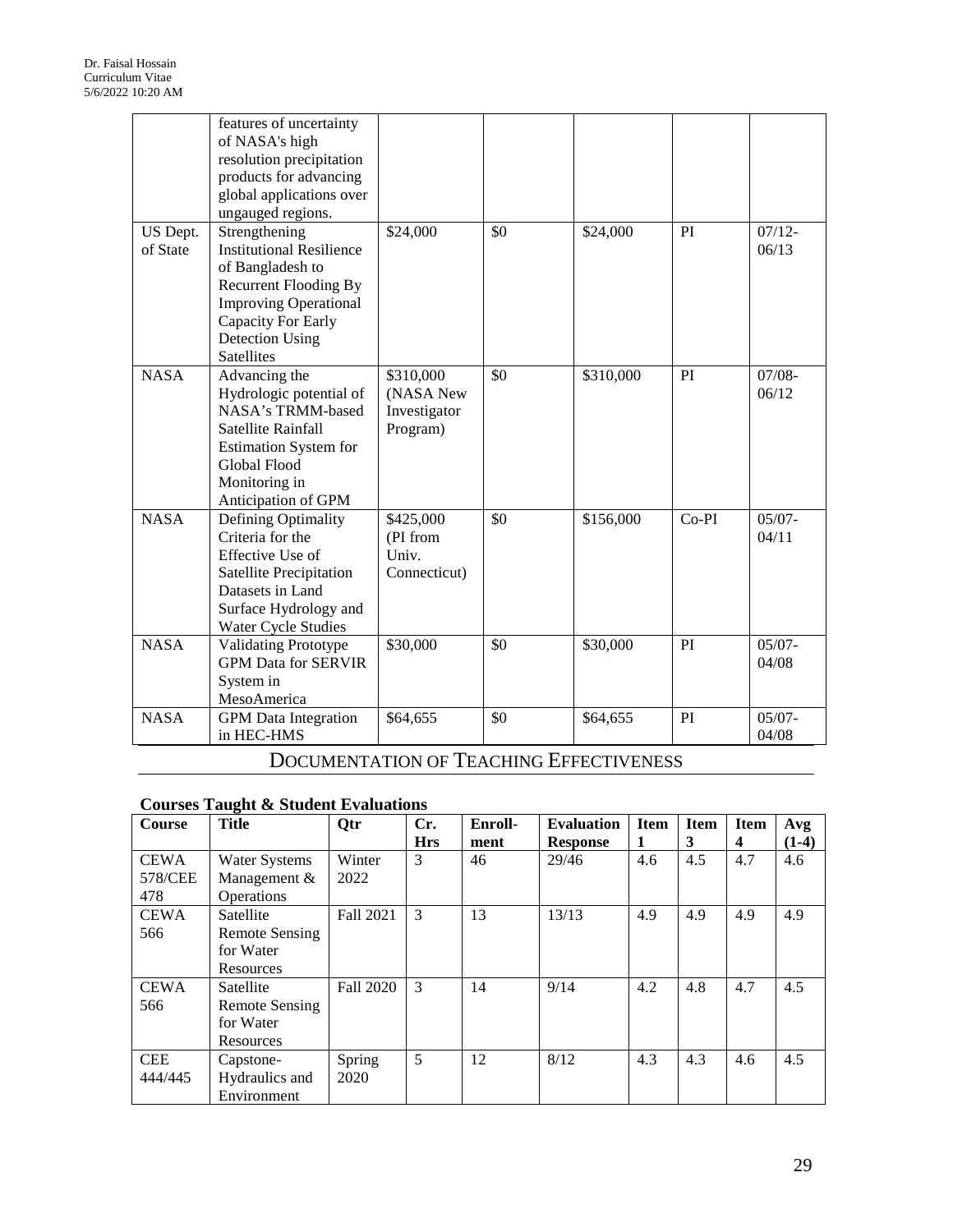| <b>CEWA</b><br>578    | Water<br>Management                                          | Winter<br>2020 | $\overline{3}$ | 19              | 19/19 | $\overline{3.9}$ | 4.3 | 4.3 | 4.1 |
|-----------------------|--------------------------------------------------------------|----------------|----------------|-----------------|-------|------------------|-----|-----|-----|
| <b>CEWA</b><br>566    | Satellite<br><b>Remote Sensing</b><br>for Water<br>Resources | Autumn<br>2019 | $\overline{3}$ | 14              | 12/13 | 4.5              | 4.7 | 4.6 | 4.5 |
| <b>CEE</b><br>444/445 | Capstone-<br>Hydraulics and<br>Environment                   | Spring<br>2019 | $\overline{5}$ | $\overline{15}$ | 15/15 | 4.3              | 4.0 | 4.0 | 4.1 |
| <b>CEWA</b><br>578    | Water<br>Management                                          | Winter<br>2019 | $\overline{3}$ | 32              | 32/32 | 4.5              | 4.5 | 4.5 | 4.5 |
| <b>CEWA</b><br>566    | Satellite<br><b>Remote Sensing</b><br>for Water<br>Resources | Autumn<br>2018 | $\overline{3}$ | 14              | 14/14 | 4.6              | 4.4 | 4.5 | 4.5 |
| <b>CEE</b><br>444/445 | Capstone-<br>Hydraulics and<br>Environment                   | Spring<br>2018 | 5              | 12              | 12/12 | 3.3              | 4.5 | 3.8 | 3.7 |
| <b>CEWA</b><br>579    | Quantitative<br>Water<br>Management                          | Winter<br>2018 | $\overline{3}$ | 22              | 19/22 | 4.2              | 4.4 | 4.2 | 4.1 |
| <b>CEE</b><br>444/445 | Capstone -<br>Hydraulics and<br>Environment                  | Spring<br>2017 | 5              | 20              | 19/20 | 3.7              | 3.5 | 3.4 | 3.5 |
| <b>CEWA</b><br>579    | Quantitative<br>Water<br>Management                          | Winter<br>2017 | $\overline{3}$ | 9               | 9/9   | 3.9              | 4.6 | 4.1 | 4.0 |
| <b>CEWA</b><br>566    | Satellite<br><b>Remote Sensing</b><br>for Water<br>Resources | Autum<br>2016  | $\overline{3}$ | 14              | 14/14 | 3.5              | 4.3 | 4.1 | 3.9 |
| <b>CEWA</b><br>579    | Quantitative<br>Water<br>Management                          | Winter<br>2016 | $\overline{3}$ | $\overline{15}$ | 15/15 | 3.6              | 4.1 | 4.3 | 3.7 |
| <b>CEWA</b><br>566    | Satellite<br><b>Remote Sensing</b><br>for Water<br>Resources | Spring<br>2015 | $\overline{3}$ | $\overline{7}$  | 7/7   | 4.4              | 4.5 | 4.4 | 4.3 |
| <b>CEWA</b><br>566    | Satellite<br><b>Remote Sensing</b><br>for Water<br>Resources | Spring<br>2014 | $\overline{3}$ | 17              | 12/17 | 3.2              | 3.2 | 3.3 | 3.3 |

### **PEER TEACHING EVALUATION**

| Course                 | Ouarter       | <b>Reviewer</b>       |
|------------------------|---------------|-----------------------|
| <b>CEWA 578/CEE478</b> | Winter 2022   | Prof. Rebecca Neumann |
| <b>CEWA 579</b>        | Winter $2016$ | Prof. Jim Thomson     |
| CEWA 566               | Spring 2015   | Prof. Andy Jessup     |

## **AT TENNESSEE TECHNOLOGICAL UNIVERSITY (2004-2013)**

Course evaluation is on a scale of 0 -4 where students are asked to rate their level of learning on a series of syllabus topics. 0 - No Opinion; 1- Strongly Disagree; 2- Disagree; 3- Agree;4- Strongly Agree. For example, students in Engineering Mechanics are asked to rate "*I can*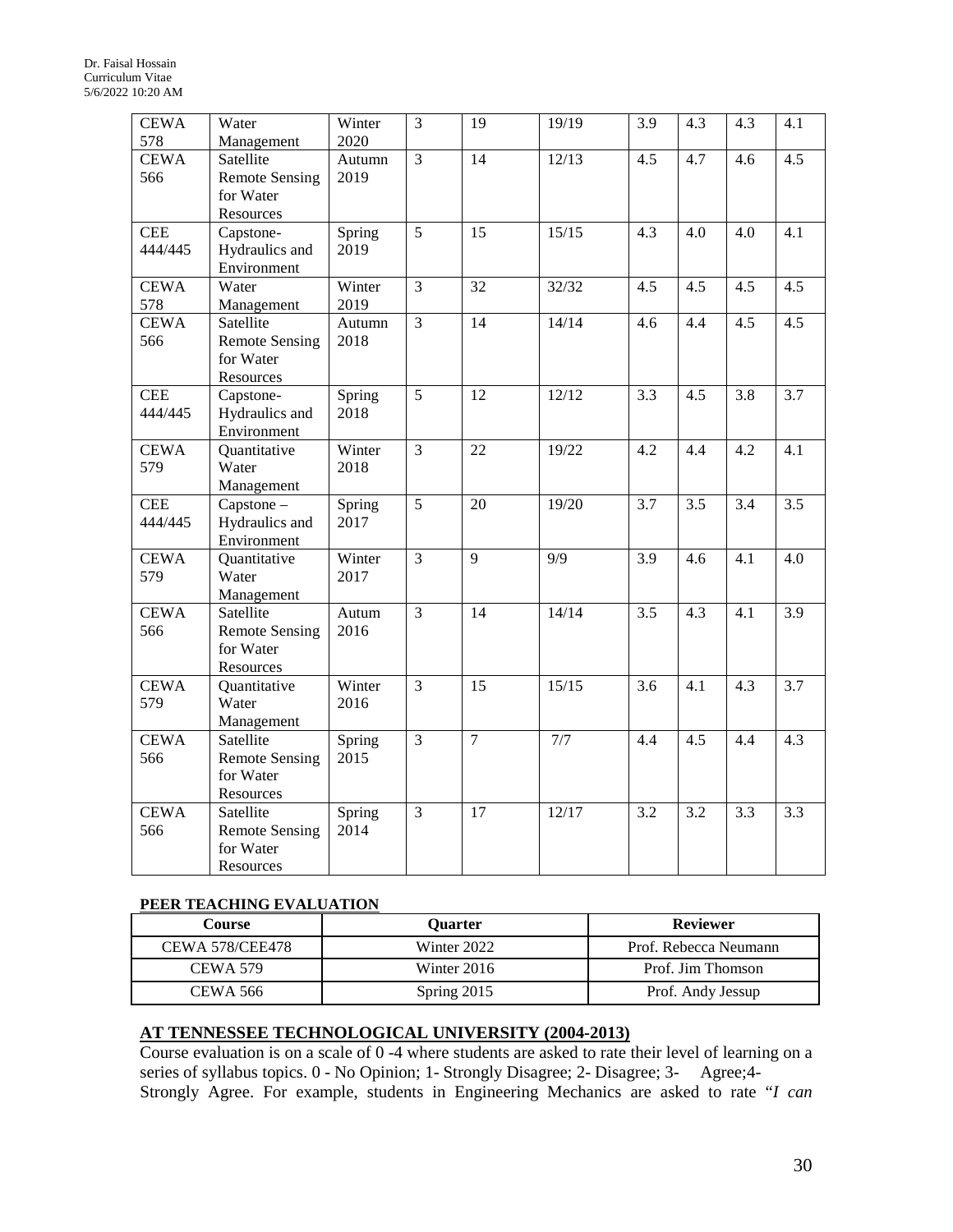*describe forces in terms of their vector components as well as determine vector sums"* on a scale of 0-4. The score below provides the average of scores over all syllabus topics.

| Course           | <b>Title</b>                       | <b>Semesters</b> | <b>Credit</b>  | <b>Enrollment</b> | <b>Overall Score</b> |
|------------------|------------------------------------|------------------|----------------|-------------------|----------------------|
|                  |                                    | <b>Taught</b>    | <b>Hrs</b>     |                   | (max is 4)           |
|                  | TENNESSEE TECHNOLOGICAL UNIVERSITY |                  |                |                   |                      |
| <b>CEE 4420-</b> | Engineering                        | Fall 2013        | 3              | $\overline{7}$    | 3.51                 |
| Undergraduate    | Hydrology                          |                  |                |                   |                      |
| CEE 6440-        | Hydrometeorology                   | Fall 2013        | 3              | 6                 | N/A                  |
| Graduate         |                                    |                  |                |                   |                      |
| CEE 6480-        | Environmental                      | Fall 2012        | $\overline{3}$ | 3                 | N/A                  |
| Graduate         | Applications of                    |                  |                |                   |                      |
|                  | <b>Remote Sensing</b>              |                  |                |                   |                      |
| CEE 6910-        | <b>Seminar Series</b>              | Fall 2012        | $\mathbf{1}$   | 17                | N/A                  |
| Graduate         |                                    |                  |                |                   |                      |
| CEE 2110-        | Engineering                        | Spring 2012      | 3              | 25                | 3.62                 |
| Undergraduate    | Mechanics                          |                  |                |                   |                      |
| <b>CEE 4420-</b> | Engineering                        | Fall 2011        | 3              | 20                | 3.60                 |
| Undergraduate    | Hydrology                          |                  |                |                   |                      |
| CEE 6430 -       | Probabilistic                      | Fall 2011        | 3              | $\overline{7}$    | N/A                  |
| Graduate         | Methods in                         |                  |                |                   |                      |
|                  | Hydrosciences                      |                  |                |                   |                      |
| CEE 6910 -       | Seminar Series                     | Fall 2011        | $\mathbf{1}$   | 12                | N/A                  |
| Graduate         |                                    |                  |                |                   |                      |
| CEE 3420-        | Engineering                        | Spring 2011      | 3              | 22                | 3.25                 |
| Undergraduate    | Hydraulics                         |                  |                |                   |                      |
| CEE 3100 -       | Computers in Civil                 | Spring 2011      | $\overline{3}$ | $\overline{5}$    | 3.26                 |
| Undergraduate    | Engineering                        |                  |                |                   |                      |
| CEE 4420-        | Engineering                        | <b>Fall 2010</b> | 3              | 18                | 3.60                 |
| Undergraduate    | Hydrology                          |                  |                |                   |                      |
| <b>CEE 1020-</b> | Connections to                     | <b>Fall 2010</b> | $\mathbf{1}$   | 20                | N/A                  |
| Undergraduate    | Civil Engineering                  |                  |                |                   |                      |
| CEE 6440-        | Hydrometeorology                   | Fall 2010        | 3              | $\overline{4}$    | N/A                  |
| Graduate         |                                    |                  |                |                   |                      |
| CEE 6910 -       | <b>Seminar Series</b>              | Fall 2010        | $\mathbf{1}$   | 10                | N/A                  |
| Graduate         |                                    |                  |                |                   |                      |
| CEE 3100 -       | Computers in Civil                 | Spring 2010      | 3              | 8                 | 2.77                 |
| Undergraduate    | Engineering                        |                  |                |                   |                      |
| CEE 4440-        | <b>Water Resources</b>             | Spring 2010      | 3              | 14                | 3.32                 |
| Undergraduate    | Engineering                        |                  |                |                   |                      |
| CEE 4420-        | Engineering                        | Fall 2009        | 3              | 8                 | 3.67                 |
| Undergraduate    | Hydrology                          |                  |                |                   |                      |
| CEE 1020-        | Connections to                     | Fall 2009        | $\mathbf{1}$   | 22                | 3.20                 |
| Undergraduate    | Civil Engineering                  |                  |                |                   |                      |
| CEE 6480-        | Environmental                      | <b>Fall 2009</b> | 3              | 6                 | N/A                  |
| Graduate         | Applications of                    |                  |                |                   |                      |
|                  | <b>Remote Sensing</b>              |                  |                |                   |                      |
| CEE 3100-        | Computers in Civil                 | Spring 2009      | $\overline{3}$ | 12                | 3.33                 |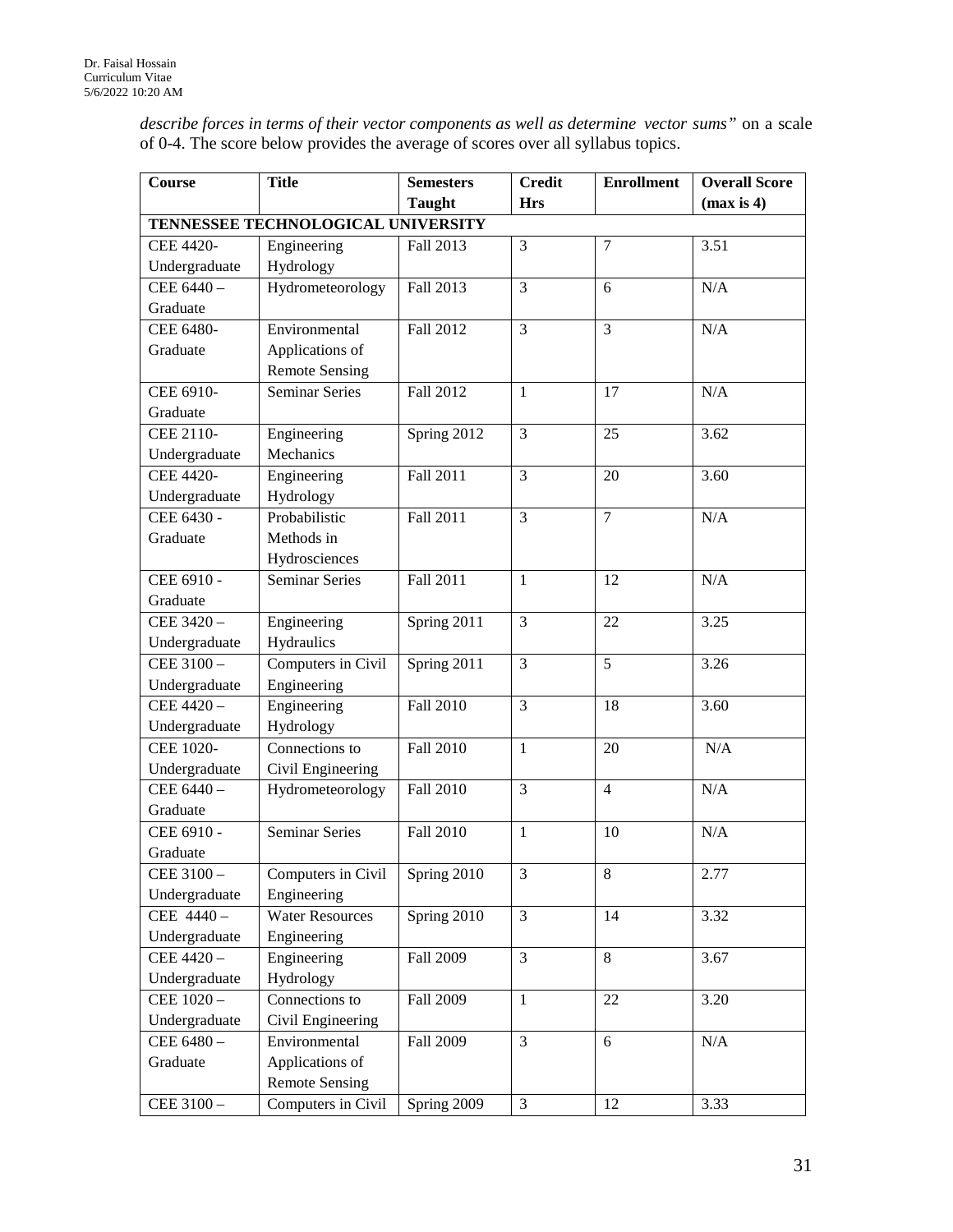| Undergraduate    | Engineering            |                  |                |                 |      |
|------------------|------------------------|------------------|----------------|-----------------|------|
| CEE 3420 -       | Engineering            | Spring 2009      | 3              | 25              | 3.66 |
| Undergraduate    | Hydraulics             |                  |                |                 |      |
| CEE 6430-        | Probabilistic          | <b>Fall 2008</b> | 3              | 5               | N/A  |
| Graduate         | Methods in             |                  |                |                 |      |
|                  | Hydrosciences          |                  |                |                 |      |
| CEE 1020-        | Connections to         | <b>Fall 2008</b> | 1              | 25              | N/A  |
| Undergraduate    | Civil Engineering      |                  |                |                 |      |
| <b>CEE 3420-</b> | Engineering            | Spring 2008      | 3              | 27              | 3.60 |
| Undergraduate    | Hydraulics             |                  |                |                 |      |
| CEE 3100-        | Computers in Civil     | Spring 2008      | 3              | 14              | 3.00 |
| Undergraduate    | Engineering            |                  |                |                 |      |
| <b>CEE 6440-</b> | Hydrometeorology       | <b>Fall 2007</b> | 3              | $\overline{3}$  | N/A  |
| Graduate         |                        |                  |                |                 |      |
| CEE 1020-        | Connections to         | Fall 2007        | $\mathbf{1}$   | 27              | 3.00 |
| Undergraduate    | Civil Engineering      |                  |                |                 |      |
| CEE 4420-        | Engineering            | Fall 2007        | $\overline{3}$ | 14              | 3.54 |
| Graduate         | Hydrology              |                  |                |                 |      |
| CEE 3420-        | Engineering            | Spring 2007      | 3              | $\overline{30}$ | 3.50 |
| Undergraduate    | Hydraulics             |                  |                |                 |      |
| CEE 4420-        | Engineering            | <b>Fall 2006</b> | $\overline{3}$ | 11              | 3.53 |
| Undergraduate    | Hydrology              |                  |                |                 |      |
| CEE $1020 -$     | Connections to         | <b>Fall 2006</b> | $\mathbf{1}$   | 21              | 3.00 |
| Undergraduate    | Civil Engineering      |                  |                |                 |      |
| CEE 6430-        | Probabilistic          | <b>Fall 2006</b> | 3              | $\overline{4}$  | N/A  |
| Graduate         | Methods in             |                  |                |                 |      |
|                  | Hydrosciences          |                  |                |                 |      |
| CEE 3420-        | Engineering            | Spring 2006      | 3              | 38              | 3.30 |
| Undergraduate    | Hydraulics             |                  |                |                 |      |
| CEE 4420-        | Engineering            | Fall 2005        | 3              | 8               | 3.51 |
| Undergraduate    | Hydrology              |                  |                |                 |      |
| CEE 6440-        | Hydrometeorology       | Fall 2005        | $\overline{3}$ | $\overline{5}$  | N/A  |
| Graduate         |                        |                  |                |                 |      |
| CEE 4440-        | <b>Water Resources</b> | Spring 2005      | 3              | $\overline{7}$  | 3.30 |
| Undergraduate    | Engineering            |                  |                |                 |      |
| CEE 6430-        | Probabilistic          | <b>Fall 2004</b> | 3              | 5               | N/A  |
| Graduate         | Methods in             |                  |                |                 |      |
|                  | Hydrosciences          |                  |                |                 |      |
|                  |                        | $C_{\text{P0}1U$ |                |                 |      |

### SERVICE

### **Departmental service**

Area Rep for Hydrology and Hydrodynamics, 2021-present Promotion and Tenure Committee, 2018-2019 (Chair in 2019) Undergraduate Affairs member, 2014-2021 Mentor Committee for CEE faculty Established a 0.5 million dollar Endowment for Graduate Fellowships for Ivanhoe Foundation in 2020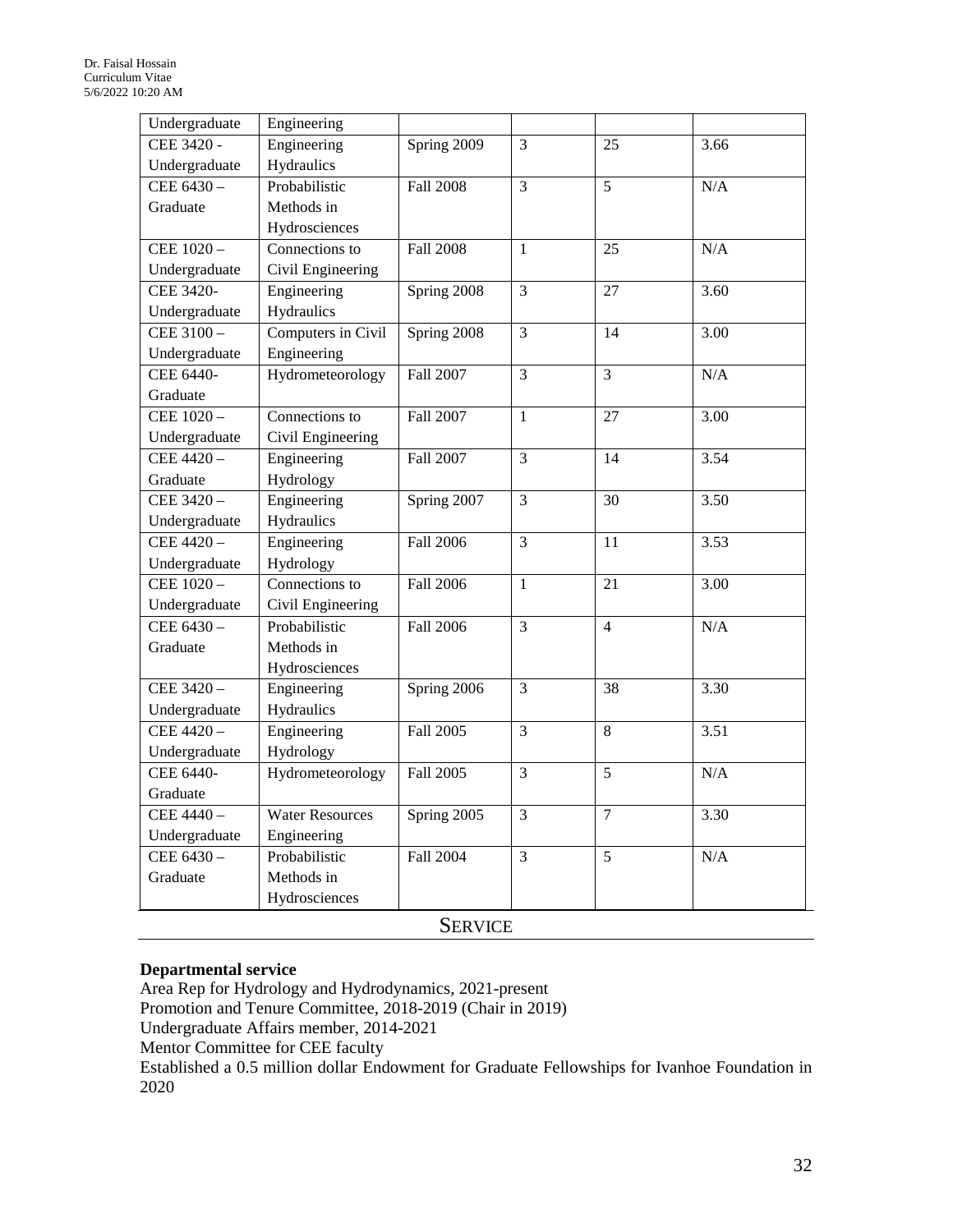### **College service**

Faculty advisor (with Becca Neumann), *Engineers without Borders* UW Chapter, 2016-2019 EarthLab, Steering Committee, 2017-2018

#### **University service**

UW Global Affairs review panel, 2020 Fulbright review panel, 2020 Faculty senate, 2015-2019 Royalty Research Fund Panel – 2018-2019

### **Professional society service**

Member, US-Iraq Science and Technology Dialogues, US State Department, 2022-2024 Deputy Program Associate, NASA Surface Water and Ocean Topography (SWOT) Mission, 2020-2023. Member, New Voices in Science, Engineering and Medicine, National Academies, 2018-2020 Vice President of Academic Affairs, American Institute of Hydrology, 2017-2019 Member, Scientific Advisory Group for A-CCP (Aerosols, Clouds, Convection and Precipitation), NASA, 2018-2019 Member, PO.DAAC User Working Group, 2018-present Editor, Journal of Hydrometeorology 2015-2020 Associate Editor, Journal of Hydrometeorology, 2014-2015 Chair of ASCE Task Committee (under Environment and Water Resource Institute of ASCE) on *"Infrastructure Impacts of Landscape-driven Weather Change"* 2014-2017 Voting Member, ASCE Watershed Management Technical Council, 2014-present Award Reviewer, American Society of Engineering Education, 2014-2015 Falkenberg Award Committee, American Geophysical Union, 2015-2017 Science Team member and Applications Lead, NASA-CNES SWOT mission, 2016-present

### **International, national or governmental service**

US Fulbright Program Review Panel (South and Central Asia) – 2014

- US PI support (unfunded) for NASA-USAID PEER project *Scaling up of satellite-assisted flood forecasting systems in south and southeast Asian nations*; 2015-2017.
- US-PI support (unfunded) for NASA-USAID PEER project *Application of geodetic, satellite remote sensing and physical modeling tools for management of operational groundwater resource in the Red river delta*, *Vietnam*; 2015-2018.
- US PI support (unfunded) for NSF-USAID PEER project *Improving adaptation against coastal vulnerability and enhancing flood forecasting skill in Bangladesh through a satellite data integrative modeling framework in a changing climate,* 2014-2017.
- Point of Contact and Instigator of MOUs for UW Civil Engineering with International Center for Integrated Mountain Development (ICIMOD), Pakistan Council of Research in Water Resources (PCRWR), Nanyang Technological University- Singapore (NTU) and Institute of Water Modeling (IWM), 2014-2018.

### **All other service**

- Lead Organizer, NASA SWOT User Workshop titled "3rd *SWOT Virtual Early Adopter Hackathon,*" University of Washington, from April 25-28, 2022.
- Lead Organizer, NASA SWOT User Workshop titled "2nd *SWOT Virtual Early Adopter Hackathon,*" University of Washington, from March 8- March 11, 2021
- Lead Organizer, NASA SWOT User Workshop titled "1<sup>st</sup> *SWOT Virtual Early Adopter Hackathon,*" University of Washington, from May 26-May 29, 2020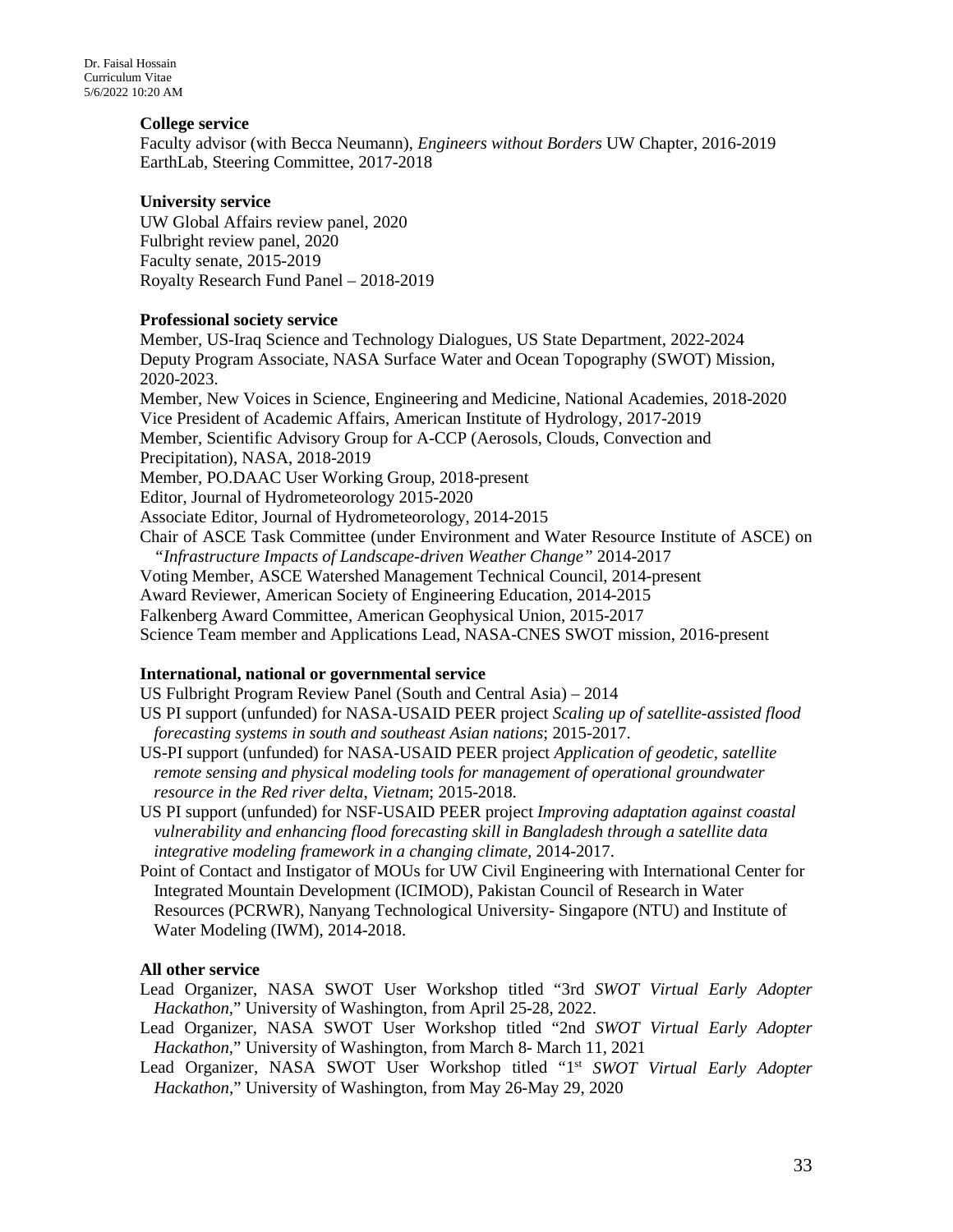- STEM Education and Outreach for Diversity, Equity and Inclusion for National Academies NEW VOICES.
- Project lead for Children's Book "The Secret Lives of Scientists, Engineers and Doctors" series (spin-off from NEW VOICES)
- Lead Organizer, NASA SWOT User Workshop titled "*2nd SWOT Early Adopters Training Workshop*" held in CNES HQ, Paris, May 20-21, 2019.
- Lead Organizer, NASA SWOT User Workshop titled "*Engaging the User Community for Advancing Societal Application of Surface Water Ocean Topography (SWOT) mission*" held in USGS HQ, Reston (VA), from April 5-6, 2017.
- Lead Organizer, NASA Decadal Survey E2 Workshop titled "*Globalizing Societal Application of Scientific Research and Observations from Remote Sensing: The Path Forward*" held in Tacoma Holiday Inn from June 22-25, 2015.

External PhD Thesis Examiner – University of Melbourne, Australia, 2018, 2019 External PhD Dissertation Committee member– University of Sherbrooke, Canada, 2016 NASA ROSES review panelist for Interdisciplinary Sciences and Water program, 2015-2016. Lead Organizer, UW Student Film Contest, Spring 2017-present

Director of Student Recruitment Video for Hydrology and Hydrodynamics group of Civil and Environmental Engineering at UW. [watch online at: [https://www.youtube.com/watch?v=-Kz-](https://www.youtube.com/watch?v=-Kz-1M8mIzw)[1M8mIzw\]](https://www.youtube.com/watch?v=-Kz-1M8mIzw), 2014.

### **AT TENNESSEE TECHNOLOGICAL UNIVERSITY**

### **Departmental Service**

Graduate Seminar Coordinator, 2006-2013 Chair, Graduate Affairs Committee 2006 – 2012 [Oversaw two graduate program reviews] Faculty Co-Advisor, ASCE Student Chapter, TTU, 2009-2012 ABET Committee, 2006-2011 [actively involved in one ABET self-study report and site visit] Recruitment and Retention Committee, 2006-2012 Technology Committee, 2006-2012

### **University Service**

Task Force Leader for identifying research thrust areas for College of Engineering – Strategic Planning Initiative. 2012-2013

### **Professional Society Service**

Associate Editor, Journal of Hydrometeorology, 2012-2013

Science Definition Team member, NASA-CNES SWOT mission, 2012-2014

Associate Editor, *Journal of American Water Resources Association* JAWRA. 2006-2010

Working Group Co-Chair, *Hydrologically Relevant Error Metrics for Satellite Rainfall Data,*  International Precipitation Working Group (IPWG) – PEHRPP Workshop, World Meteorological Organization, Geneva, Switzerland, December 3-5, 2007.

Session Chair, *Hydrological Sciences for Managing Water Resources of the Asian Developing World*, Guangzhou, China, June 9, 2006.

### **International, national or government service**

Coordinator for curriculum development of the undergraduate civil engineering program for the Kurdistan Regional Government (Iraq). 2009-2010.

Hosted visiting faculty from Koya University (Iraq) on curriculum development. 2009-2010.

Proposal review panelist, *National Science Foundation (NSF) Graduate Fellowship Program,* 2005-2007.